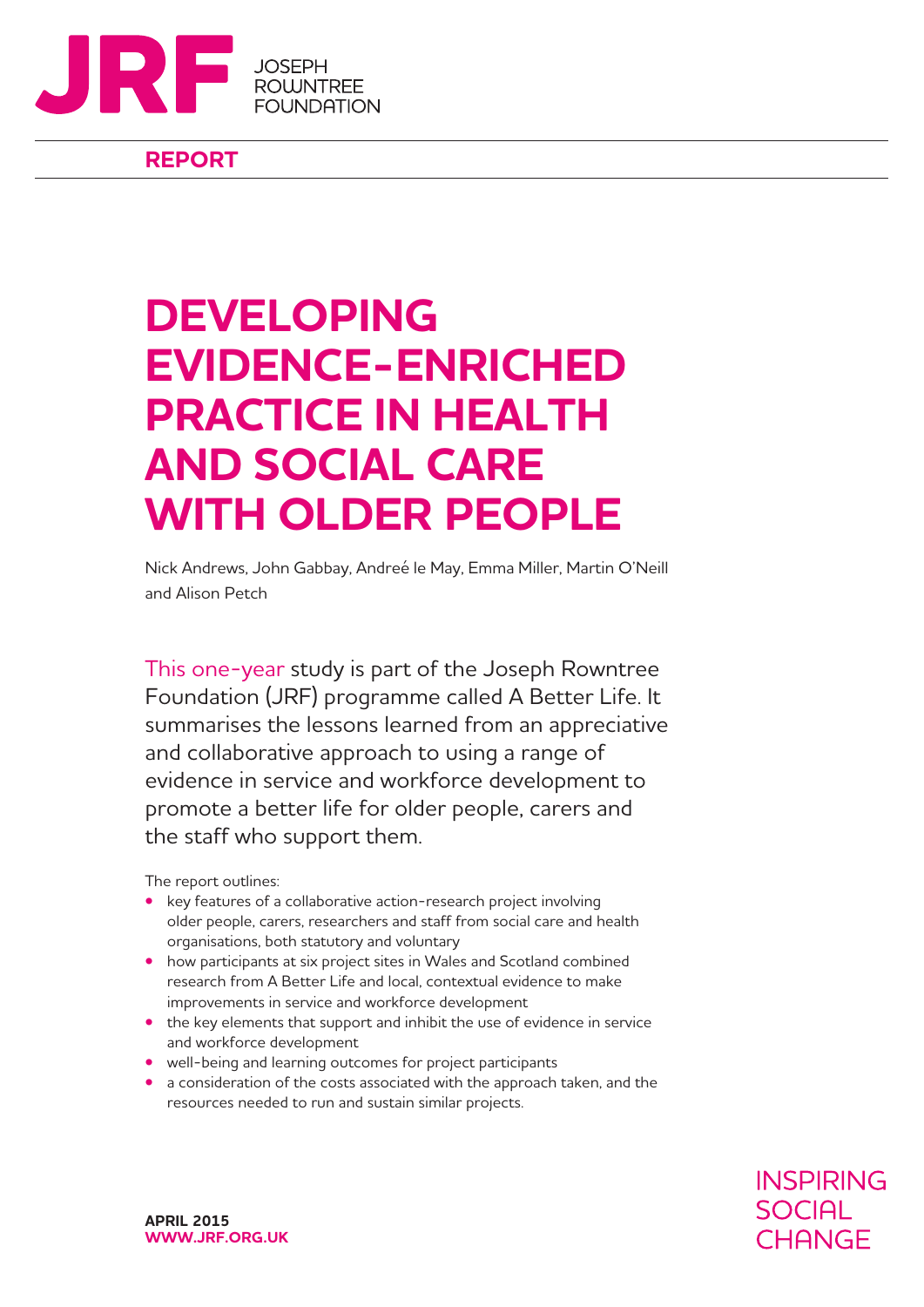## **CONTENTS**

|              | Executive summary                                        | 04 |
|--------------|----------------------------------------------------------|----|
| 1            | Introduction                                             | 09 |
|              | Background                                               | 09 |
|              | The Developing Evidence-enriched Practice project        | 10 |
|              | Evaluation methods                                       | 12 |
| $\mathsf{S}$ | What participants did at the six project sites           | 13 |
|              | Exploring and framing A Better Life and the Seven        |    |
|              | Challenges within the local context                      | 13 |
|              | Involving older people and carers in developing practice | 13 |
|              | Carmarthenshire                                          | 14 |
|              | Carmarthenshire and Swansea                              | 15 |
|              | Neath and Port Talbot                                    | 16 |
|              | <b>Bridgend</b>                                          | 17 |
|              | Monmouthshire                                            | 18 |
|              | North Lanarkshire                                        | 19 |
| 3            | How service and workforce developments were achieved     | 20 |
|              | Element 1: Valuing and including a range of evidence     | 20 |
|              | Element 2: Securing senior management buy-in and         |    |
|              | valuing and empowering project participants              | 21 |
|              | Element 3: Capturing and presenting relevant evidence    |    |
|              | in accessible and engaging formats                       | 23 |
|              | Element 4: Facilitating the exploration and purposeful   |    |
|              | use of evidence                                          | 26 |
|              | Element 5: Recognising and addressing national and       |    |
|              | local organisational circumstances and obstacles         | 29 |
| 4            | Outcomes for participants                                | 34 |
|              | Well-being outcomes                                      | 34 |
|              | Additional 'senses' identified by participants           | 36 |
|              | Learning and development outcomes                        | 36 |
|              | Using evidence and the development of individual and     |    |
|              | collective 'mindlines'                                   | 39 |
| 5            | Project costs and development beyond the life of the     |    |
|              | project                                                  | 42 |
|              | Costs associated with the project and sustainability     | 42 |
|              | Practical steps to encourage learning and development    |    |
|              | beyond the life of the project                           | 43 |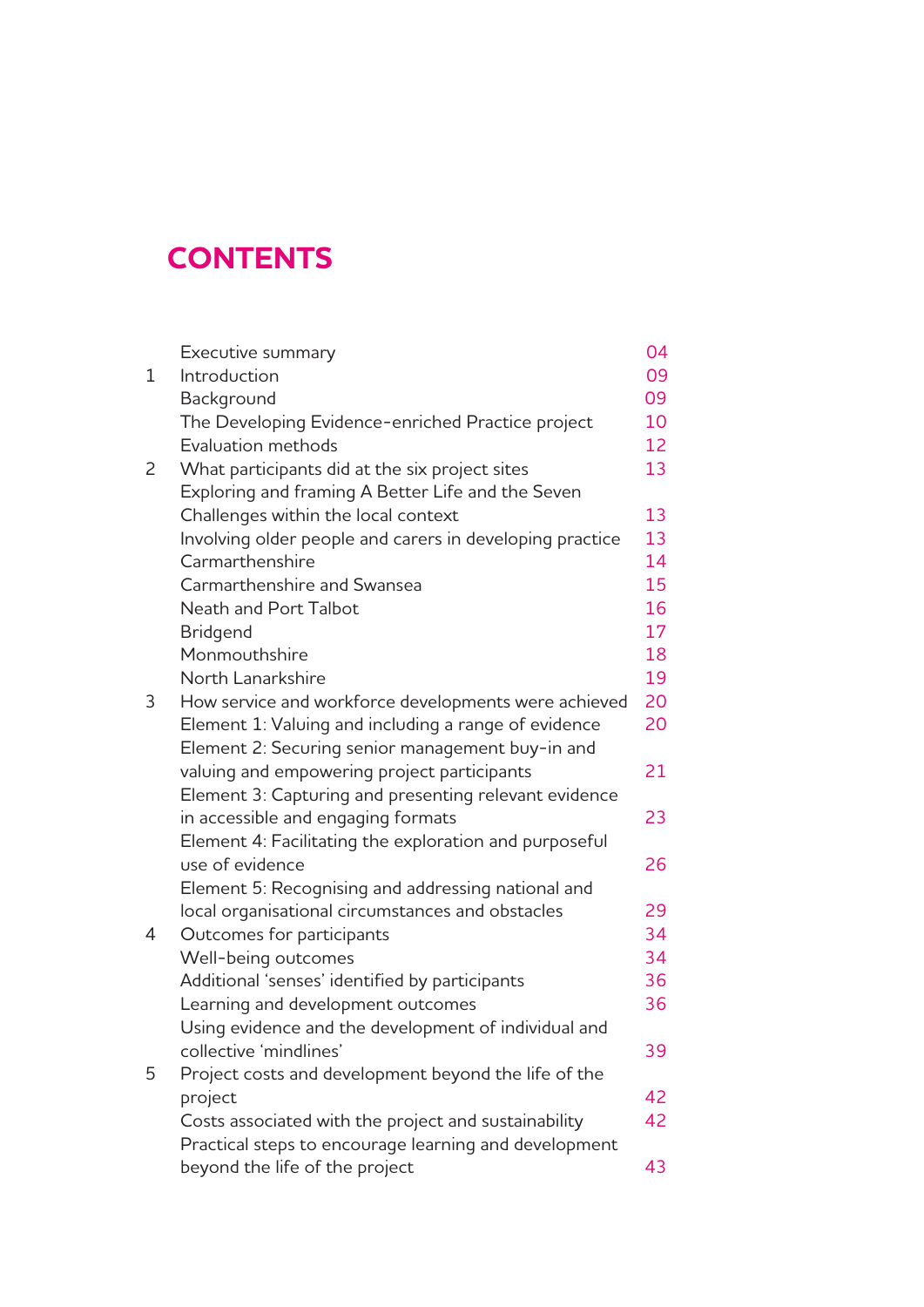| 6 | Conclusions: putting A Better Life into practice          | 44 |
|---|-----------------------------------------------------------|----|
|   | Key points                                                | 45 |
|   | Practical ways of promoting a better life                 | 45 |
|   | Talking, learning and doing together, using evidence      |    |
|   | about 'things that matter'                                | 46 |
|   | Sustainability of the evidence-enriched practice approach | 48 |
|   | <b>Notes</b>                                              | 50 |
|   | References                                                | 51 |
|   | Acknowledgements                                          | 54 |
|   | About the author                                          | 55 |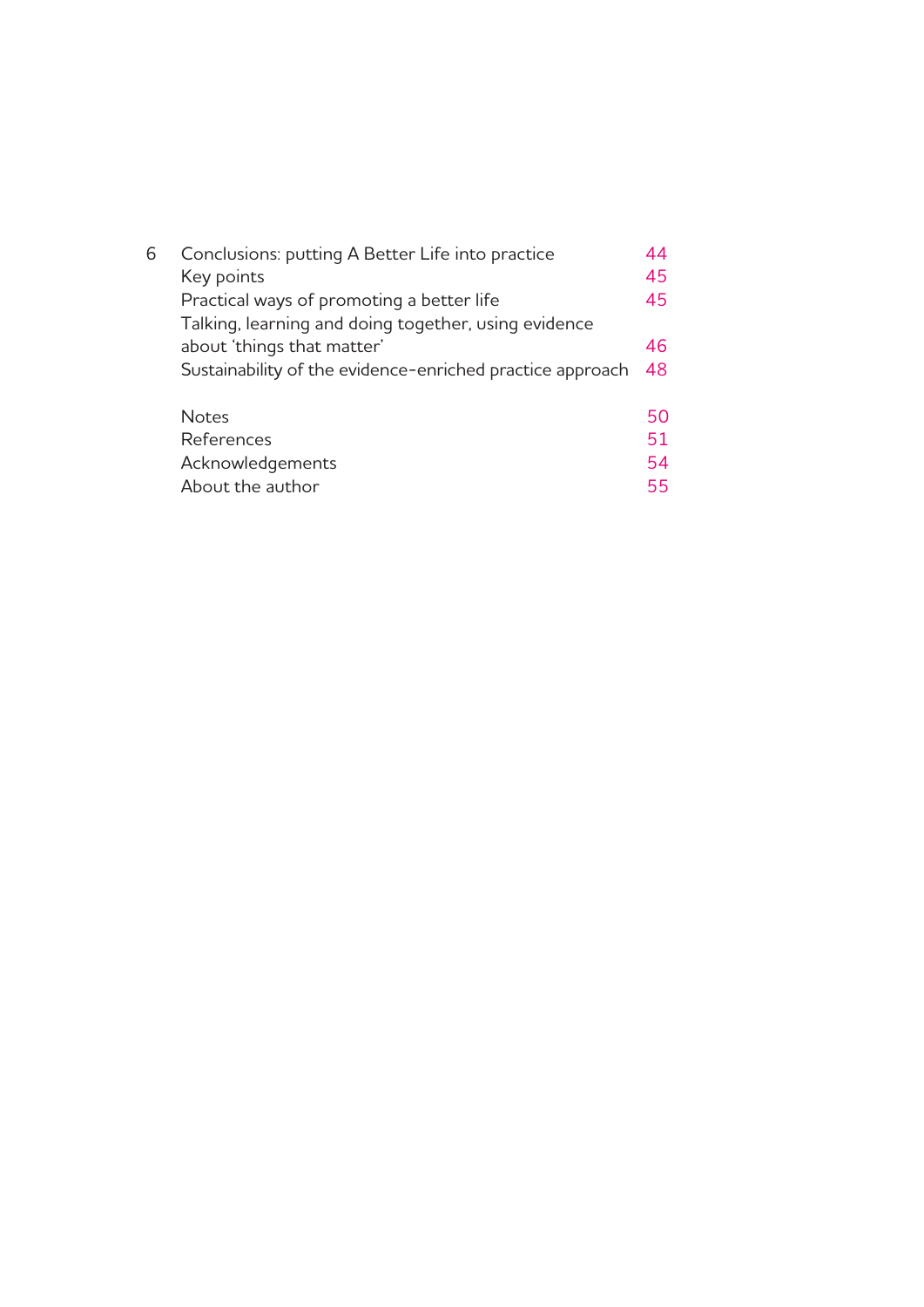## **EXECUTIVE SUMMARY**

The project reported on here, titled Developing Evidence-enriched Practice in Health and Social Care with Older People, was a one-year study that followed the Joseph Rowntree Foundation (JRF) programme called A Better Life. The project aims were to:

- **•** use research and relevant evidence from A Better Life and elsewhere in service and workforce development across one Scottish and five Welsh project sites
- **•** achieve that development through a collaborative action-research project involving older people, carers, researchers and staff from social care and health organisations, both statutory and voluntary
- **•** identify and address the key elements that support and inhibit the use of evidence in service and workforce development
- **•** evaluate the well-being and learning outcomes for project participants
- **•** consider the costs and other resources needed to run and sustain this and similar projects.

This report identifies the key features of the approach and evaluates its early outcomes.

The work was undertaken by a team of six people led by Swansea University and funded by JRF, with contributions in kind from the All Wales Academic Social Care Research Collaboration (ASCC) and the Institute for Research and Innovation in Social Services (IRISS).

## **Background and project design**

The JRF programme A Better Life, which ran from 2009 to 2014, produced a wealth of research evidence on the features and factors that promotes a better quality of life for older people with high support needs (Blood, 2013). Its key findings were summarised in Seven Challenges (see p09). The work attracted the attention of ASCC in Wales and the IRISS in Scotland, since both agencies focus on the use of research in service and workforce development in social care contexts.

In 2014, the three organisations formed a partnership to explore and develop an approach to using evidence in practice, building on ideas developed by ASCC in the previous year under a programme entitled Developing Evidence Enriched Practice (DEEP). This included the development of a number of principles (see p10). Thus, the Seven Challenges of A Better Life and the DEEP principles were together used to underpin the design of the project that is the subject of this report.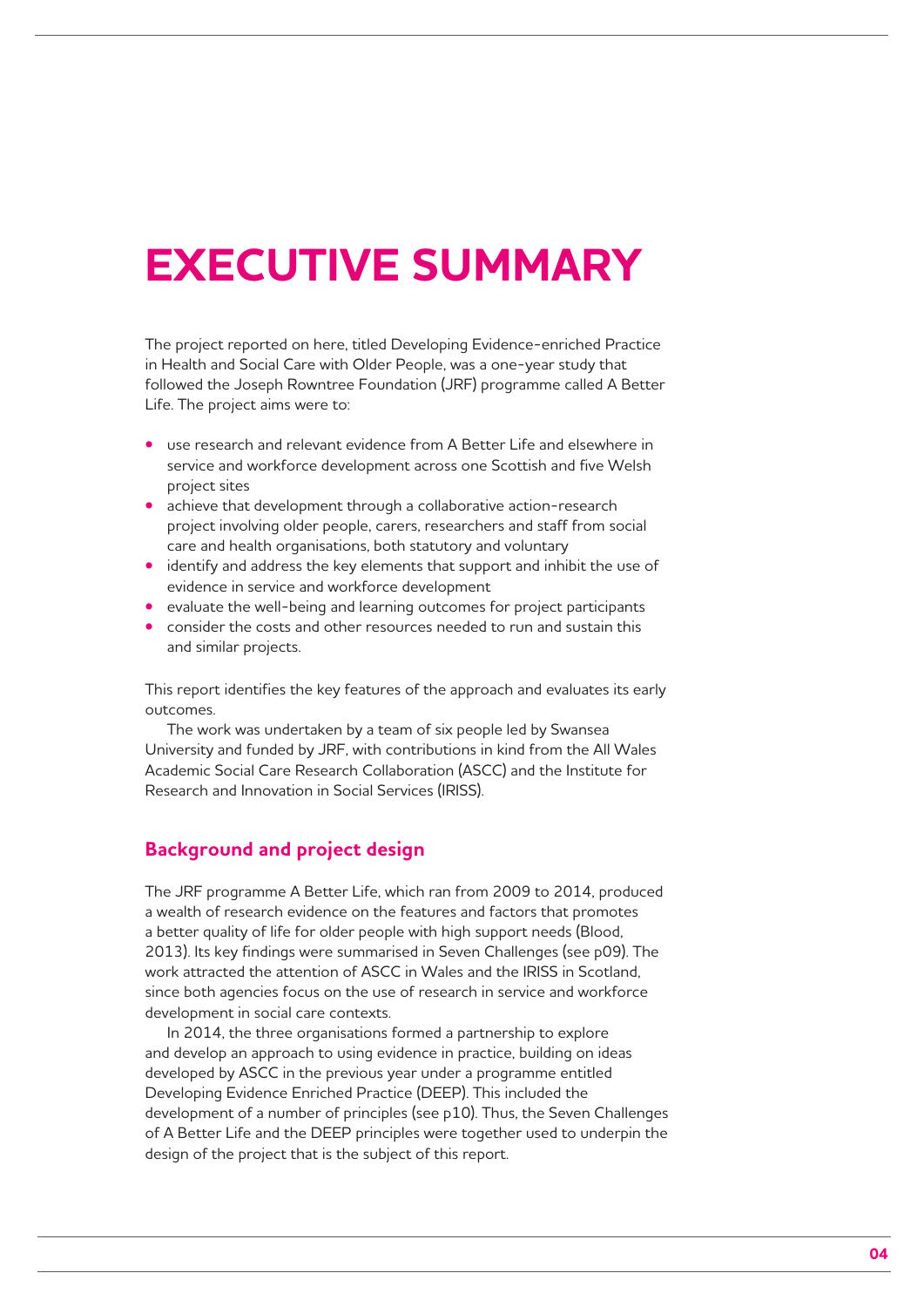The project followed a simple 'analyse, plan, do and review' actionlearning cycle. In phase 1, the Seven Challenges were shared and discussed in story format in a series of focus groups with older people and carers at each site, producing emerging stories and experiences of older people and carers. These became a very important source of local evidence.

Each focus group was followed by an all-day learning and planning event, using evidence from A Better Life alongside stories and quotes from the focus groups. Participants were encouraged to add their own experiences as well as evidence from their organisations. An exploration of the various sources of evidence enabled them to identify ideas for service and workforce development.

Phase 2 consisted of a monthly series of six half-day events that enabled participants to implement their ideas using additional evidence and techniques.

The project was evaluated using outcome-focused planning, ethnographic field notes from each event, group exercises at the end of the project and individual telephone interviews.

## **What participants did**

At each site, a group of between five and 15 people (including older people and carers) focused on different aspects of service and workforce development. The geographical areas covered and what participants did in each are summarised below.

- **• Carmarthenshire:** health and social care professionals worked with carers of older people with dementia to explore and develop positive and rights-based approaches to risk management.
- **• Carmarthenshire and Swansea:** staff from a third-sector organisation worked with day service and extra-care service users to explore the development of relationship-centred practice and meaningful activities, including detailed life-story work with two service users.
- **• Neath and Port Talbot:** social care professionals and staff from a carers' service worked as a group with older people and carers to explore how best to support caring relationships, including the development of meaningful short breaks rather than 'one size fits all' approaches to respite.
- **• Bridgend:** frontline staff and managers from local authority care homes worked with residents and families, My Home Life Cymru and an occupational therapist to explore the development of more person-centred practice and paperwork, including the development of meaningful activities.
- **• Monmouthshire:** health and social care professionals and a care home resident explored ways to address loneliness. In partnership with local people, they also began to develop an integrated community resource centre.
- **• North Lanarkshire:** health and social care professionals and families affected by dementia explored ways to challenge negative stereotypes of people with dementia through the development of outcomes-focused practice, and investigated improvements to GP review processes with the aim of enhancing quality of life for service users.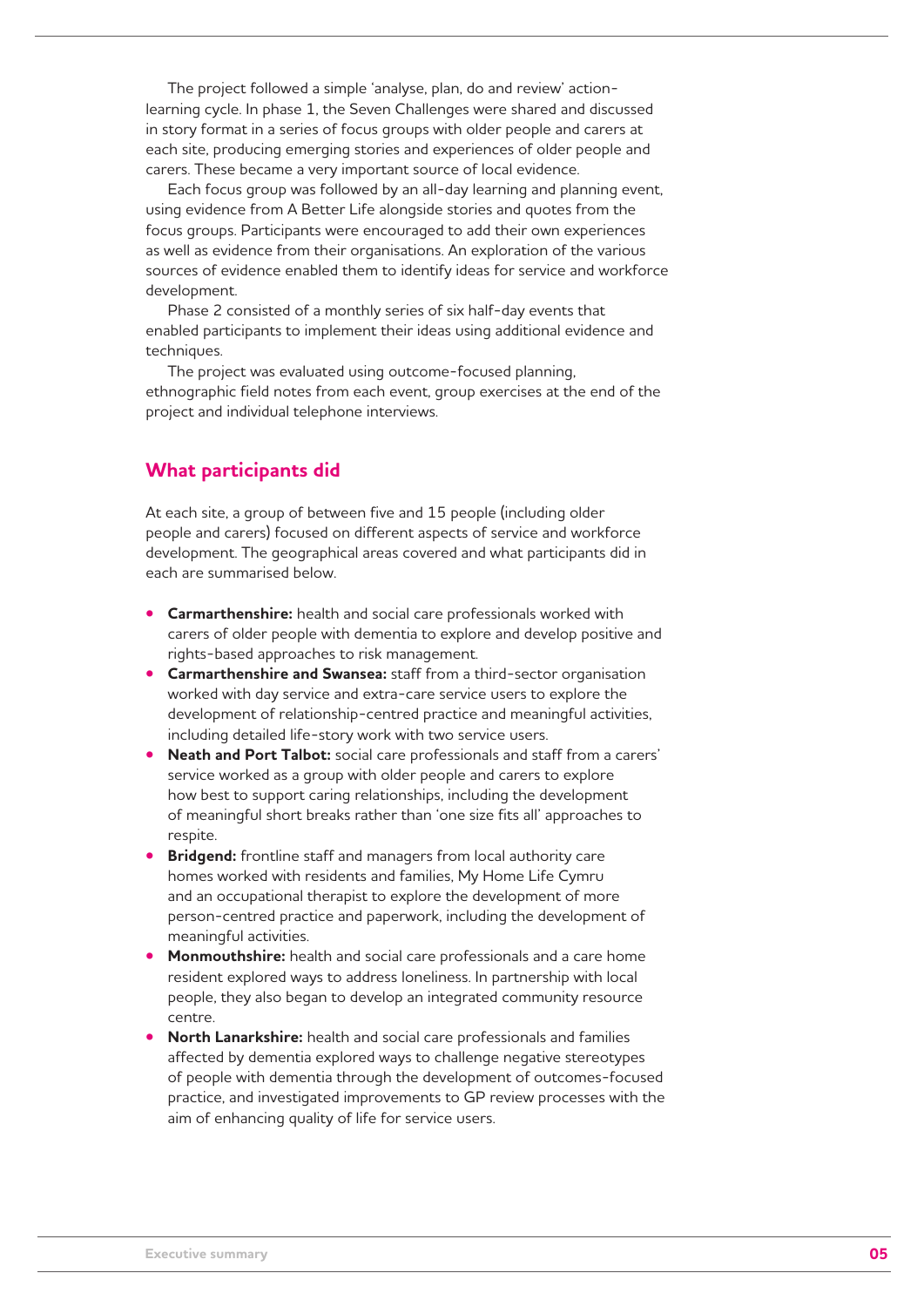## **Key elements in supporting the use of evidence in service and workforce development**

The project identified five important elements in supporting the use of evidence in practice.

#### Element 1: Valuing and including a range of evidence

The project identified the importance of bringing together and sharing a range of evidence, including research, practitioner knowledge, the voice of service users and carers, and organisational knowledge.

#### Element 2: Securing senior management buy-in and valuing and empowering project participants

Creating the right conditions, including senior management support, for participants to feel valued and confident to learn and experiment was essential. Hence the project focused on:

- **•** appreciation and respect: valuing people and focusing on their strengths and the things that matter to them
- **•** honesty: supporting people to 'say it as it is'
- **•** permission: encouraging people to be creatively humane not just procedurally compliant
- **•** mutual trust: developed through respectful conversations
- **•** celebration: recognising and building on success, including the achievement of 'ordinary', often little, things.

### Element 3: Capturing and presenting relevant evidence in accessible and engaging formats

Participants found research reports and policy documents helpful when they were précised or summarised in plain language. They used key points from A Better Life and other research evidence, and warmed to evidence when it was presented in the form of stories, poetry, pictures and music, including examples from the website of A Better Life. Participants found examples of good practice (for example, those referenced in research from A Better Life) useful. They also found that normative frameworks helped them to conceptualise key issues, and used the Seven Challenges in this way. 'Provocative statements' were also used to stimulate learning and development.

## Element 4: Facilitating the exploration and purposeful use of evidence

The most important element of all was facilitation, which enabled participants to explore and use well-presented evidence. Different techniques were used to support this through the development of effective dialogue, which had three benefits:

- **•** the formation of trusting relationships between participants and people outside the project, which created the right environment for learning and development
- **•** collaborative approaches to decision-making by participants were more balanced, particularly when there were associated relational or physicalsafety risks
- **•** thinking *together* helped participants to make sense of the evidence, especially when some of it was conflicting; story-sharing was a central feature of this.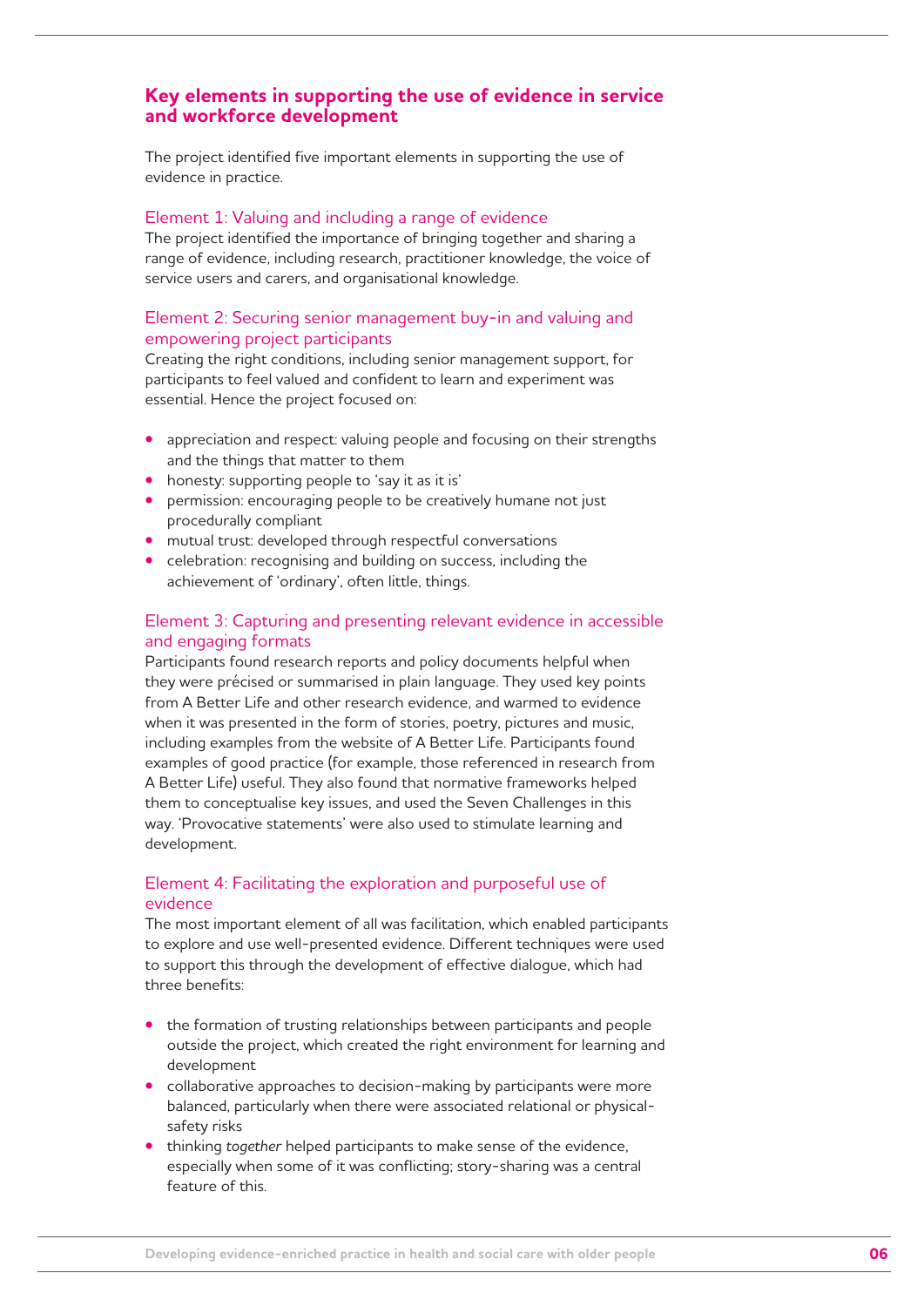Skilled facilitation enabled a responsive rather than top-down approach to project development. This required a good understanding of the topics being explored, the emerging context and relational dynamics within the groups. The facilitators' task was both intellectually and emotionally demanding.

#### Element 5: Recognising and addressing national and local organisational circumstances and obstacles

The project ran during unprecedented budget cuts and major structural change. While the aspirations of national policy in Wales and Scotland align closely with A Better Life, participants raised concerns about the emphasis on cost savings, which was undermining these aspirations. For example, interpretations of well-being appeared to focus more on independent physical functioning than on a holistic view of a 'better life', including meaningful relationships.

Participants also raised concerns about the imposition of simplistic and inflexible rules and guidance. They developed approaches to decision-making that enabled them to respond more effectively to the wishes and feelings of older people and carers, particularly in lifestyle choices involving relationships and risks to physical safety.

Participants talked about the burden of poorly designed paperwork. They developed their own, more helpful, person-centred and outcomefocused recording methods. At one site, they used JRF research evidence regarding paperwork in care homes (Warmington et al, 2004) to challenge local regulators to see beyond the formal paperwork and recognise more experiential 'quality of life' within the care home.

Progress in learning and development was most effective at project sites where senior managers trusted and empowered participants to be creative, and gave them clear permission to experiment. This required a 'relational and responsive', rather than 'perform or perish' management style (Patterson et al, 2011) on their part.

## **Outcomes for project participants**

Participants at all the project sites reported enhanced well-being as a result of their involvement, which indicated the development of an 'enriched environment' of learning (Nolan et al, 2006) within which participants felt a sense of security, continuity, belonging, purpose, achievement and significance – that they 'mattered' – and that things could change for the better. Participants at two of the six sites were a little less positive, and said that early changes in group composition or focus had caused confusion. This highlights the importance of working to a well-structured, but flexible, project plan.

The evaluation revealed improved relationships between professionals and also between professionals, older people and carers. Participants had developed lots of ideas, some of which were broad and philosophical, and others more specific and practical. These ideas often led to the development of a range of service and workforce developments across the project sites. Examples were changes in organisational policy based on clear but less rigid notions of professional boundaries, and the recording of 'magic moments', described in more detail below.

Individual telephone interviews at the end of phase 1 identified the importance of stories in the development of participants' thinking about evidence. After phase 2, participants described how they had drawn on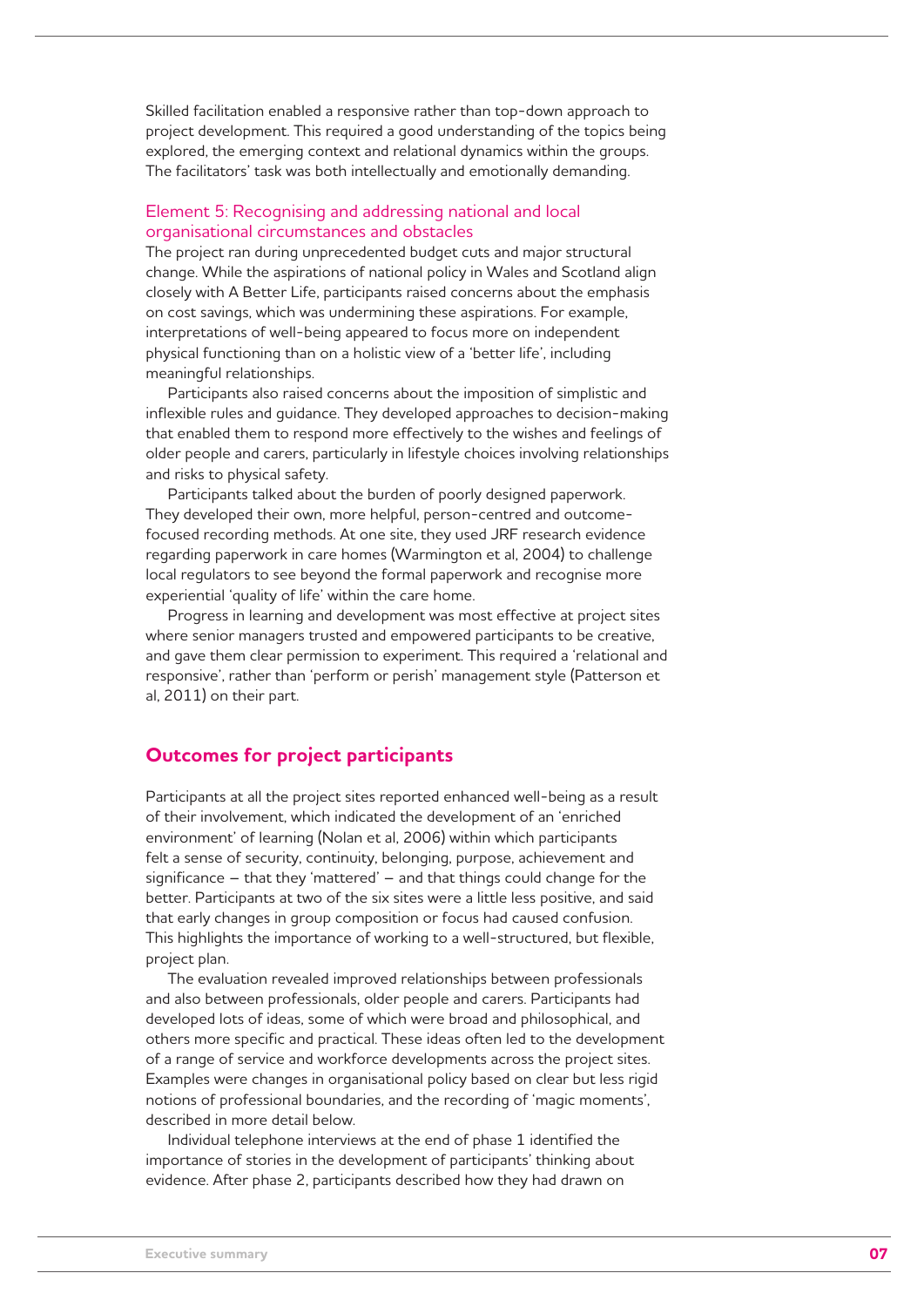many sources of evidence, including A Better Life, but it was impossible retrospectively to unpick the sole impact of research on their 'knowledgein-practice-in-context', as it was now firmly melded with other types of evidence within their collective and individual 'mindlines' (Gabbay & le May, 2011). The interviews indicated that participants had used evidence effectively to develop their ideas and attitudes and put them into practice, as was also demonstrated in other evaluation activities.

### **Project costs and sustainable development beyond the life of the project**

The main costs of the project were associated with the provision of external facilitation, staff time, venue hire and food. Whilst food and external venues were appreciated, what participants valued most was the time to think together, and the affirmation and encouragement from facilitators. Costs could be reduced by the development of internal facilitation led by researchaware practitioners with suitable skills.

Participants claimed that compared with their previous experiences of training or consultancy, the project's investment in supporting staff to develop their practice together was time well spent and had led to more significant improvements in care and morale among staff and service users.

Participants were keen to be involved in continued development of their ideas beyond the life of the project. JRF have provided a small amount of additional funding to support this for another year. As part of this, a series of events in Wales and Scotland is being planned to share the findings of the project and build on them. Many of the resources and techniques developed within the project will be made available to a wider audience through the provision of an interactive online resource supported by ASCC.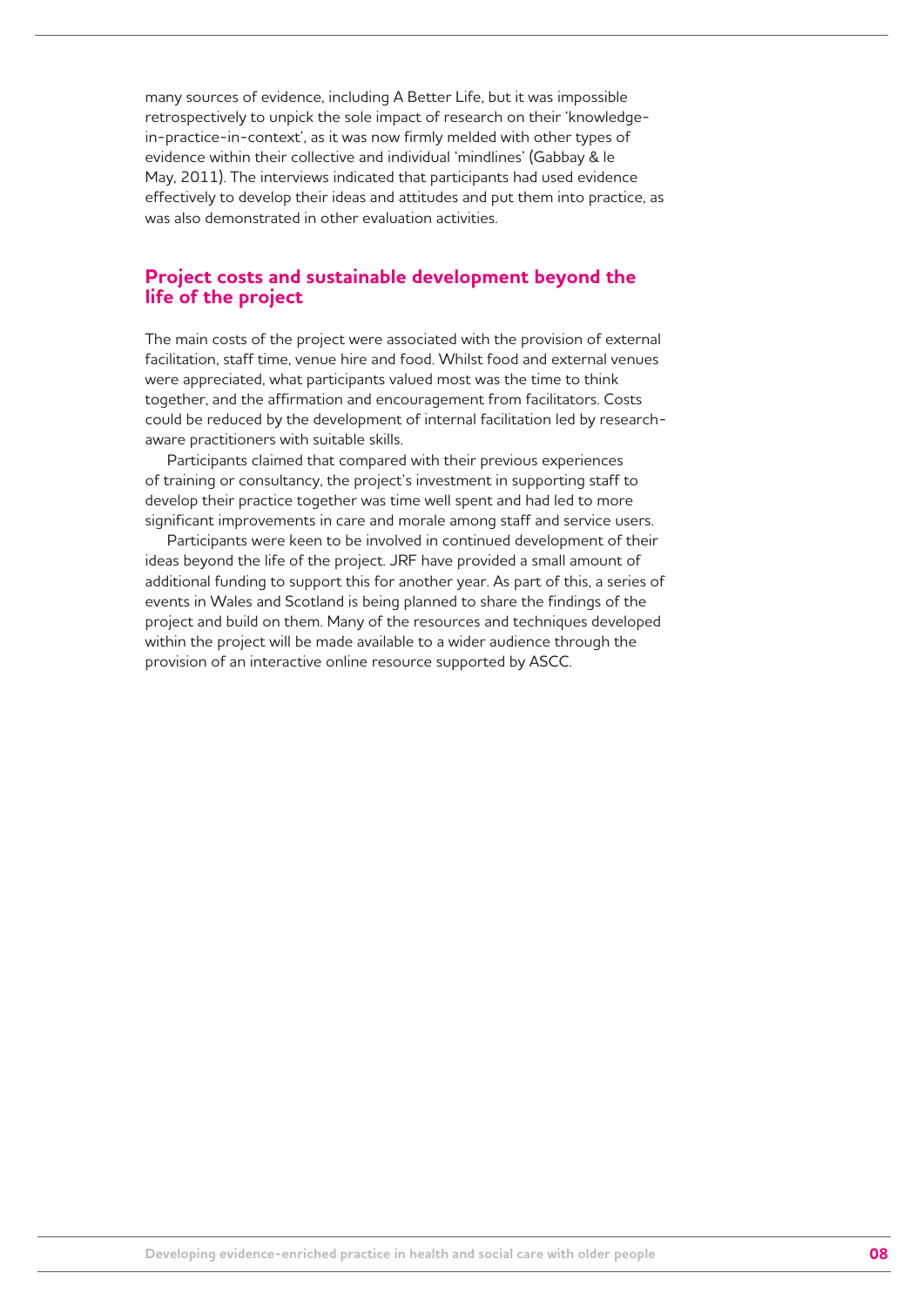# **1 INTRODUCTION**

### **Background**

The JRF programme A Better Life, which ran between 2009 and 2014, produced a wealth of research evidence regarding the features and factors that promote a better quality of life for older people with high support needs (Blood, 2013). This body of research was of interest to the All Wales Academic Social Care Research Collaboration (ASCC) in Wales and the Institute for Research and Innovation in Social Services (IRISS) in Scotland, since both agencies focus on the use of research in social care service and workforce development.

In 2014, all three organisations formed a partnership to explore and develop an approach to using evidence in practice.

A book bringing together key messages from A Better Life was published towards the end of the programme (Blood, 2013). This identified Seven Challenges, which became a primary focus for learning and development. They can be summarised as follows:

- **•** We need to develop more positive images about old age no 'them and  $\overline{\mathsf{u}}$
- **•** We need to see the person behind the label or diagnosis.
- **•** We must ensure that all support is founded in and reflects meaningful and rewarding relationships.
- **•** We need to focus on the strengths of older people and create opportunities for them to give as well as receive.
- **•** We must treat older people as equal citizens, with rights and responsibilities.
- **•** We must listen and respond to what older people say.
- **•** We need to develop innovative ways of supporting older people, and also improve existing services which can include addressing 'ordinary', often little, things that mean a lot.

One particular statement resonated with a wide range of project participants, embracing older people, carers and staff:

Often it is the simple things that bring the most pleasure (and the lack of them can bring a sense of sadness and loss) and services do not always seem to be very good at delivering 'the ordinary'. Blood, 2013:13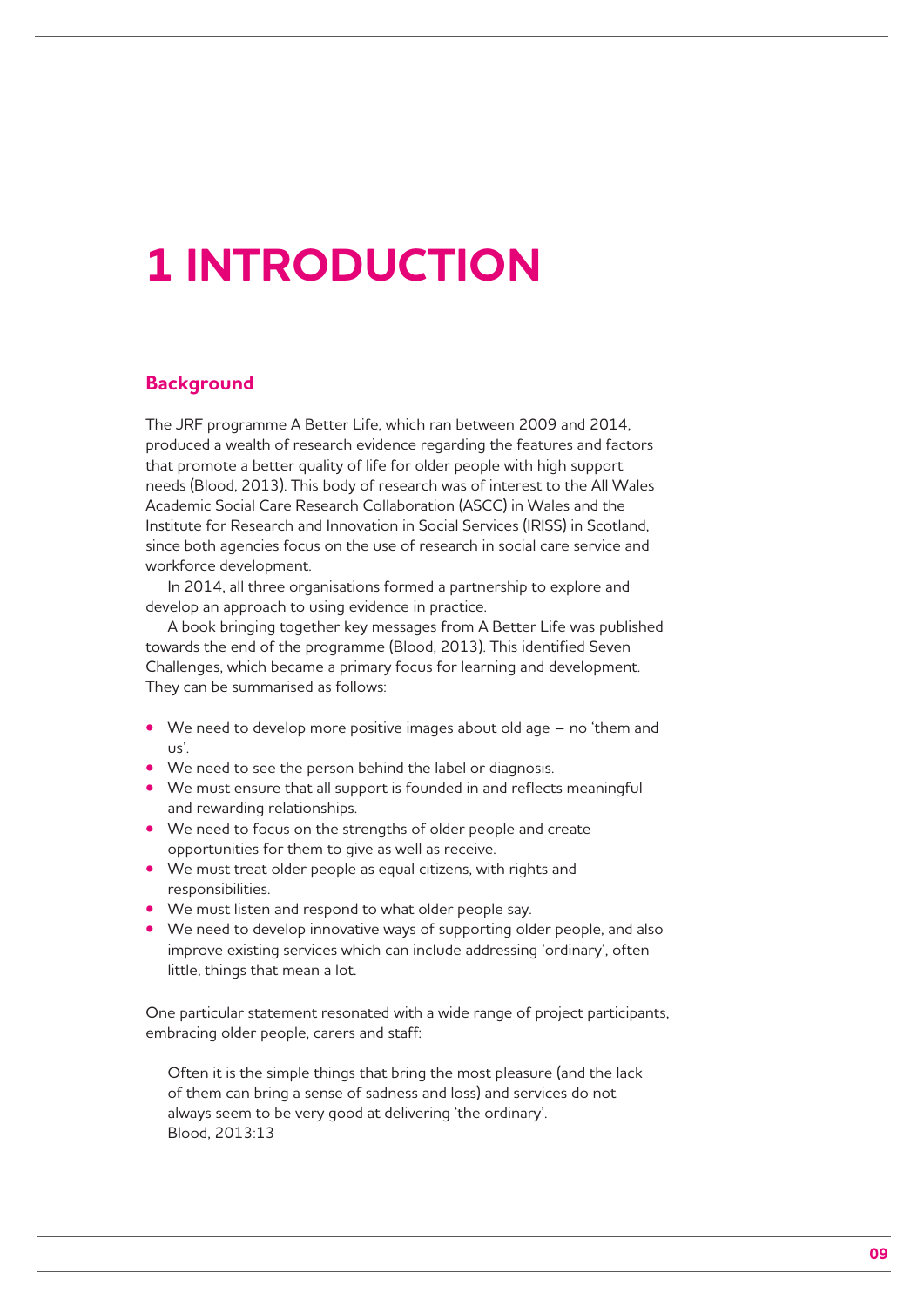Before the project reported on here, a number of principles were developed in Wales as part of ASCC's Developing Evidence Enriched Practice (DEEP) programme. The principles were generated from a literature review and through consultation with national and international agencies and experts in the fields of evidence-based practice and organisational development. It was agreed from the start that the DEEP principles would underpin the project design, as they were also apparent in A Better Life:

- **•** Focus development on 'things that matter' to participants and proposed beneficiaries (Andrews et al, 2009).
- **•** Value a range of evidence, including research, practitioner knowledge, organisational knowledge and the voice of older people and carers (Gerrish et al, 2011).
- **•** Take an appreciative rather than critical approach to development, which builds on everyone's strengths (Cooperider et al, 2003).
- **•** Use a collaborative, flexible and outcomes-focused approach to project management (Barr & Dailly, 2007; MacMillan, 2008).
- **•** Pay careful attention to how evidence is presented, its context and how its use is facilitated (Rycroft-Malone, 2004).
- **•** Ensure organisational support and buy-in (Nutley et al, 2007).
- **•** Recognise the importance of experiences and emotion in learning and development, including storytelling (Bate & Robert, 2007).
- **•** Recognise the complex way in which people use evidence from a range of sources to develop their thinking and practice (Gabbay & le May, 2011).
- **•** Celebrate experimentation and learning, including learning from mistakes (Ham et al, 2012).

## **The Developing Evidence-enriched Practice project**

The aims of the project were to:

- **•** use research and relevant evidence from A Better Life and elsewhere in service and workforce development across one Scottish and five Welsh project sites
- **•** achieve that development by applying the DEEP principles in a collaborative action-research project involving older people, carers, researchers and staff from social care and health organisations, both statutory and voluntary
- **•** identify and address the key elements that support and inhibit the use of evidence in service and workforce development
- **•** evaluate the well-being and learning outcomes for project participants
- **•** consider the costs associated with the approach and its sustainability.

The project had two phases, using the Learning Evaluation And Planning (LEAP) action-research framework of 'analyse, plan, do and review' (Barr & Daily, 2007). Phase 1 (analyse and plan) ran from January 2014 to April 2014, and phase 2 (do and review) from May 2014 to November 2014.

#### Phase 1

Phase 1 began with a launch event involving two or three representatives from each of the project sites. Participants were introduced to A Better Life, the Seven Challenges and the project design. There followed a series of focus groups with between eight and 10 older people and carers at each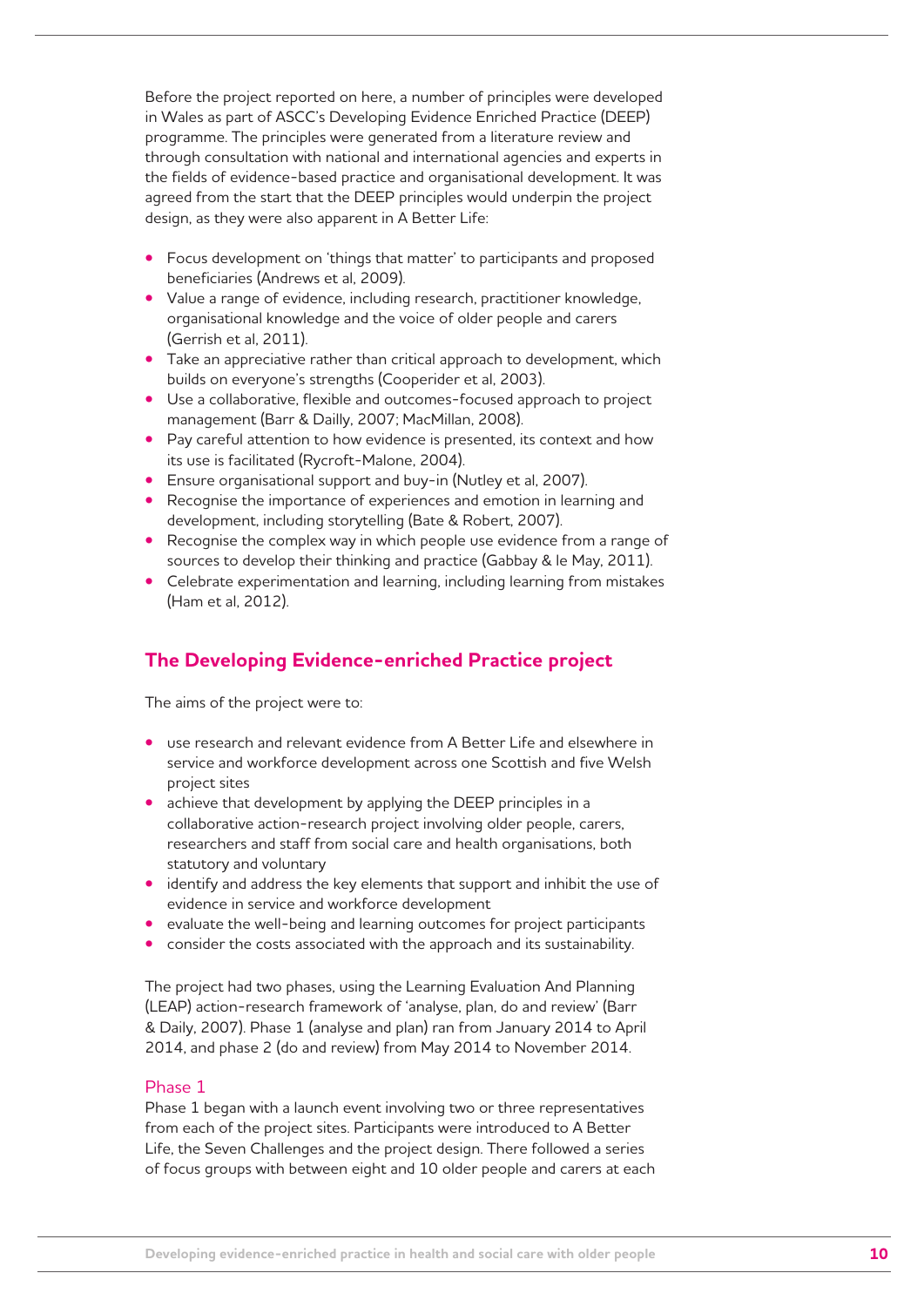site, where the Seven Challenges were shared in story/vignette format and participants were asked whether they had any similar or contrasting stories which could be included as evidence for the project. Focus-group participants were also invited, if interested, to become involved in phase 2.

There followed a series of one-day learning and project-planning events with practitioners and managers at each site. Group sizes varied between ten and 15 participants. Group composition also varied; in some sites there were more frontline staff than in others. One group consisted largely of senior managers who were not subsequently directly involved. While their support for the project was important, this resulted in a lack of clarity in phase 2 for the frontline staff involved.

The learning and planning events provided an opportunity to explore the Seven Challenges, along with evidence in the form of stories and quotes from the focus groups. Participants were invited to contribute their own experiences and ideas for service and workforce development using a technique called the 'H-exercise'. This enabled participants to identify, based on what they had discussed, what was working well in service provision, what was not working well, what gaps there were and what ideas they had for improvements. Participants then prioritised their ideas, selecting two or three key developments to take forward in phase 2.

They then identified:

- **•** intended outcomes for older people, carers and staff and how these might be recognised
- **•** potential obstacles and how they might be overcome
- **•** who needed to be involved in phase 2
- **•** what resources might be required.

At the end of these events, each project site had an agreed initial plan of action for phase 2.

#### Phase 2

In phase 2, which ran for six months, participants put their plans into practice, supported by monthly half-day action-research learning events. Group sizes again varied from five to 15 participants. The aims of these meetings were to:

- **•** reflect on and learn from the actions of the previous month
- **•** explore additional relevant JRF (and other) research findings and other forms of evidence
- **•** decide on further actions
- **•** assess how the actions were addressing the Seven Challenges.

Representatives from each project site shared their learning and development work at a networking event in Cardiff at the end of phase 2 in November 2014.

Finally, a second series of focus groups was held in February 2015, involving some of the older people and carers who had participated in the focus groups for phase 1. Group size varied from four to 10. These focus groups provided an opportunity to feed back to the groups about the progress made by the project and to explore whether participants felt it had addressed their initial concerns and ideas. This also provided an opportunity to make suggestions about follow-up work.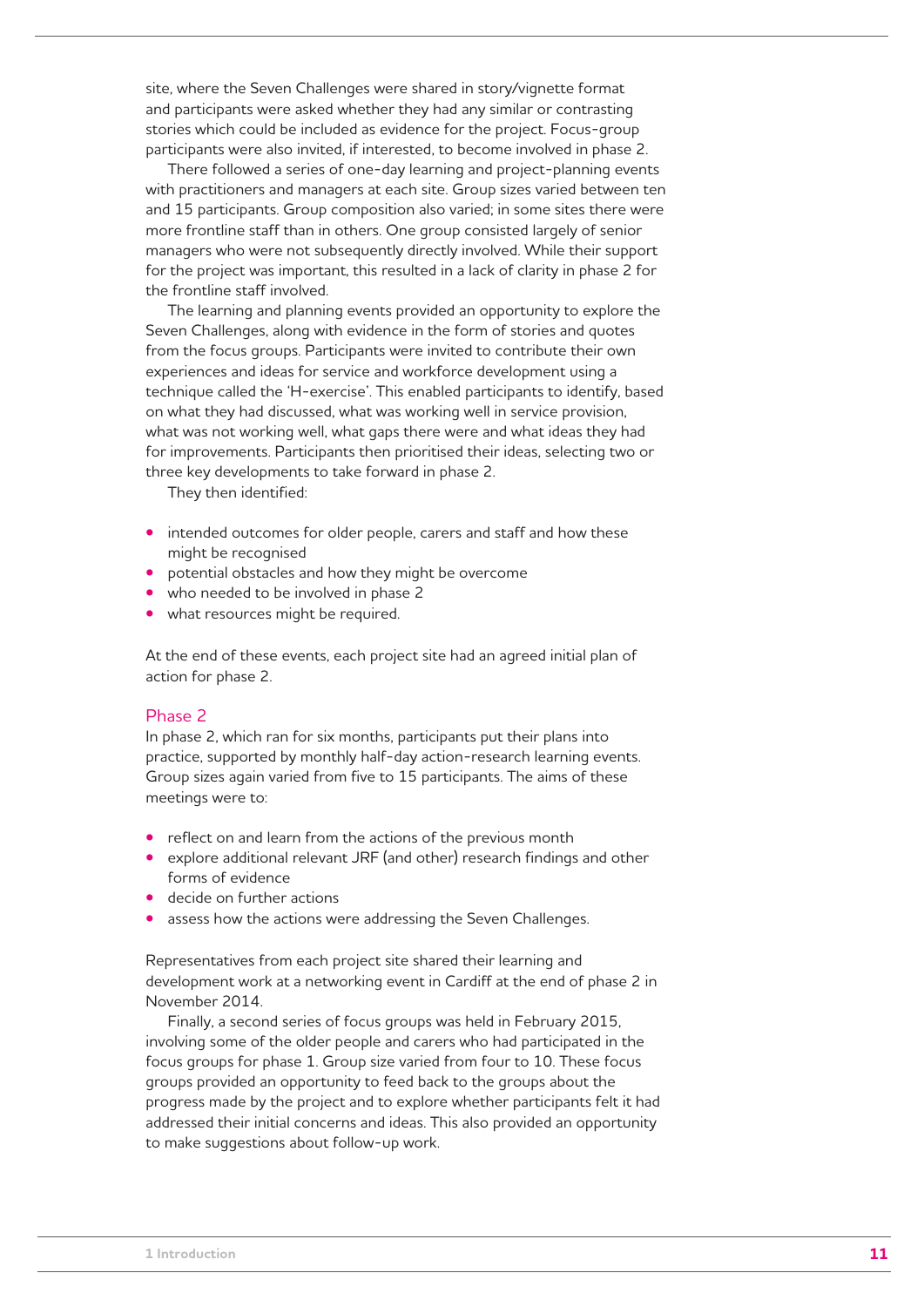## **Evaluation methods**

Various evaluation methods were used, including:

- **•** using the LEAP process to identify intended outcomes, and reflecting on these throughout the life of the project
- **•** analysis of ethnographic field notes completed by the facilitators after each event
- **•** a designated group evaluation event at each site at the end of phase 2
- **•** 42 telephone interviews after phase 1 and 38 after phase 2.

In the phase 1 telephone interviews, participants were asked how, if at all, they had taken forward any of the planned actions or developed their thinking since the learning and planning event, whether they had been able to talk with other people about the ideas in order to bring them on board, whether they still felt the ideas were doable and whether any of the evidence, including the Seven Challenges, had proved helpful.

In the phase 2 telephone interviews, questions focused on how participants' thinking and practice had developed as a result of the project. Particular attention was paid to identifying the sources of evidence used by participants and how it was used (see Section 3 below).

Within the group evaluation events following phase 2, participants were asked what had worked well and why, what had not worked so well and why, and how well they had been able to address the Seven Challenges and use evidence.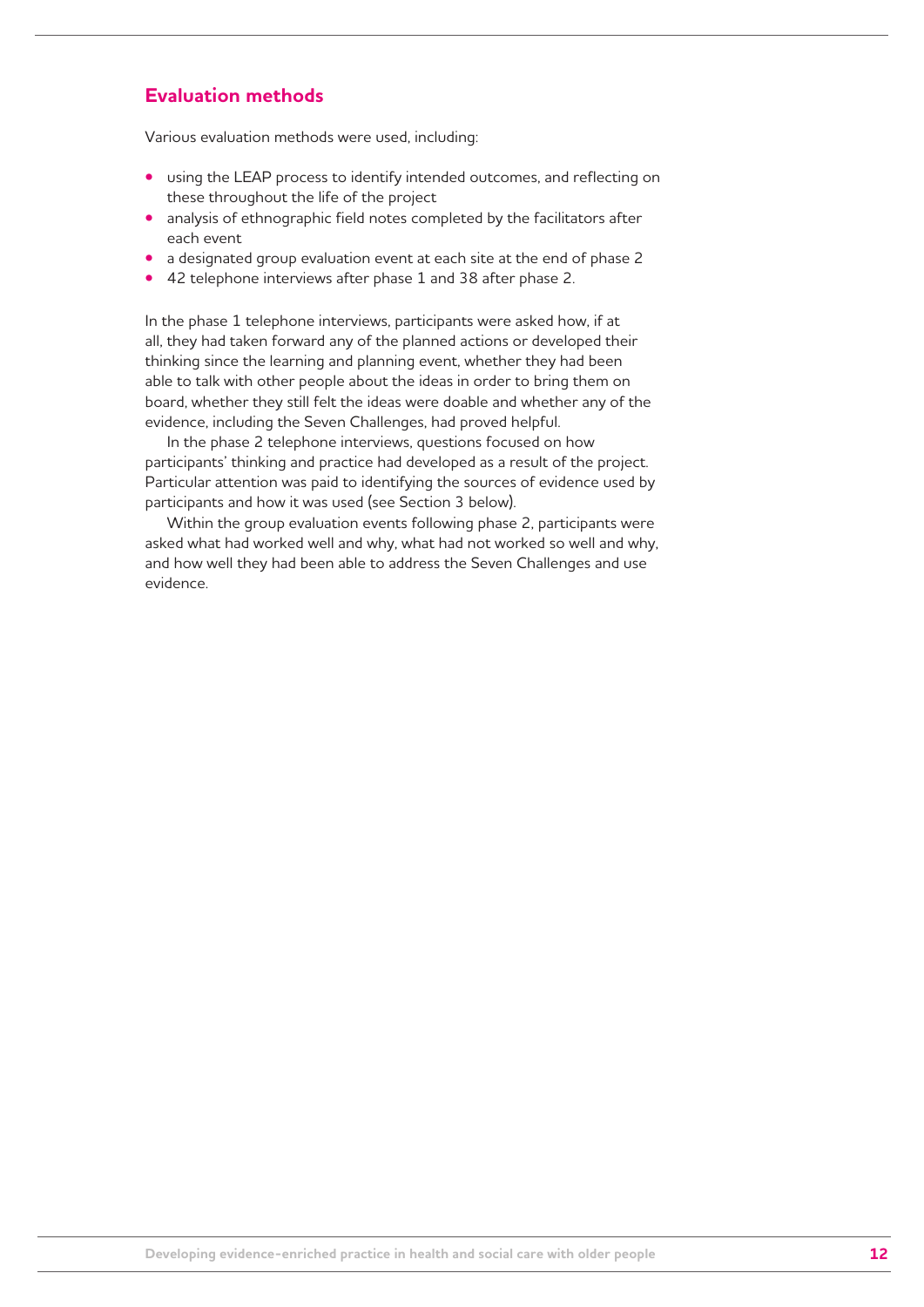## **2 WHAT PARTICIPANTS DID AT THE SIX PROJECT SITES**

## **Exploring and framing A Better Life and the Seven Challenges within the local context**

From the outset, there was a strong emphasis on not making assumptions, but starting with what matters to older people with high support needs, which was also the starting point of the programme A Better Life. The Seven Challenges are a robust summary based on the body of research and individual testimony in A Better Life, but the project explored these challenges with older people and carers within their *local* contexts. Many of the themes that emerged became central to the project's subsequent service and workforce developments. Some of them were cross-cutting, for example the development of meaningful relationships and activities, while others were more specific to certain sites, for example the need to develop respite services that do not make carers feel guilty or upset the people they care for.

### **Involving older people and carers in developing practice**

Older people and carers who participated in the focus groups were also involved to varying degrees in the project work at phase 2. At some sites, this involved a group of older people and carers, whilst in others, just one older person contributed to the work. All participants commented on how important such inclusion was, and described how a strong sense of solidarity had developed between them, regardless of whether they were staff, older people or carers. The evaluation showed that their presence was deeply appreciated by staff participants, who clearly recognised their strengths and contributions, something that might not have come about without their direct involvement:

If you were to give someone some information about  $X$  [without meeting them], I don't know if they would be able to imagine how much of X's presence shatters all those preconceptions.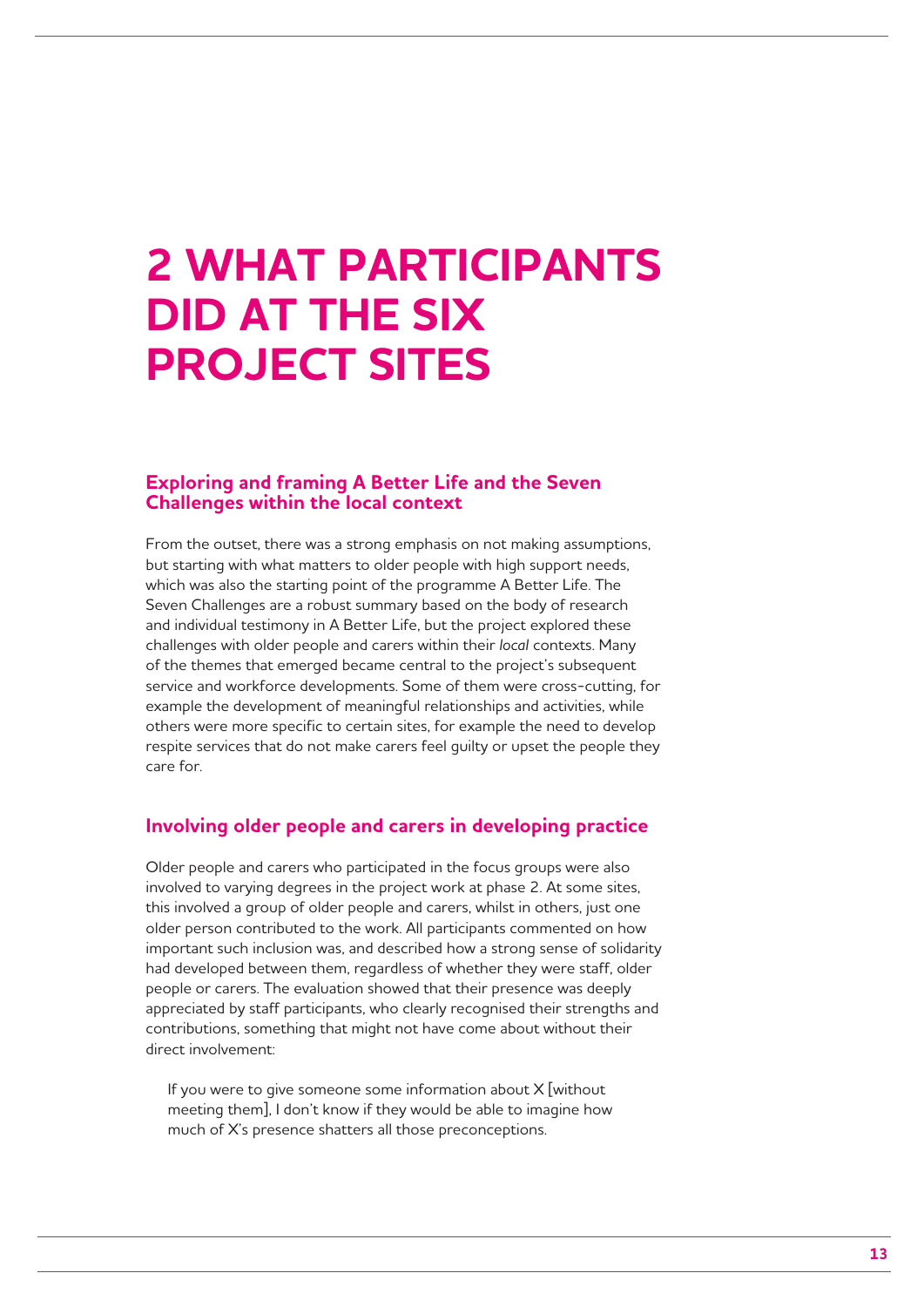The following sections outline the development work at each site and what participants did in response to the Seven Challenges and the evidence emerging from the focus groups. The six sites and organisations involved were:

- **•** Carmarthenshire: a local authority and a local health board
- **•** Carmarthenshire and Swansea: a third-sector provider organisation
- **•** Neath and Port Talbot: a local authority and a third-sector carers' service
- **•** Bridgend: a local authority
- **•** Monmouthshire: a local authority and a local health board
- **•** North Lanarkshire: a local authority and a local health board.

The description of local activities in the following sections includes quotes from the initial focus groups with older people and carers that particularly resonated with the project's work and findings.

## **Carmarthenshire**

#### Focus for development work

Participants decided to challenge unhelpful stereotypes of older people with dementia, as well as risk-averse approaches to supporting them, such as encouragement to go into a care home 'to be on the safe side'. Participants said that such attitudes undermined the emotional well-being and autonomy of people with dementia:

We went into a shoe shop and she wanted to try these shoes on – and she thinks of herself as young – and this lady came up to her, the assistant, and spoke to her like, 'Right then dear, what are you looking for?', and my mum said, 'Right, that's it – let's get out of here now! You know,' she said, 'I have never felt so old in my life – do I look old? Do I present as if I am stupid?'

I have got closer to dad… certain barriers, if they were there at all, have just fallen away… I have found that it has allowed me to see a more in-depth person behind what I thought was there, so we have become much closer... I have discovered my dad is an artist.

Yes, there are loads of risks. She does fall, she is deaf and she doesn't realise risks. A couple of weeks ago, she blew up the pressure cooker as she decided to make a stew, but didn't put any liquid in. We are on the third kettle too, as she boils them dry and she can't manage flasks, but these are the risks we said we are willing to take on, because it keeps her there [at home].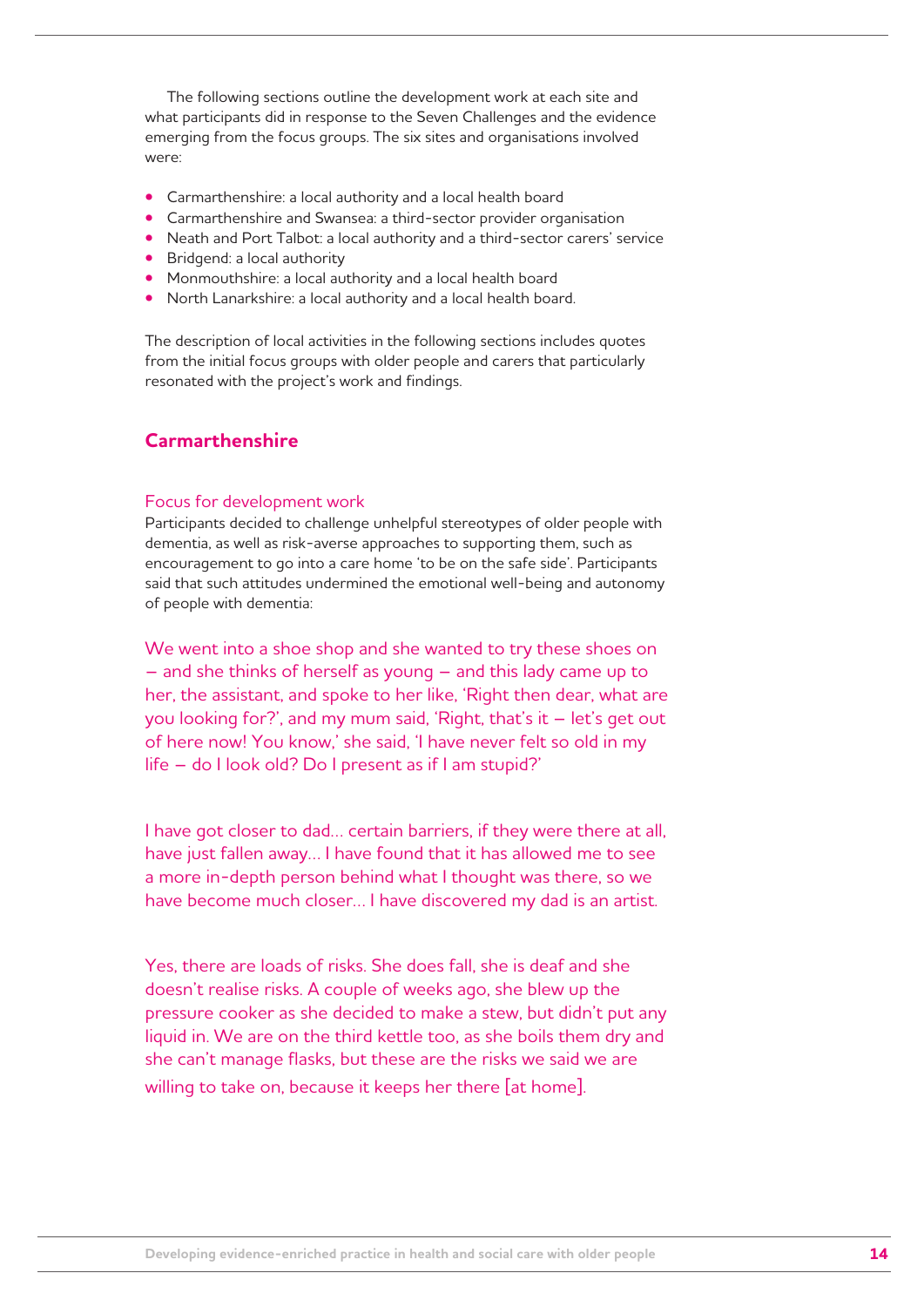#### Who was involved and what they did

A range of professionals, including service managers, an occupational therapist, a social worker, a nurse, a psychologist, a training officer and an experienced carer worked together to develop a rights-based approach to risk management with older people, drawing on JRF and other research (Clarke et al, 2011; Owen & Meyer, 2012; Morgan & Williamson, 2014). As the project progressed, they made links with the rights-based work programme of the Older People's Commissioner for Wales (2013) and drew in additional participants as their relevance became apparent, for example a contracts and commissioning officer and a human rights officer. Together with participants from the third-sector agency project site, they developed Thinking Together sessions involving professionals, commissioning officers, provider staff, older people and carers. They also organised a number of associated conferences and events with a wide range of stakeholders, including carers, service providers, health and social care professionals, regulators, and health and safety professionals.

## **Carmarthenshire and Swansea**

#### Focus for development work

Participants in this third-sector agency organisation in two localities prioritised meaningful relationships and activities that made people feel they had something to contribute to day services, and tackled a concern that existing rules and regulations were restricting good practice:

Listen, I am nobody, only my name and what I have done… I would like to be involved and I would like to help you all. I can give you advice, but I think it is better not to involve me in this… because of my age and my failure in memory, whatever... because of my uselessness.

If people help the staff, they are told that it is not your job… for example, if I was to take a cup of tea to this lady and I was to spill it, who would be responsible? It is the old health and safety thing again!

We have quite a lot of boundaries that we are quided by... it is drummed into [us] to look at risk and vulnerable people, which is a big issue with people who have dementia… we have got to be careful, but this actually puts up barriers in connecting with people and their families.

#### Who was involved and what they did

A senior manager, day service and development staff and service users worked together to redefine the boundaries between staff and service users in order to support the development of relationship-centred practice and better decision-making around meaningful activities, drawing on JRF and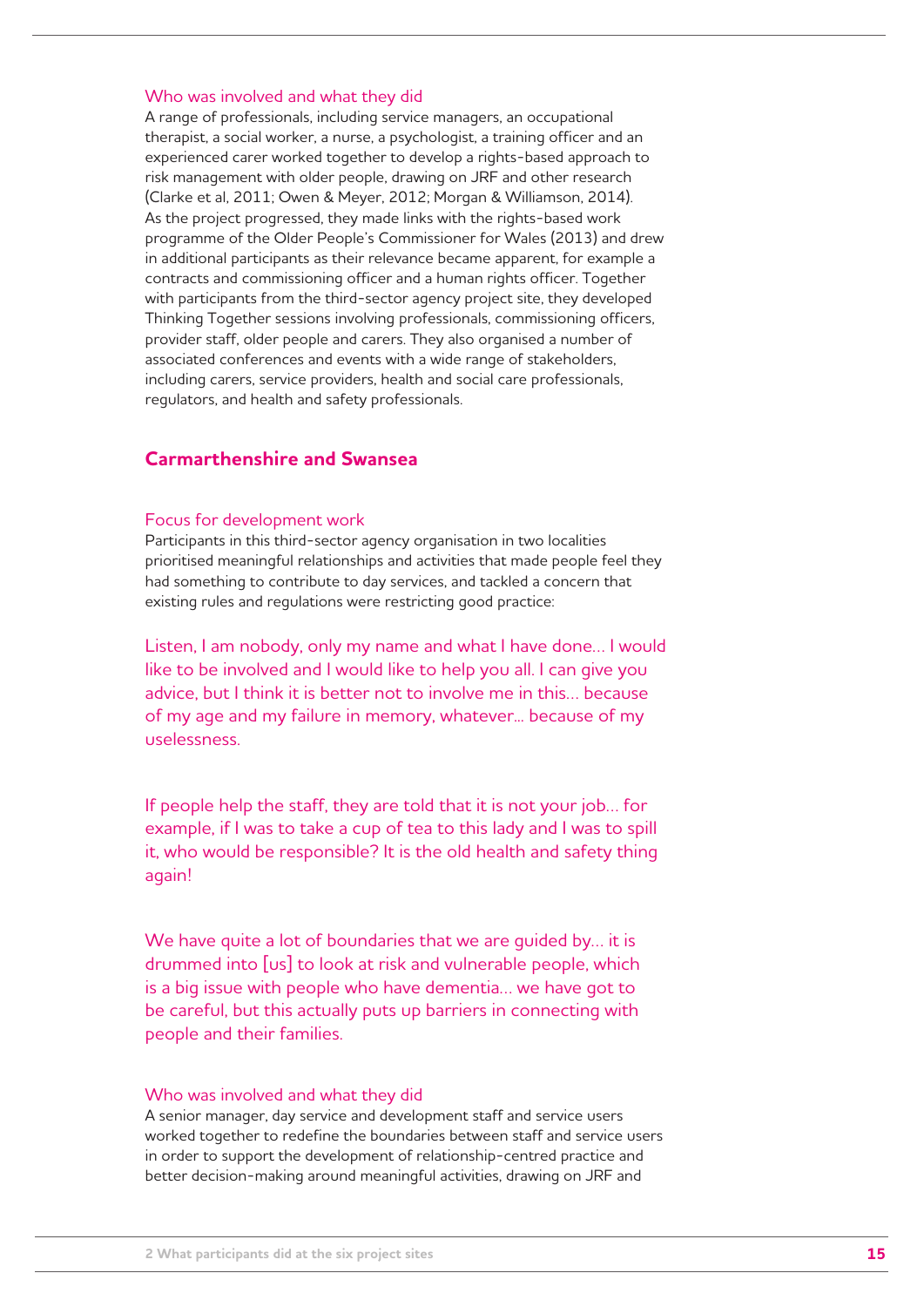other research (Fyrand, 2010; RSA Action and Research Centre, 2012; Blood, 2013). This required a revision of the organisation's Professional Boundaries Policy, which provides guidance to staff on how they should relate to service users. Participants also developed meaningful activities, including detailed life-story work with service users and collaborative musical activities. They became involved in joint development work with the Carmarthenshire site towards the end of the project, as they shared a common interest in developing positive risk management. This organisation also worked in partnership with Swansea University to secure funding for an ESRC/NISCHR doctorate project on safeguarding in the context of relationship-centred practice.

## **Neath and Port Talbot**

#### Focus for development work

Participants wanted to improve dialogue and relationships within and across local organisations and support caring relationships by helping to ensure that the people being cared for did not feel 'less of a person'. They also focused on the sensitive provision of respite care.

My partner's mother has MS [multiple sclerosis]… when she first had to use a stick, she was really upset and didn't want to use it because she felt like she was really old and didn't want to be walking around with it  $-$  it didn't look very nice. So the MS nurse, when she saw her – and she gets very emotional right then and there – the nurse got the computer and Googled 'sticks' and they found one with crystals on it as she is always done up with some sort of bling on and it is very fancy, so she uses the stick all the time now.

He just came out with it  $-$  out of the blue, 'I will go into a care home, into respite for one week' – to give me a break and I was so upset about it. He hadn't mentioned anything about it to me, but he felt he was a burden on me. I couldn't answer. I said, 'Why on earth did you say that?' He said, 'Well, you know it is too much for you.' But it's not too much for me and it really upset me… it was awful.

I care for him and he cares for me… yes, it is team work. You are a team.

#### Who was involved and what they did

Social workers, care management assistants, staff from the carers' service, a training officer, older people and carers worked together to explore the concept of meaningful and flexible short breaks (not just respite) in the community, drawing on JRF and other research (Ryan et al, 2008; Bowers et al, 2013). They wanted to use methods that could support an informal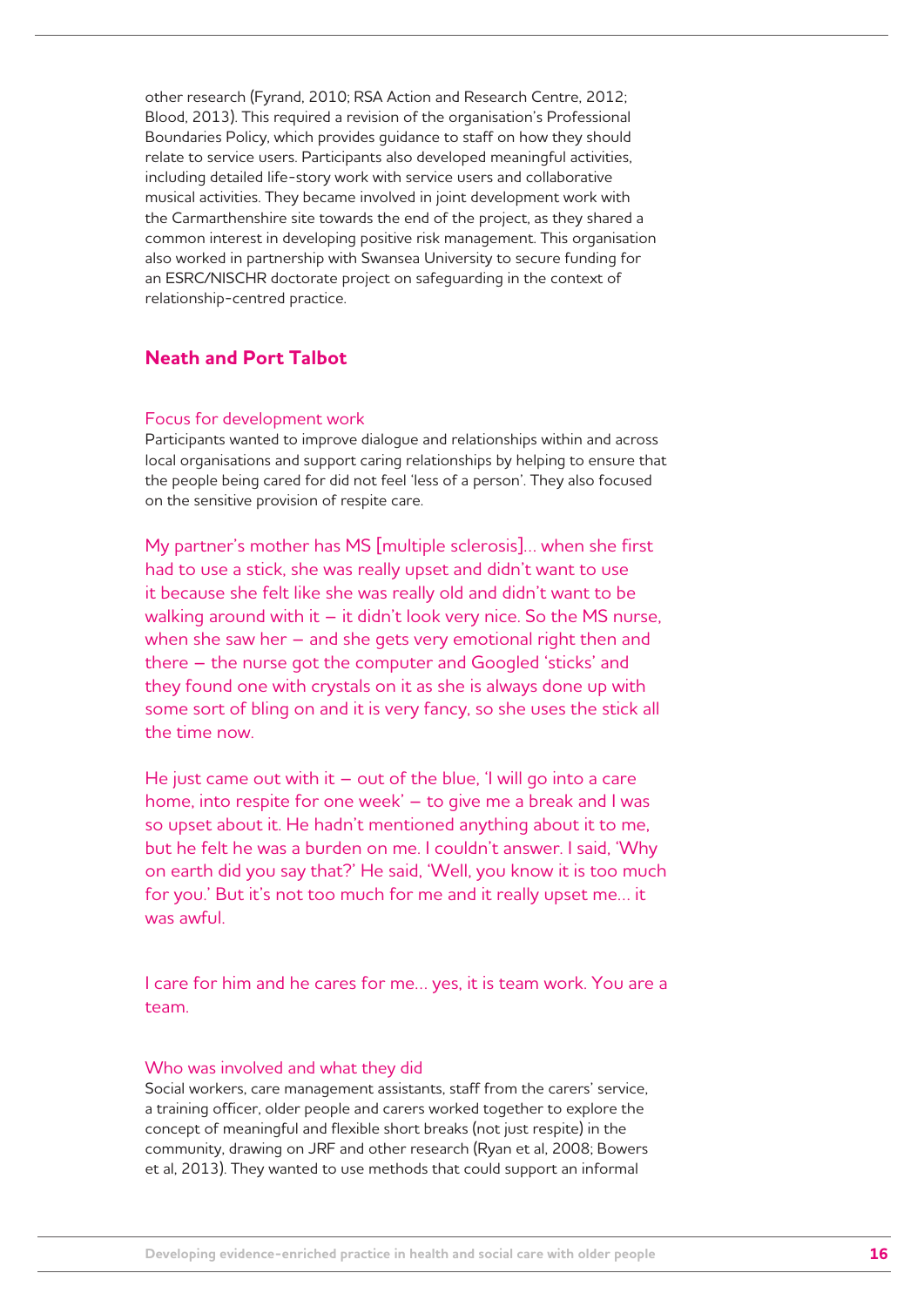approach to persuading others of the importance of short breaks, which included writing and recording an associated poem/song designed to stimulate further conversations. Participants also developed an interest in digital-story training and development. The project manifestly strengthened relationships between social workers, carers and staff in the carers' service. The site has also been piloting a social care academy, a project providing volunteering opportunities in social care settings and associated training for unemployed and young people in college. They are planning to build on the project work to explore the use of direct payments to fund bespoke short breaks.

## **Bridgend**

#### Focus for development work

Participants focused on the meaningful and often spontaneous activities and little acts of kindness that they felt were hindered by procedural and riskaverse rules. They also identified the importance of easy-going relationships and banter between staff and service users, which they hoped could replace the more formal, generalised and emotionally detached interpretation of 'dignity in care'.

The girls, fair play, found skittles... they came outside... they put the skittles up, and in groups  $-$  wheelchairs as well  $-$  they were all there… we were all outside and we had a lovely few days… they enjoyed something different that was in the open air.

Little things mean a lot to me, when they bathe me and wash my hair and curl it.

I don't like health and safety – they have too much power.

They love a bit of teasing, but people think they are not well, you mustn't tease them, but they do like it, I have always found they enjoy it… oh yes, but you have got to be careful how you banter.

#### Who was involved and what they did

Frontline staff, managers and a service user from four local authority care homes, an occupational therapist and representatives from My Home Life Cymru worked towards strengthening the voice of residents and family carers and exploring the development of meaningful activities involving both, drawing on JRF and other research (Nolan et al, 2006; Owen & Meyer, 2012; Blood, 2013; Warmington, 2014). There was a strong emphasis on becoming less risk averse and challenging excessive bureaucracy. As a result, they redesigned their paperwork to support a more personcentred approach and enhanced engagement with families and community groups. Participants focused on recognising, capturing and sharing what they referred to as 'magic moments', which do not feature in care plans.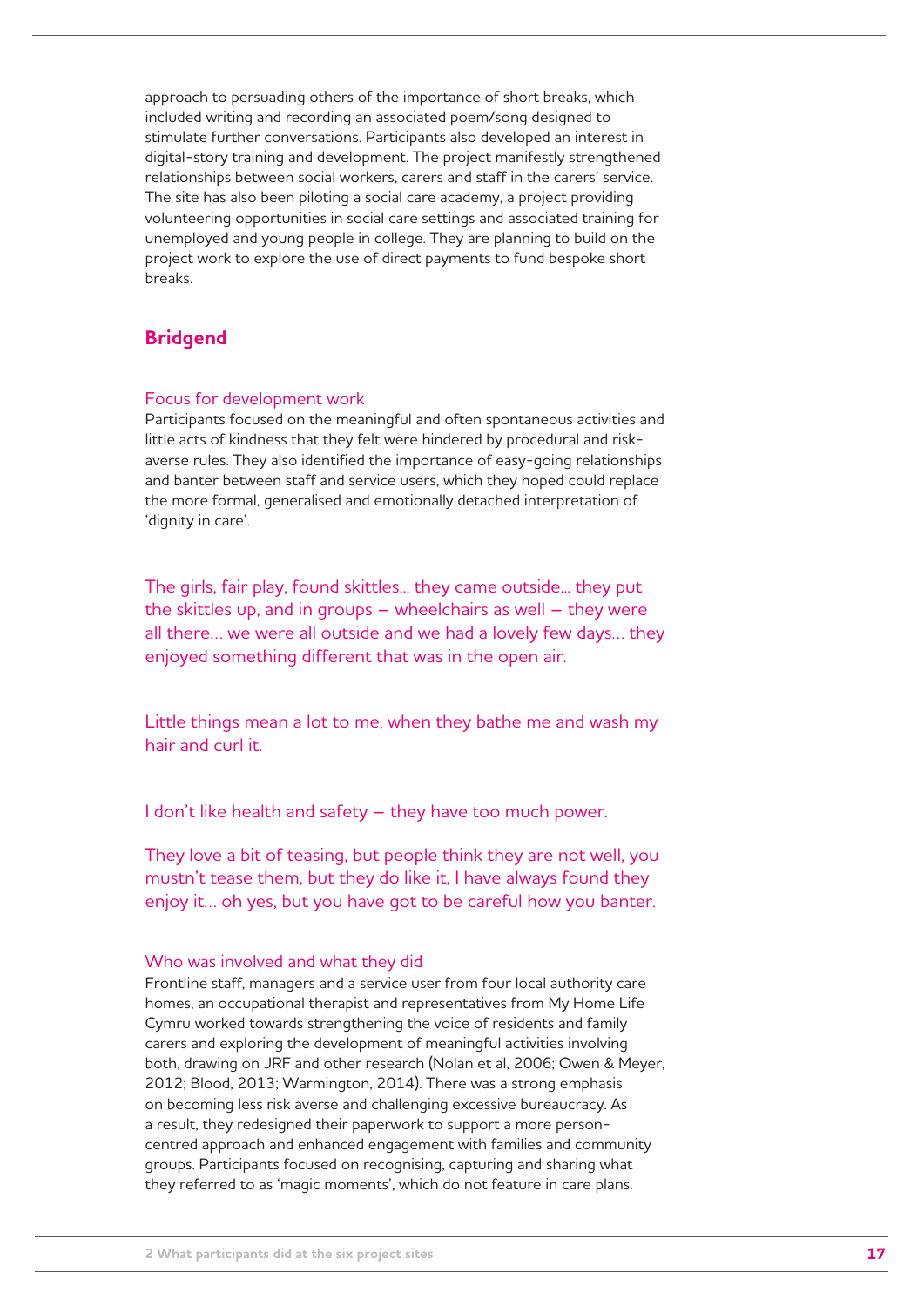They intend to develop a 'lived experience' evidence-base to empower their conversations with regulators and inspectors, whom they felt were preoccupied with formal paperwork rather than well-being.

## **Monmouthshire**

#### Focus for development work

Participants spotlighted the importance of 'ordinary' things and 'normality' in the lives of older people, which suggested a need to break down the barriers between professionals and the people they work with in the local community as well as the way services are provided and accessed. They were also concerned about the prevalence of loneliness.

He would carry my shopping bags and I would treat him to a pint… and we would sit in the sunshine chatting and seeing the world go by… I was living in those days, but now I am just existing.

She takes me out of the care home and we talk about everyday things, such as current affairs, like what is going on in Ukraine. It makes me feel normal. This doesn't happen in the care home… she took me to her home and her son did demonstrations of wheelies on his bike for me….. it was so lovely to feel part of family life again.

Everybody is a person not a number, and that is the important thing, and every bit fits not just the bits that fit with the plan.

#### Who was involved and what they did

A community connector, social workers, an occupational therapist, a service manager and colleagues in an integrated health and social care service worked together with a nursing-home resident, whose personal stories had a profound effect on the team's thinking. They concentrated on developing approaches to address loneliness and isolation, drawing on JRF research (Robbins & Allen, 2013), as well as building relationships between professionals and local people to establish an integrated community resource centre. This involved lots of conversations and community events such as barbecues and open days, which improved relationships with local community groups and led to a number of local people signing up as volunteers. They also used JRF research (Blood, 2013) to provide a theoretical framework to underpin and promote the development of flexible, relationship-centred home care.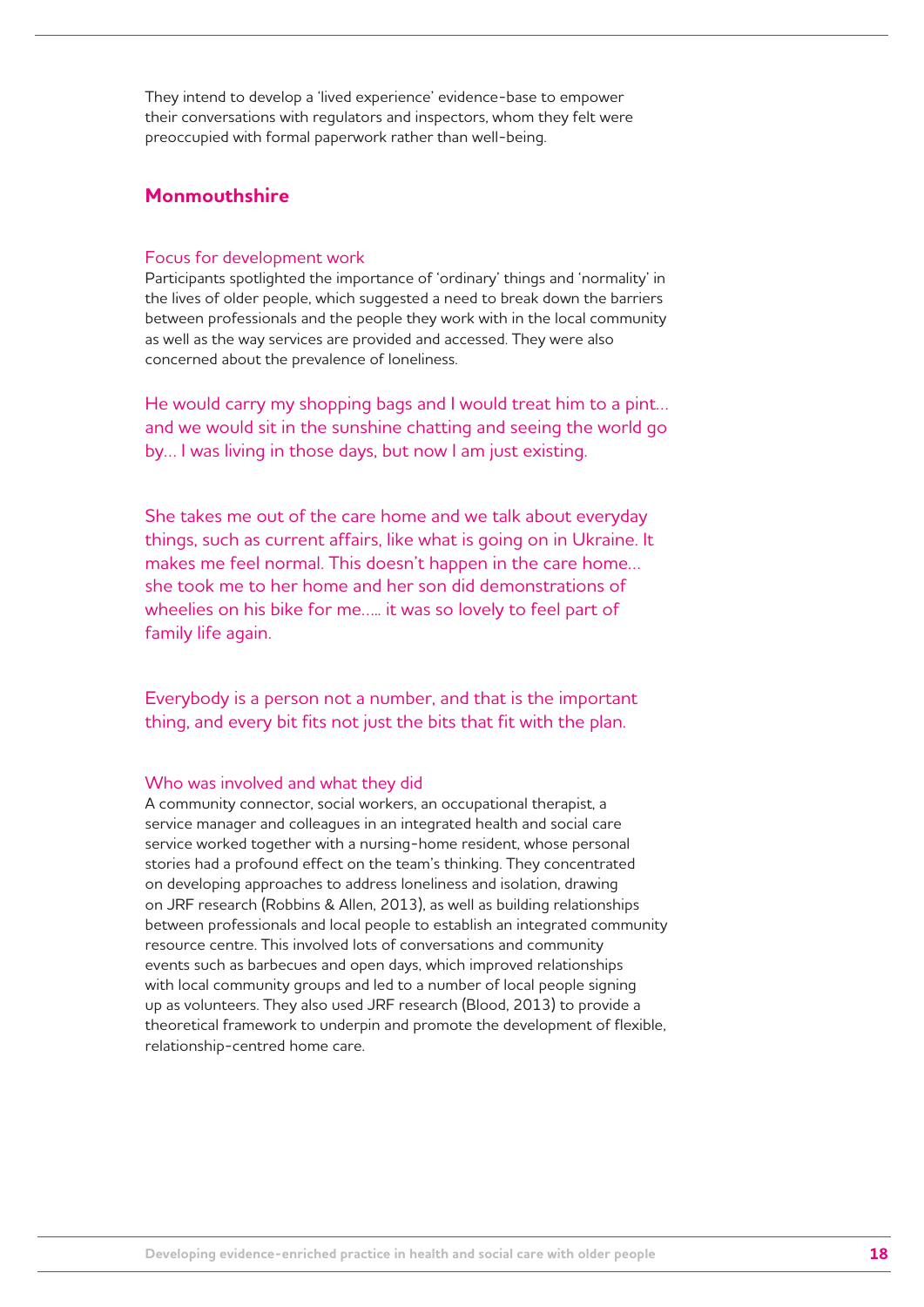## **North Lanarkshire**

#### Focus for development work

Participants at this site elected to challenge negative stereotypes of people with dementia and take full account of their needs, strengths and aspirations in supporting them to live an active life. They also talked about the stress and guilt that can be associated with caring for someone with dementia.

It's about teaching them young. In my village, young ones go to old people's homes and do plays and songs. You need to teach them at early age. Get rid of the pigeonholes.

Just recently he started a football memories group – it's men only, eight or 10 of them, they meet on a Tuesday. They start off looking at photos from years ago and that gets them all talking… he is really involved – he loves it.

What you are saying is how everybody feels [guilty] but no one has [the] gumption to say that. But it is how we all feel.

#### Who was involved and what they did

Health and social work practitioners and a service manager came together as a group early in 2014 to test the Scottish Government's model of support for people with dementia, known as the 8 Pillars Model (Kinnaird, 2012). Participants at this site decided to link this pilot to the project. Their two key areas for development were the recording of personal outcomes for people with dementia and the role of the 15-month GP review, using JRF and related research (Cook & Miller, 2012; Blood, 2013). Recording the outcomes would not only support a personalised approach to working with individuals with dementia and their families, but provide a means of evaluating the 8 Pillars Model according to participants' priorities. The team began by gathering stories from families affected by dementia, with clear outcomes identified, and used these to promote a shared understanding of the things that mattered to them. For the 15-month review, they explored the perspectives of GPs, and people with dementia and their carers, leading to draft recommendations that include an emphasis on better use of the GP review, ensuring a holistic focus and improved involvement of other professionals.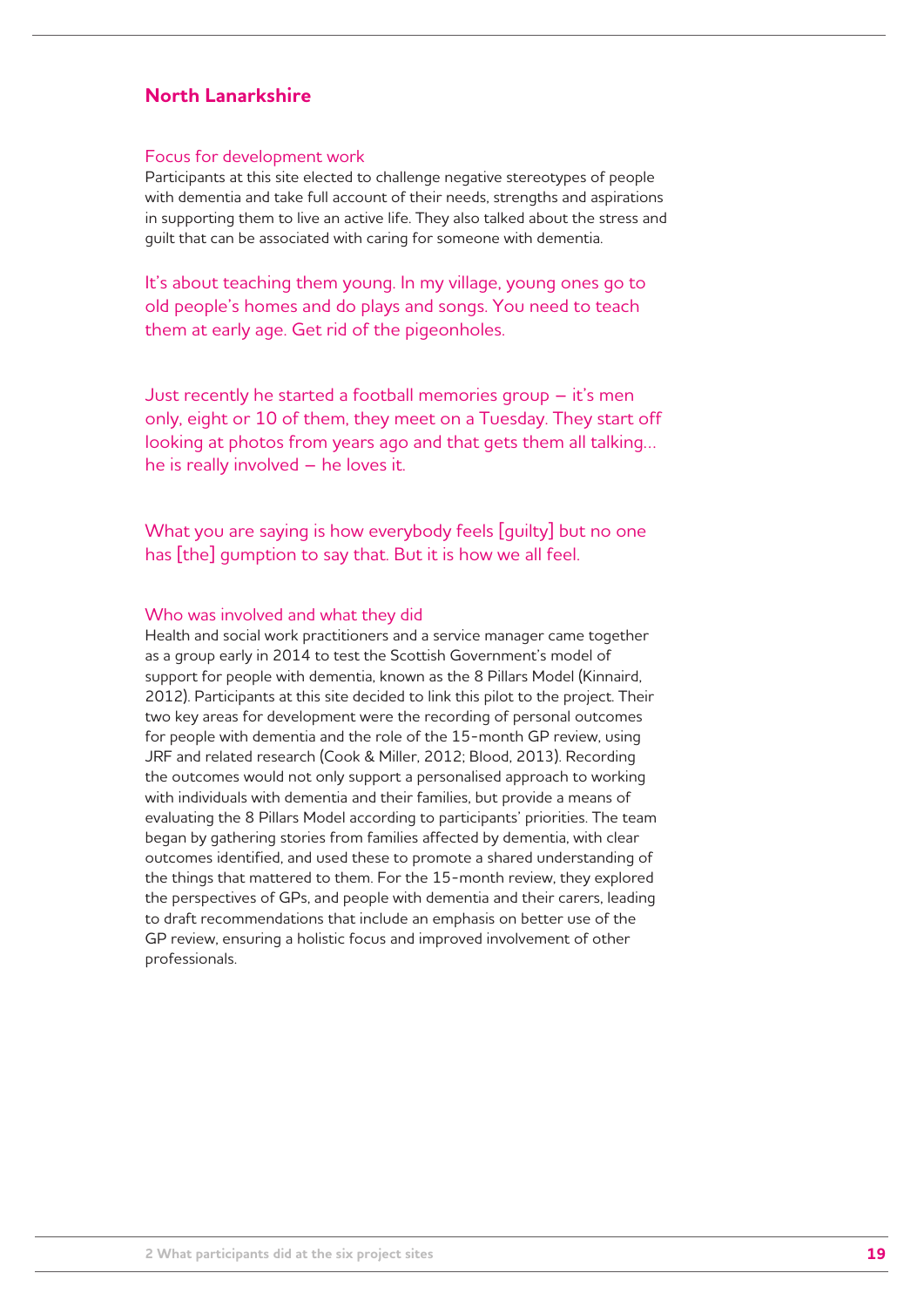## **3 HOW SERVICE AND WORKFORCE DEVELOPMENTS WERE ACHIEVED**

Service and workforce development can be notoriously difficult and slow, yet the project demonstrated progress in a relatively short period of time. The rate of progress depended on a combination of five elements, outlined below. While listed sequentially, in reality these elements were interwoven throughout the life of the project. They are not listed in order of importance; the most important and complex success factor was thought to be facilitating the exploration and use of evidence.

## **Element 1: Valuing and using a range of evidence**

Whilst the use of evidence in health and social care service and workforce development is widely promoted, success in practice is often elusive (Nutley et al, 2007). Earlier approaches were based on a linear model of knowledge transfer from the 'expert' to an audience, for example in the form of a briefing about 'what works'. Over recent decades, a deeper understanding has emerged, recognising that using research in practice is often highly contextualised and socially constructed (Rycroft-Malone, 2004; Gerrish et al, 2011; Gabbay & Le May, 2011). This requires a more conversational approach to the use of research evidence, which is seen as just one source of evidence to be considered alongside others. Using four broad categories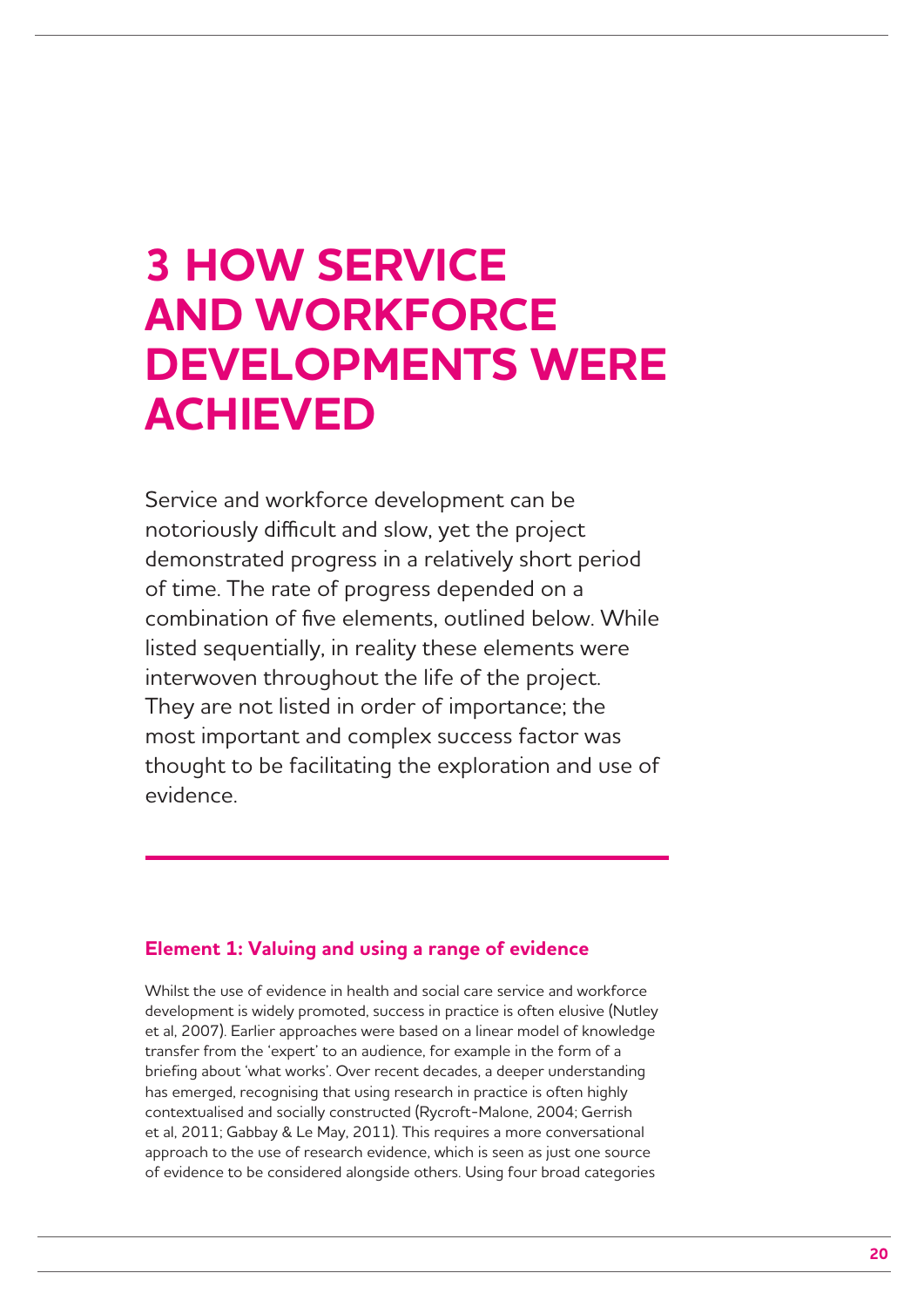of evidence (Gerrish et al, 2011) as ingredients, the project used the metaphor of making a cake. These ingredients were:

- **•** research evidence, drawn to a large extent from the JRF programme A Better Life
- **•** practitioner knowledge and experiences
- **•** the voice of older people and carers
- **•** organisational knowledge (policy imperatives, embedded systems and resources).

As with baking a good cake, success is not just about crudely mixing ingredients, but selecting the best products, weighing them out in the right proportions, preparing them and then having the knack of blending and correctly baking them together for the desired result. The project would require a 'good cook', who could facilitate a genuinely co-productive approach to service and workforce development that involved all participants as equal contributors.

#### **Element 2: Securing senior management buy-in and valuing and empowering participants**

The support of senior managers was sought and secured at the start. This was a prerequisite for any learning and development. In some sites, senior managers took an ongoing interest in the project, which further enhanced progress.

Whilst the heart of the project was promoting a better quality of life for service users, there emerged an equal emphasis on exploring and developing a better life for staff, as research suggests that service user, carer and staff well-being are interdependent (Nolan et al, 2006; Innes et al, 2007; Blood, 2013).

Media coverage of health and social care tends to dwell on what has gone wrong rather than what has gone right (Kennedy, 2014). Political and organisational responses to such stories of failure have largely emphasised the tightening of organisational policies and regulatory requirements (DoH, 2012). Whilst this is well intentioned, it is questionable as to whether top-down, inflexible and procedural responses are effective in improving services in complex organisations (MacMillan, 2008; Patterson et al, 2011; Ruch, 2014). Indeed, there is evidence to suggest that overly bureaucratic regulation based on compliance with paperwork requirements can actually undermine the quality of frontline practice (Warmington, 2014).

To address these concerns and draw on the DEEP principles, the facilitators stressed appreciation, honesty, permission, mutual respect and celebration, details of which are outlined below.

#### Appreciation and respect: valuing people and focusing on their strengths and the things that matter to them

At a time when social care organisations and staff were under increasing pressure due to unprecedented budget cuts, service reorganisation and negative media coverage, the project began by listening to and valuing project participants, discovering 'where they were at' and building from there, working on the principles of Appreciative Inquiry (Cooperider et al, 2003).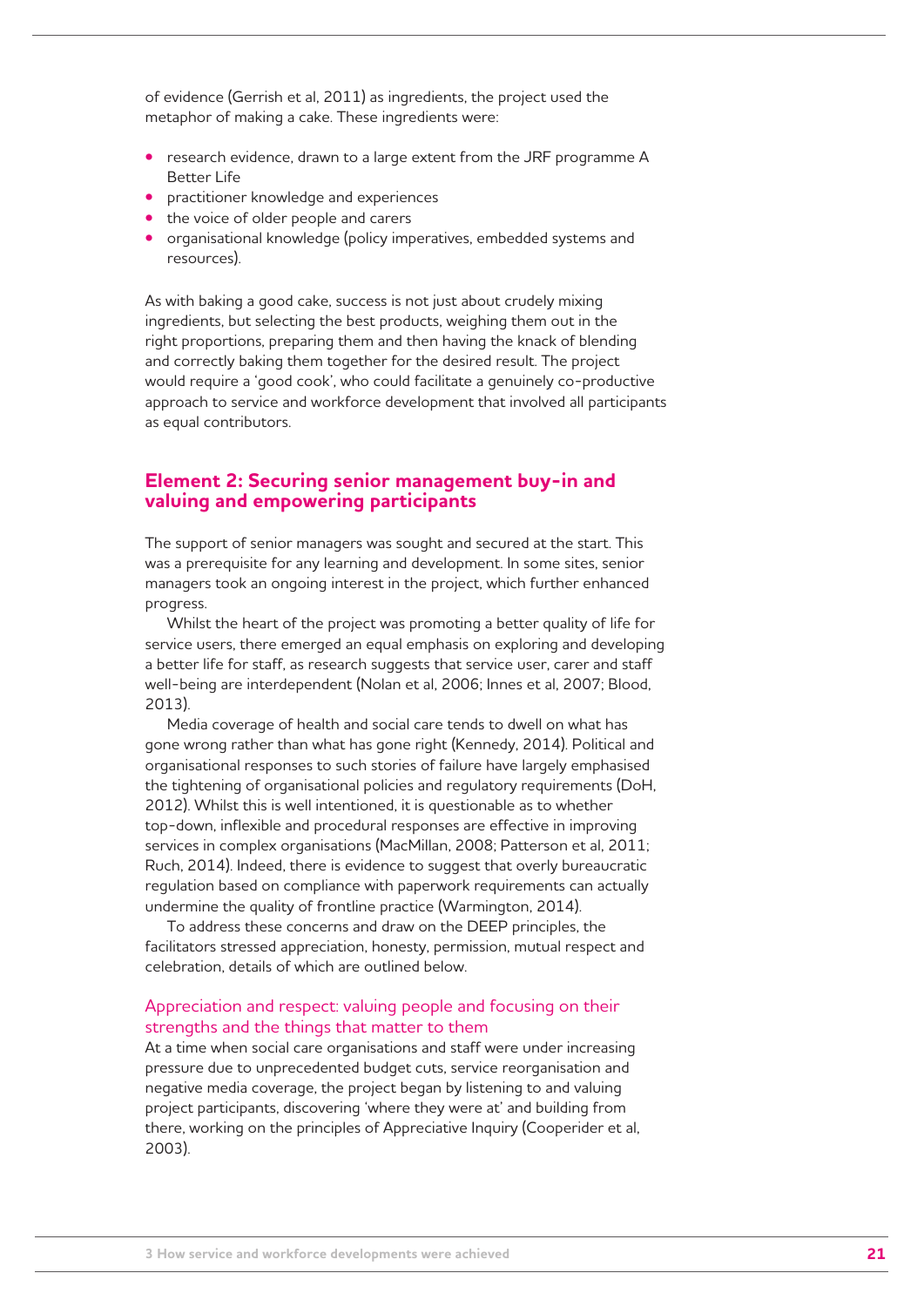This approach is consistent with the development of an 'enriched environment of care' (Nolan et al, 2006), within which service users, carers and staff all feel a sense of:

- **• security:** to feel safe and secure, not just physically but also psychologically
- **• continuity:** to feel that what we are doing in the present has links with our past
- **• belonging:** to feel 'part of things', maintaining existing relationships and forming new ones
- **• purpose:** to have valued goals to aim for and a feeling of 'I have a contribution to make'
- **• achievement:** to feel able to achieve the above goals and feel satisfied with your efforts
- **• significance:** to feel that you matter, that your life has importance, and that other people recognise and value who you are.

This Senses Framework was part of the theoretical underpinning of My Home Life, which was part of A Better Life, and that focused on practice in care homes (Owen & Meyer, 2012). A key part of the project evaluation was to determine how well these senses had been achieved.

#### Honesty: supporting people to 'say it as it is'

Encouraging an honest but not cynical expression of what is working well or not allows a constructive approach to improvement (Sheard, 2007). Throughout the project, participants were encouraged to be honest in expressing their observations, thoughts and feelings about such matters.

Honesty was also sometimes facilitated through the use of emotion and picture cards, which have been used elsewhere in service and workforce improvement projects (Bate & Robert, 2007; Dewar, 2011). For example, at the outset participants were asked to choose an emotion that represented how they were feeling about their work and/or the project. This enabled them to express and explore their concerns and aspirations. At one site, this exercise revealed initial reservations about the motivation of senior management in supporting the project, which the participants felt might be about preparing the care homes to be sold off.

Many participants commented on how refreshing it was to be encouraged to be honest. Older people and carers raised a number of concerns they had previously felt unable to bring up for fear of offending staff or being seen as ungrateful. Staff in a number of the project sites talked about how they had previously felt labelled as 'difficult and unco-operative' by senior managers when raising questions about proposed service and workforce project plans.

#### Permission: encouraging people to be creatively humane, not just procedurally compliant

Throughout the life of the project, participants were encouraged to be creative and to 'think afresh', a process they said they enjoyed very much. Many commented that they were rarely given the opportunity to direct their own learning and make decisions about service and workforce development. Projects flourished best where participants had the greatest freedom to shape their own learning and actions. This was particularly evident in one third-sector site, where senior managers added their support and even provided additional funding for activities. In some local authority sites, good ideas were generated and actions planned, but subsequently blocked or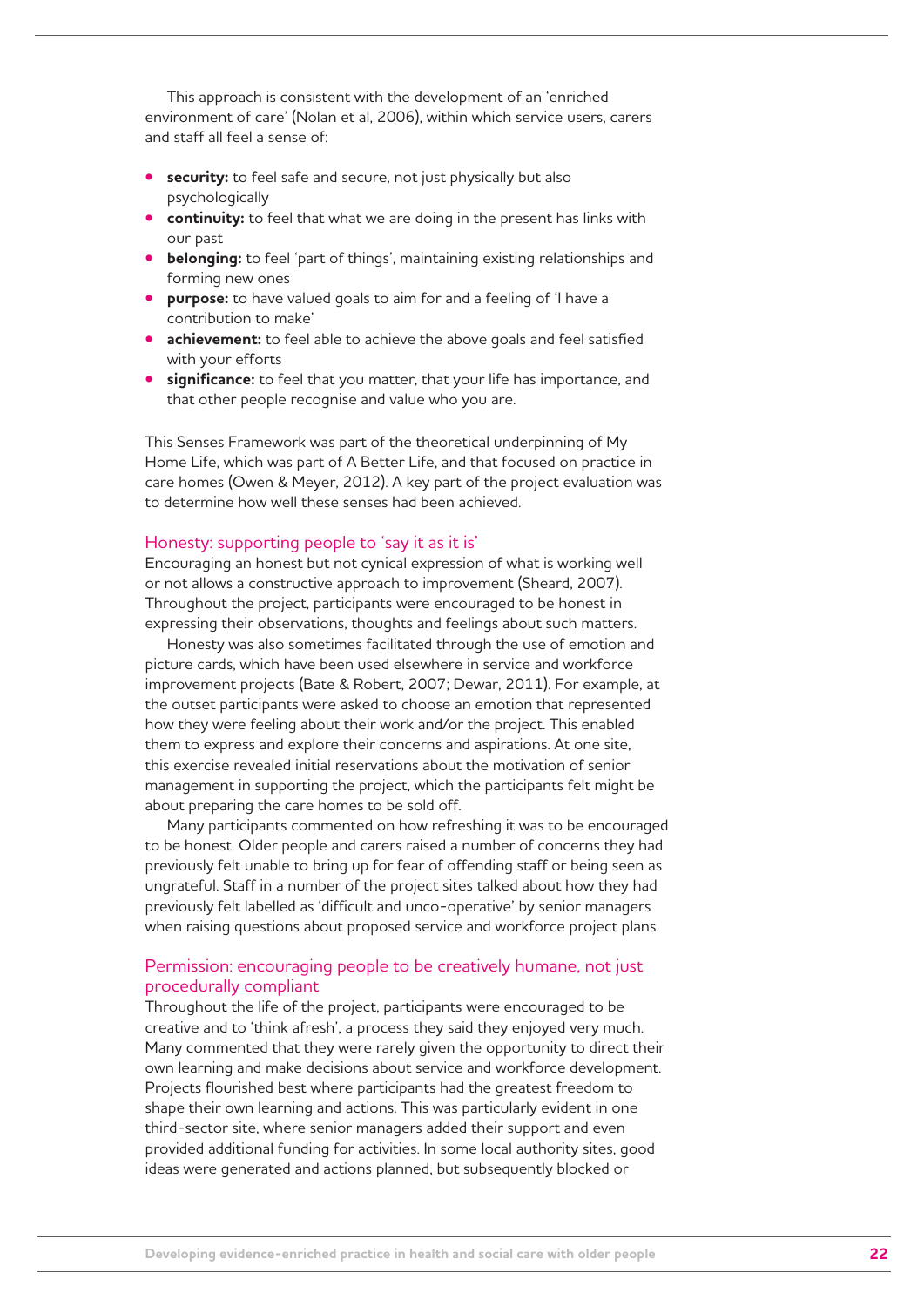impeded by people in other parts of the organisation or by managers who were not supportive.

From listening to staff discuss and share their practice, it became clear that many of the so-called unqualified staff provided examples of highly skilled, empathetic practice and tacit knowledge that they had developed over many years. Unfortunately, all too often, these people described how they were not allowed or encouraged to do things outside the predetermined care plans, policies and procedures.

#### Mutual trust: developed through respectful conversations

As the project involved diverse participants exploring and using a varied and possibly conflicting range of evidence, it was important to ensure that conversations held at events were both meaningful and constructive. The initial focus was on facilitating friendly and non-judgemental conversations to build trusting relationships. This was important, because many participants declared this be an unusual experience in their organisations, where they were more accustomed to being 'told what to do' or 'told off' than being asked to contribute their views. The project increasingly revealed that while good-quality conversations were important in developing relationships, they were also the key to learning. Some of the literature refers to this kind of learning conversation as 'dialogic', but participants preferred the term 'conversational' learning.

#### Celebration: recognising and building on success, including the importance of 'ordinary', often little, things

Early on in the project, one of the older participants suggested heeding the words attributed to St David, the patron saint of Wales: *'Gwnewch y pethau bychain'* ('Do the little things'), for in doing and celebrating beneficial 'ordinary', little things, we generate the hopeful beginnings of change for the better. The achievement of 'ordinary', little things features in one of the Seven Challenges and became an important part of the project.

One of the most successful developments was recognising and celebrating what participants called 'magic moments'. Within care homes and day services, these included important and often spontaneous personal interactions and activities that did not feature in formal care plans, for example a care home resident sharing a nectarine and word of encouragement with another resident, or a member of the night staff being playful and friendly with a resident who couldn't sleep. Some participants said that these moments pass unnoticed by commissioners and inspectors, whose primary focus was on formal paperwork.

The project experimented with the capture and use of 'magic moments' stories in providing encouragement to staff and stimulating thinking. This was effective in provoking ideas for improvement and in marked contrast to what many participants described as 'nit-picking' and 'fault-finding' by some commissioners and regulators, which they found highly demotivating.

#### **Element 3: Capturing and presenting relevant evidence in accessible and engaging formats**

Many of the practices around sharing of research seem stuck in 'information telling' mode: emphasising careful, rational argument to communicate a prior analysis. Yet we know from many other fields that 'changing minds' is an infinitely more subtle process of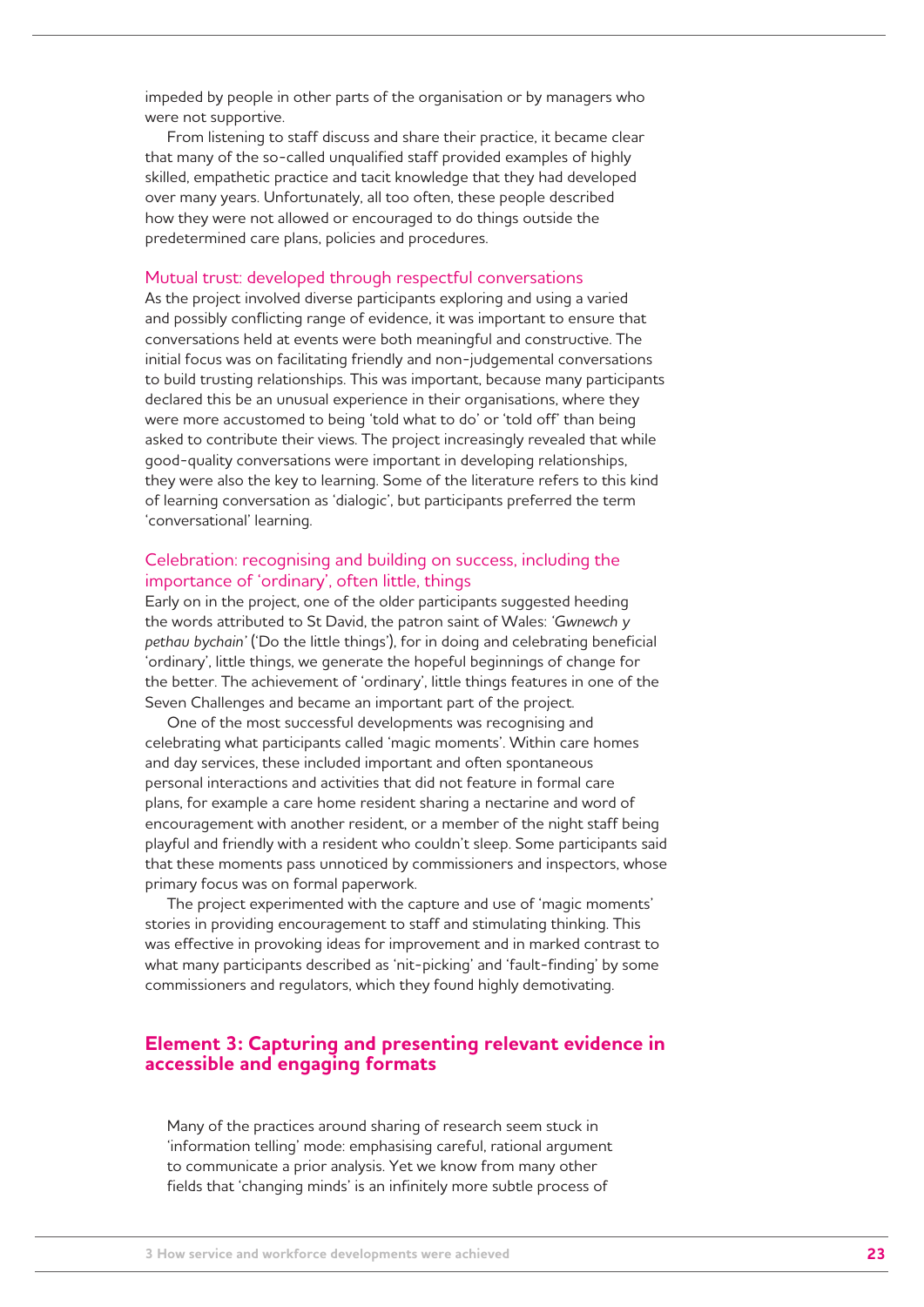influencing – drawing in experience, emotion, aesthetics and appeals to identity. Davies & Powell, 2010:1

Given the strong focus on 'changing minds' and the conceptual use of evidence, arts-based techniques were used to capture and present evidence as follows.

#### Stories, quotes, pictures, music and poetry

Most participants were able to recall and share stories and quotes, and when asked why they thought they remembered them, often spoke of how they related to their own experiences and practice. This is consistent with an understanding that people are 'storytelling animals' (Gottschall, 2013), who learn and make sense of the world through narrative (Lyle, 2000; RSA Action and Research Centre, 2012).

The initial focus groups with older people and carers used fictional stories in the form of vignettes that illustrated the Seven Challenges. For example, 'We need to see the person behind the label or diagnosis' was transposed into the following story:

Peter was diagnosed with dementia at 67, soon after retiring from his job as a history teacher. Peter was devastated by his diagnosis and began to think life was over. He had not considered himself at all to be an older person and had been living a very active life. Peter's daughter Jill then became concerned that her dad was 'entering a black hole' and was more worried about him becoming depressed than she was about the dementia. Despite her dad's reluctance to do anything that involved 'sitting around with old folk,' Jill persuaded him to accompany her to the local dementia café, where Peter struck up a friendship with Gerry, a history fanatic. Gerry invited Peter to come to his local history club. Jill was delighted. This was the first time she had seen her dad smile since the diagnosis.

Focus-group participants enthusiastically engaged with the Seven Challenges stories and readily shared their own real-life stories and quotes. These were shared with project participants in subsequent learning and planning events, generating much discussion, stimulating yet more stories and inspiring a growing enthusiasm for service and workforce development. The new and life-affirming stories that resulted from the subsequent service developments acted as further catalysts for change.

The capture of personal stories was often facilitated by the emotion cards used in the service improvement technique, Experience Based Co-Design (EBCD) (Bate & Robert, 2007). EBCD suggests that whilst service improvement often stresses the design of care pathways and processes, what really counts is experience. The technique suggests that the experiences of service users, carers and staff usually have high points and low points, termed emotional touchpoints. Capturing and sharing stories among these groups have proved helpful in service development (Bate & Robert, 2007).

Another technique used to generate experiential evidence was the use of emotive pictures rather than words. For example, at one action-learning event in a care home, pictures were used to elicit the feelings of residents, families and frontline staff, which sparked a helpful discussion about the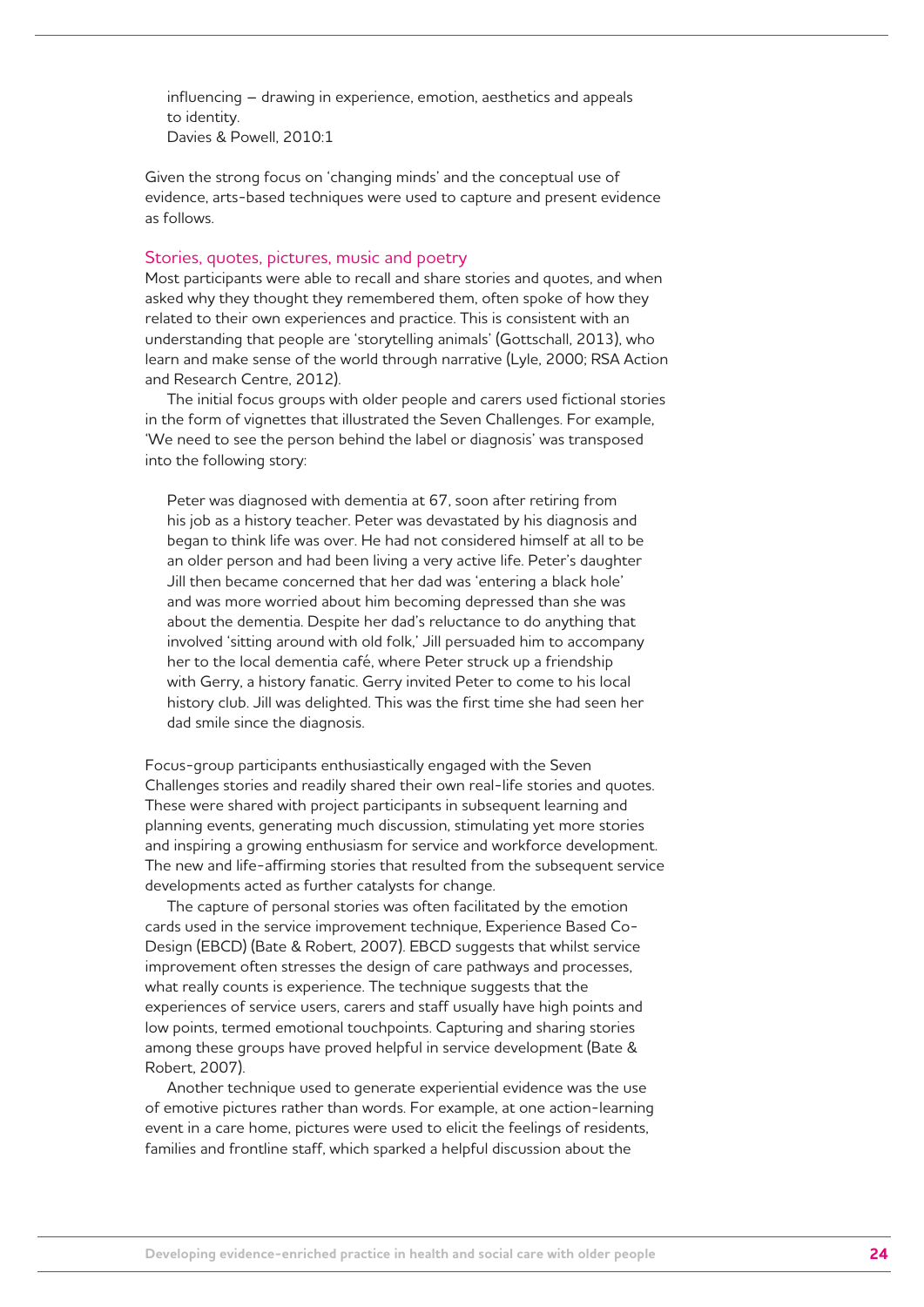impact of emotional labour (Sawbridge & Hewison, 2013) on staff, and how they could be better supported through supervision and team meetings.

Besides stories, the project experimented with other arts-based approaches to presenting evidence, including a poem by Andrew Motion and songs developed as part of the JRF programme A Better Life (Joseph Rowntree Foundation, 2014 [online]). Participants learned about and developed their own digital stories using words, images and song. These resources evinced very warm reactions among project participants, even moving some to tears, and stimulated helpful conversations about how services were currently being delivered and might be improved.

At another project site, a children's book with words and pictures (Fox & Vivas, 1987) was used to present the Challenge 'We need to develop more positive images about old age – no "them and us".' Despite an ultimately unfounded concern that participants might feel patronised, the result was a rich conversation about the way we view and support people with dementia in care homes, and how elements of friendship between staff, residents and families could be encouraged.

The group working on rights-based risk management successfully used a digital story with a wide audience, including local council members, about a care home resident who was prevented from going into the garden because she might fall; this was a film from the Scottish Human Rights Commission as part of their project Care about Rights? (Scottish Human Rights Commission, undated [online]).

A particularly successful experiment at one site saw older people, carers and staff working together to explore the concept of meaningful short breaks. Having shared stories and explored ideas in previous action-learning sessions, the group was facilitated in one session to express these as a poem, which they entitled See Me, Not My Shell. At the final reading of their poem, which powerfully mirrored and expressed what they had been saying, some described the response as 'electric'. They were later supported to put their poem to music and make a short recording using a smartphone that was also used to take photographs of participants holding hands. These images were later combined with the recording to make a simple and affordable digital story.

#### Good practice from elsewhere

As well as warming to the presentation of evidence through stories and artsbased approaches, participants valued hearing examples of good practice from elsewhere that embodied evidence in tune with the Seven Challenges. Several such examples are highlighted in research from A Better Life, such as the Debenham Dementia Project in Suffolk (Bowers et al, 2013). Participants also valued being able to share examples of good practice from across the project sites. This included care home staff at different sites visiting and learning from each other, and participants from all six sites sharing and learning from each other at the two networking events.

#### Normative frameworks

Ideal standards or models of practice can be summarised as normative frameworks, for example the Senses Framework. Participants found such frameworks helpful in developing their thinking and practice.

For example, participants at one project site wanted to explore and develop a rights-based approach to risk management involving people with dementia. However, they were initially very unclear what this meant. Whilst they found the human rights legislation complicated, they warmed to the recently developed Welsh Declaration of Rights for Older People in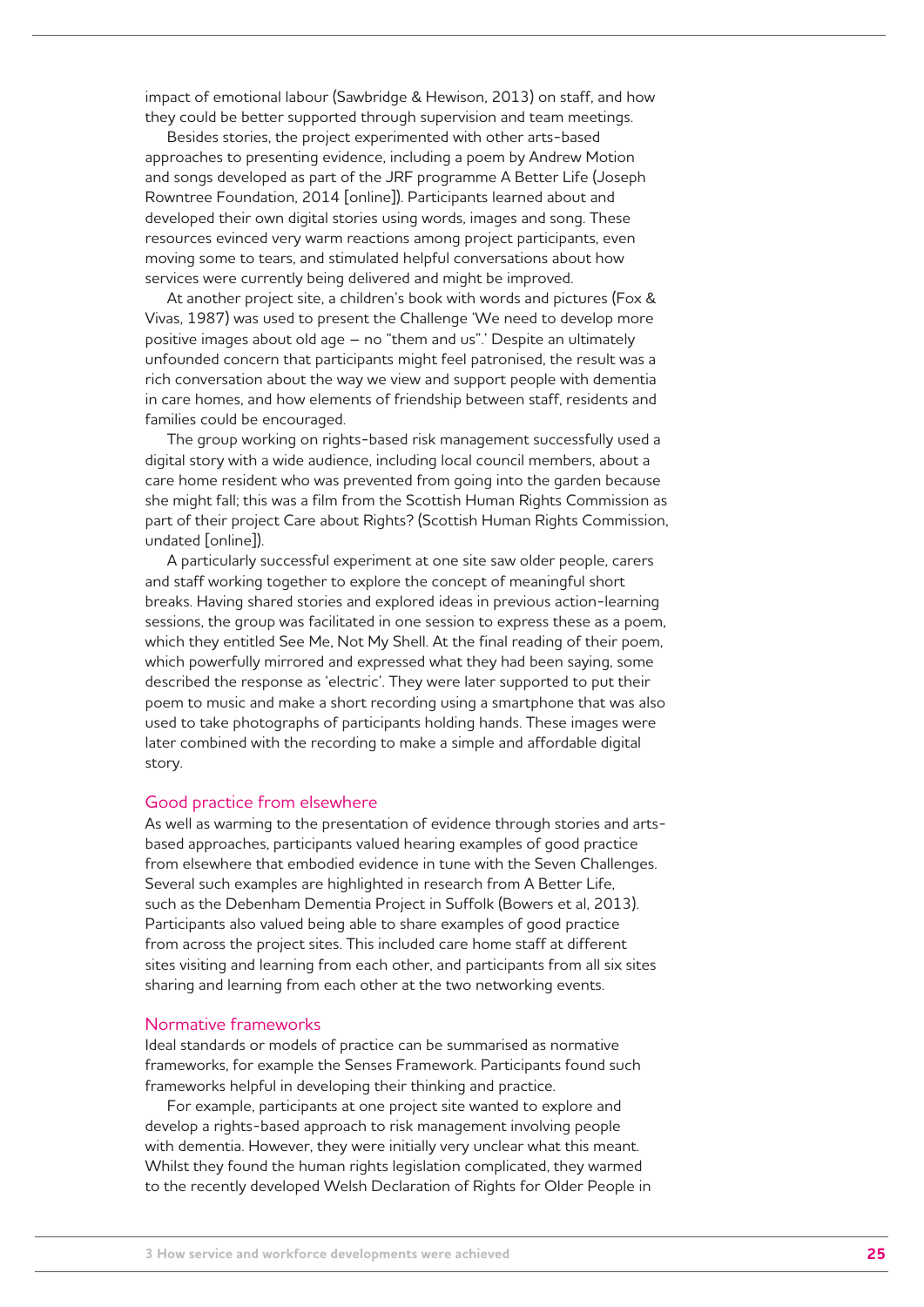Wales (Welsh Government, 2014). This has six principles that can be readily mapped to the Seven Challenges:

- **•** I have the right to be who I am.
- **•** I have the right to be valued.
- **•** I have free will and the right to make decisions about my life.
- **•** I have the right to decide where I live, how I live and with whom I live.
- **•** I have the right to work, develop, participate and contribute.
- **•** I have a right to safety, security and justice.

The participants used these principles to cultivate a collaborative and conversational approach to risk management. As the project progressed, they established links with the Older People's Commissioner Office and agreed to work jointly to develop this approach. Their understanding of rights-based risk was also strengthened by using evidence from a JRF report about positive risk management (Morgan & Williamson, 2014), which led participants to link up with the authors and become partners in a proposal for a training and research grant on this subject.

#### Provocative statements

Evidence was also sometimes presented as 'provocative statements', which sum up the evidence in a way that fires the imagination, engages emotion and stimulates dialogue. There is evidence of their effective use in children's education (Dawes, 2012) and an example was used from another JRF programme entitled Neighbourhood Approaches to Loneliness, which had included a finding that 'Regulation kills kindness and reduces action' (Robbins & Allen, 2013). This statement always stimulated dialogue among participants by provoking a strong reaction, whether of agreement or disagreement. Other provocative statements included: 'We have lots of meetings, but no one ever meets', and: 'Milestones become millstones', both of which stimulated productive discussions.

In summary, participants responded well to the presentation of evidence in varied and engaging formats. The evaluation interviews highlighted how evidence from A Better Life and the Seven Challenges that had been introduced by these means had melded with their thinking about their work and the changes they wanted to make, sometimes as 'lightbulb moments', but more often as the general build-up of a conviction that a given change was appropriate.

#### **Element 4: Facilitating the exploration and purposeful use of evidence**

Whilst the formatting and presentation of evidence were important and often 'moved' participants, this was not enough in itself; they needed to think about it, talk about it, learn from it and do something to put it into practice. The carefully prepared evidential 'ingredients' needed to be mixed together in the right order, at the right time, in the right way and then 'baked'. This was perhaps the most important and complex part of the process.

Within social care services, there is often a strong reliance on practitioner knowledge and a degree of mistrust about the relevance of research to practice development (Orme & Powell, 2007). Early on in the project, it became apparent that such tensions applied across many other boundaries too. At some sites, frontline practitioners had little time for their managers,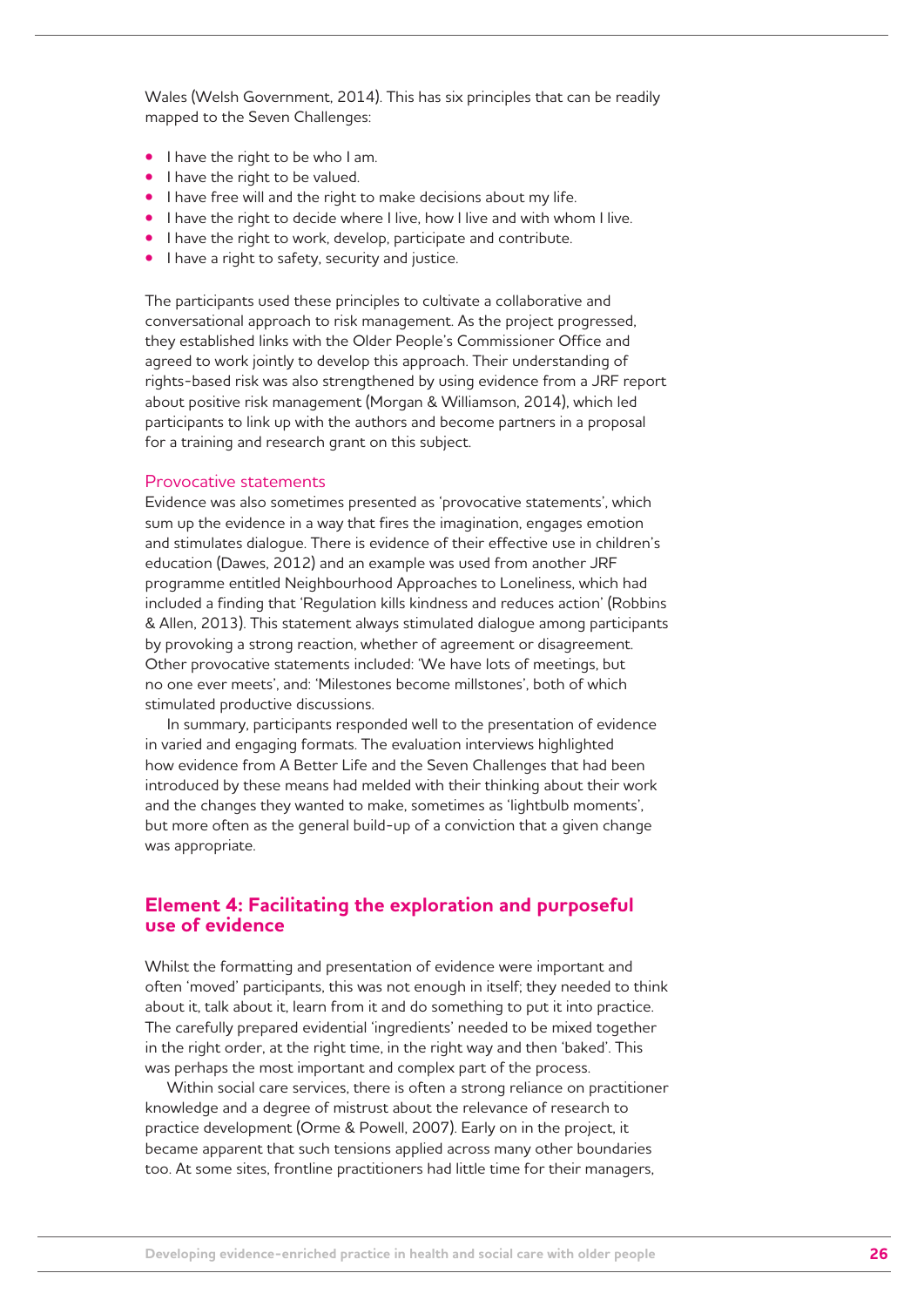whom they felt did not understand what really mattered in practice. At others, health practitioners held different views from their social care counterparts about what good practice looked like, and differences surfaced between some service providers and their commissioners and regulators.

The challenge for the project was to bring together a diverse range of people, experiences, evidence and understanding to develop and support shared decision-making about service and workforce development. This daunting task was helped by the research literatures on participatory democracy (Escobar, 2011) and dialogic learning (Wegerif, 2012), which show how some of the most creative and innovative decision-making happens when widely divergent views are explored in an environment that values all participants and creates open dialogue.

The term 'dialogue' is often misused to describe interactions such as debate, where each side is trying to win the argument, rather than be open to changing their mind. True dialogue involves more than just the flow of information between participants:

As practitioners, we must pay attention not only to what is done through communication (what results are achieved), but also to what is made by it (what contexts and relationships are created), and what is that made of (what communication patterns are enacted). In other words, we should consider not only what communication achieves, but also what communication creates in the process. Escobar, 2011:10

The suggestion that true dialogue leads to the development of meaningful relationships between participants and the creation of new contexts was strongly demonstrated within the project, where participants often referred to feeling part of a movement for change. How this was achieved depended upon two key factors, outlined below.

#### A simple approach to support dialogic learning using evidence as the stimulus

Dialogue among participants was encouraged during phase 1 by working to the LEAP framework. However, it was not until phase 2 that participants began to explore and develop a more refined understanding of 'dialogic learning' through the use of three particular approaches: Thinking Together (Mercer & Littleton, 2007), Community of Enquiry (Lipman, 2003) and Caring Conversations (Dewar, 2011).

Thinking Together provides a classification of three different types of conversation:

- **• disputational talk**, characterised by disagreement and individualised decision-making
- **• cumulative talk**, in which speakers build positively but uncritically on what others have said, for fear of offending or recrimination
- **• exploratory talk**, in which partners engage critically but constructively with each other's ideas.

When explained, this classification commonly raised eyebrows, smiles and laughter. Participants from across the sites instantly recognised disputational and cumulative talk and suggested that these were more often than not the norm in many of the meetings they attend.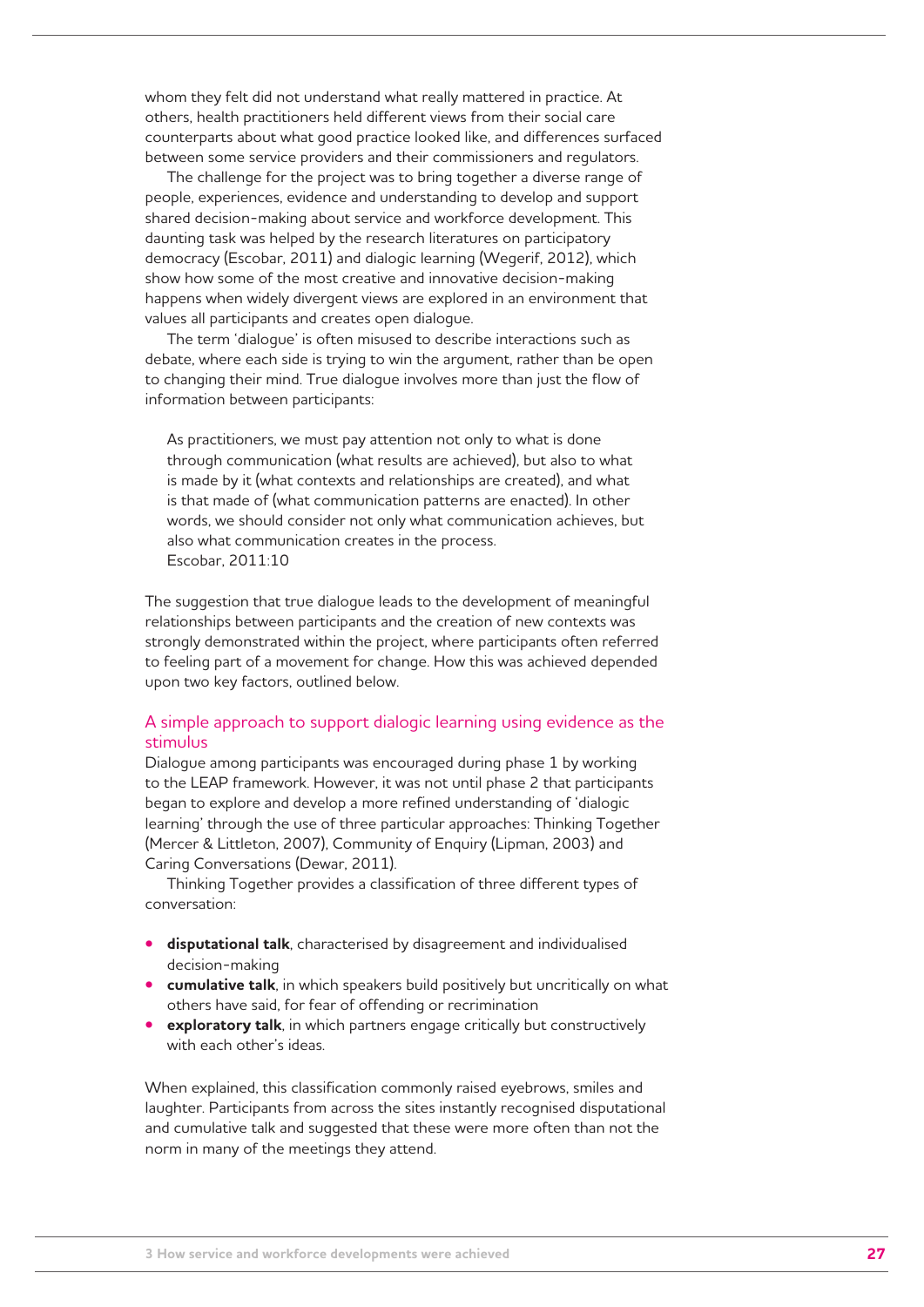**Community of Enquiry** suggests a somewhat counterintuitive approach to the development of evidence-enriched practice, in that it encourages doubt and the importance of generating good questions rather than answers. It facilitates the development of exploratory talk through a 10-stage inclusive and democratic sequence of enquiry.

**Caring Conversations** is an approach to service and workforce development based on the principles of dialogic learning and Appreciative Inquiry (Cooperider et al, 2003). At the heart of Caring Conversations are the Seven Cs, which encourage participants to be courageous, connect emotionally, curious, consider other perspectives, collaborate, compromise and celebrate. Participants at some sites were shown a short digital story explaining the Seven Cs and were very much encouraged by it.

#### Working as a community of practice

Different elements of these approaches became a central feature of the project work and development work beyond the life of the project. They were fostered by the facilitators because they are entirely consonant with the ways in which communities of practice function to help people collectively process practical knowledge (le May, 2009; Wenger et al, 2002). The facilitators recognised that the Seven Challenges can apply equally to the way staff themselves are treated (no 'them and us', see the person behind the professional label, focus on strengths, listen and respond, address the 'ordinary', and so on), an approach that contributed greatly to the functioning of the groups as communities of practice.

#### Facilitating serendipity and weaving in evidence as the project developed

Participants were reluctant to use a 'project management' approach, even when invited to take control by completing their own LEAP project plans at the end of phase 1. They were unanimous in wanting to talk, think and be creative without having to formalise this. Consequently, the facilitators took responsibility for project management, working flexibly within the *principles*  of LEAP which, with the exception of one site, participants found valuable and useful.

Working to the principles of LEAP required constant vigilance, listening for the emergence of new themes, concerns and ideas, making connections, and introducing new evidence as the project went along. This was particularly evident at one site where, as a result of organisational changes, there was a radical and unexpected change of direction from the design of reablement services to the 8 Pillars Model for dementia service development.

This relational and responsive approach to project management is emotionally and intellectually demanding as it requires extensive practicerelated knowledge, access to wide sources of information, and relational skills that enable facilitators to do the right thing, at the right time, with the right people in the right way. The facilitators could identify with the qualities required of a diplomat:

There is nothing dramatic in the success of a diplomatist. His victories are made up of a series of microscopic advantages: of a judicious suggestion here, of an opportune civility there, of a wise concession at one moment and a far sighted persistence at another; of sleepless tact, immovable calmness and patience that no folly, no provocation, no blunder can shake.

Lord Salisbury, cited in Taylor, 2005:132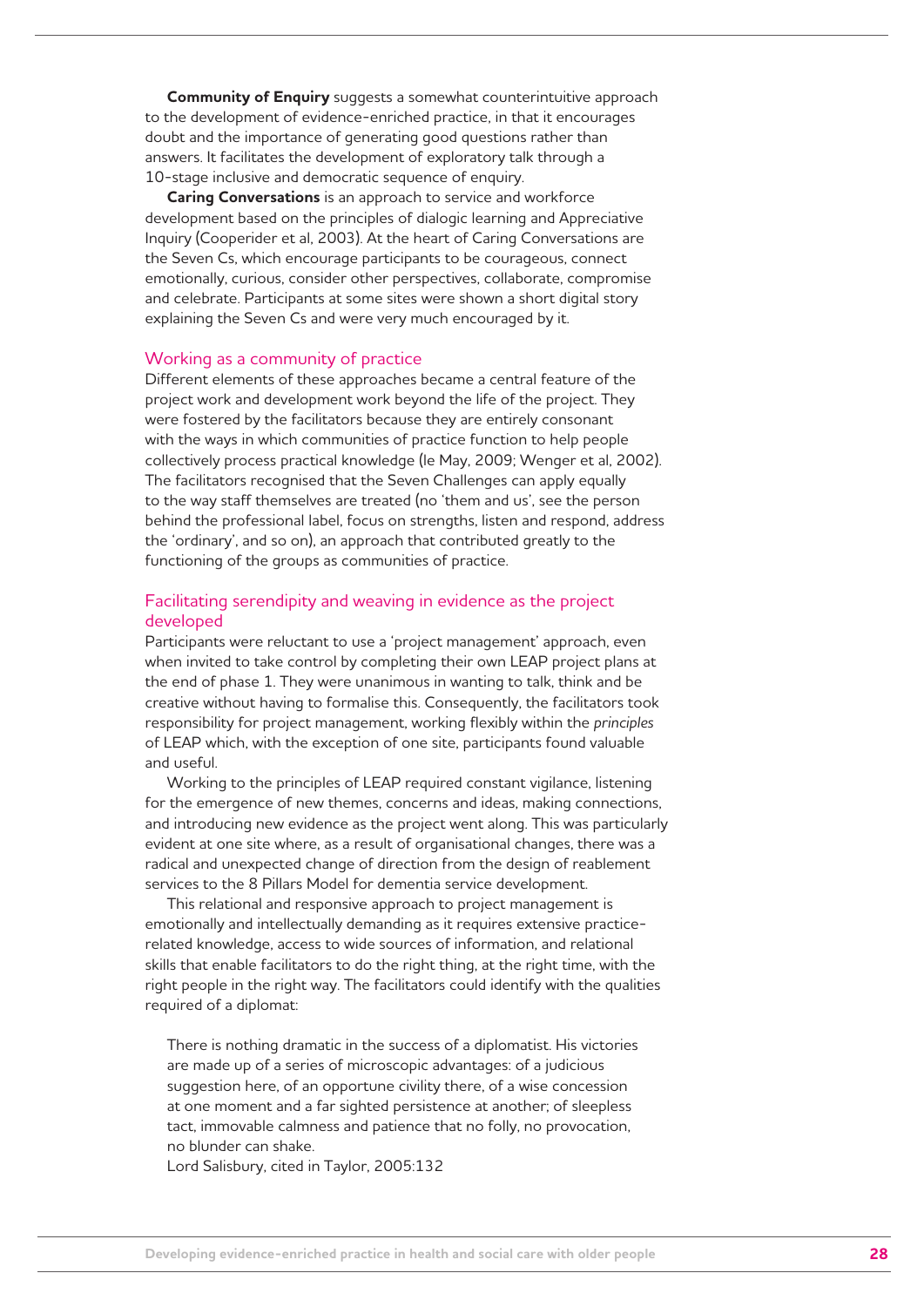Using this approach to facilitation, the project developed a life of its own, as unexpected issues and opportunities emerged and valuable connections were made. For example, at the start of one project, no one could have predicted or set as a milestone the fact that one of the older participants would turn his life story into a book for use as an anti-bullying resource for children, or that a national expert in dialogic learning lived locally and through a chance introduction would contribute to designing a training course and associated handbook about the approach taken in this project.

#### **Element 5: Recognising and addressing national and local organisational circumstances and obstacles**

#### National social policy and financial investment in social care services

The project ran during a time of very significant financial and policy change in both Wales and Scotland. The impact of increasing budget cuts across all project sites was clear. Many participants felt insecure and uncertain about their future; some services were under threat of closure or transfer to the private sector. In Wales, the changes in social policy included the Social Services and Well-being (Wales) Act 2014, a significant piece of legislation introduced by the Welsh Government. The Act places a general duty on local authorities to promote well-being and has a strong focus on promoting independence and preventing, delaying and reducing the need for care and support.

While the promotion of independence and well-being are to be encouraged, these terms need clarity. Discussions throughout the project questioned how they were being interpreted and applied by local authorities within the context of unprecedented budget cuts.

One of the major social care service developments associated with the Act's 'minimum necessary principle' is the development of reablement services, which are also a priority in Scotland. Social workers at one site referred to local investment and senior managerial interest in reablement, but contrasted this with an apparent lack of interest in their own team's work with older people with high support needs who could not be 'reabled'. This was viewed in the context of increasing pressure to cut back on such service users' packages of care and support. They also queried the way reablement focused on mere physical functioning rather than more holistic well-being and quality of life. Similar concerns have been raised within gerontological nursing, where practice is in danger of becoming poorly defined, and taskbased 'residual care' provided for older people who cannot be cured or rehabilitated (Nolan et al, 2004).

Many participants commented on how the Seven Challenges and associated research provided them with a much richer understanding of what well-being and independence meant for older people with high support needs.

#### National regulatory requirements and local policies and procedures

Whilst regulatory requirements and organisational policies are often introduced for the right reasons and in response to things going wrong, there is a danger that compliance with simplistic rules can lead to poor practice and neglect of the 'ordinary' in service delivery (Blood, 2013). This was illustrated in this project by a small number of participants towards the start of the project admitting to rarely questioning rules introduced by those in authority, even if they limited quality of life for service users. An example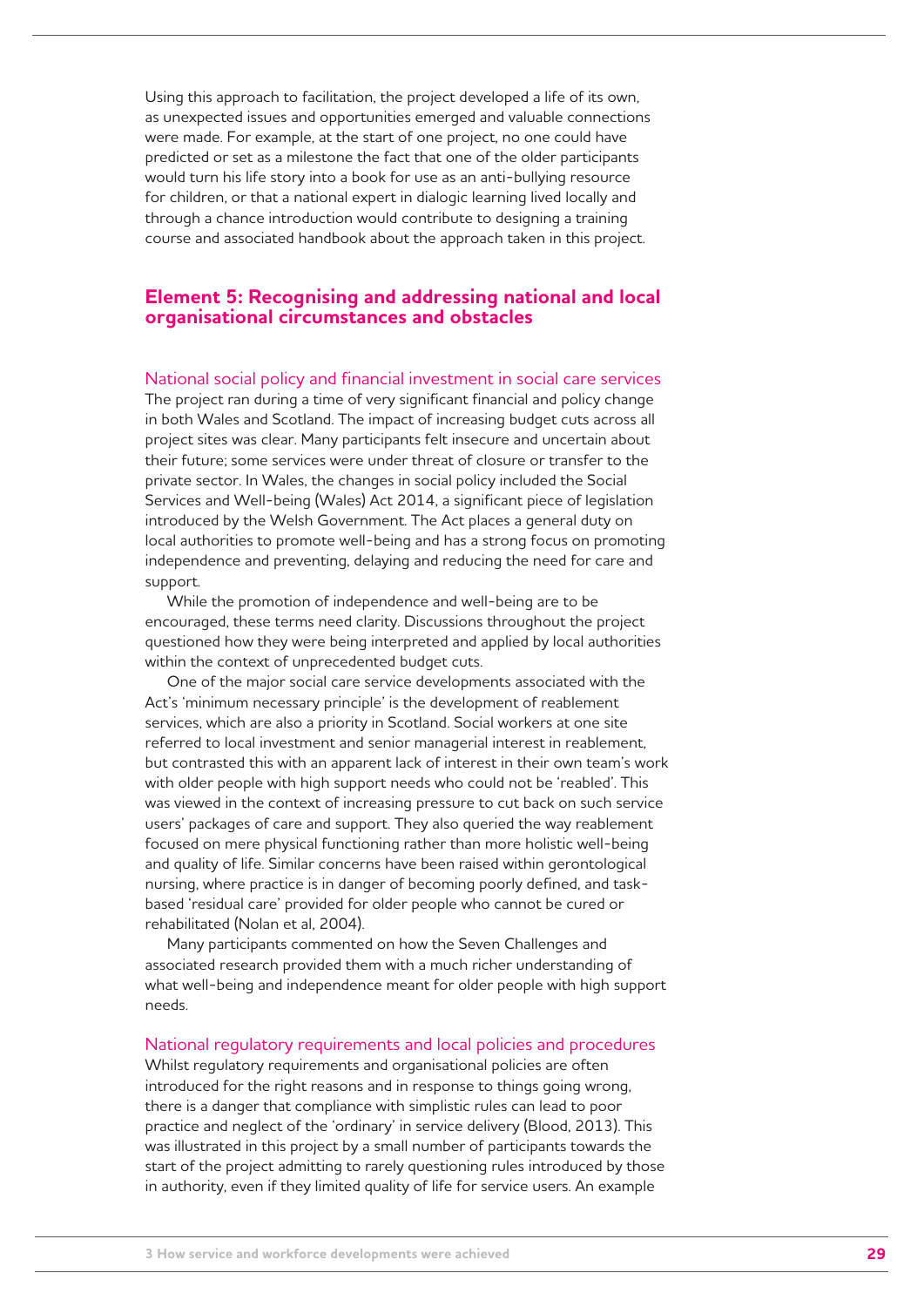was the blanket exclusion of care home residents from kitchens, even when they were known to enjoy preparing food. During the project, this rule was broken on one site for the first time, in a careful and planned way, to enable a person with dementia to make cup-cakes, which she thoroughly enjoyed. The practice then spread with no ill consequences.

Participants in five of the sites talked about how national and local policies and procedures did not always fit well with their understanding and experience of good practice or the research evidence from A Better Life. This was particularly evident in current approaches to risk management. Participants identified the management of relational and physical-safety risks as two areas of practice dominated by risk aversion and associated inflexible policies and procedures. Consequently, three of the project sites set about revising these policies and procedures.

#### Managing relational risk

At one site, the organisation's Professional Boundaries Policy appeared to be in direct conflict with the views of older people, carers, staff and research evidence regarding mental well-being. It stated:

Becoming the friend of a person who uses our services is an inappropriate relationship that focuses on the needs of both people. A professional relationship should focus solely on the needs of the person who uses our service. Becoming a friend of that person is inappropriate.

Discussions soon showed that this statement made staff feel guilty when they demonstrated features of friendship when working with older people. It also undermined the opportunity for older people to reciprocate in caring relationships, which research evidence suggests is an important factor in mental well-being (Fyrand, 2010; Blood, 2013). This rule also resulted in staff hiding some of the kindly things they did for fear of recrimination. For example, a staff member who was off-duty accompanied a service user to a Christmas meal in another organisation, in return for which the service user paid for her meal. This was a successful and enjoyable exchange initiated by the service user, but prohibited under the organisation's policy on professional boundaries. Finally, this rule also assumes that older people are passive recipients of safeguarding practices, rather than active participants capable of deciding how they wish to relate to staff and thereby manage their own relational risks.

As a result of the project work, the organisation is now developing a more relationship-centred, dialogic and open approach to managing professional caring relationships under a revised Sharing Lives and Professional Boundaries Policy, which still retains important safeguarding rules. Participants from this site will also be working with the Care Council for Wales to develop national guidance on the management of professional boundaries.

#### Managing risks to physical safety

Many participants referred to health and safety as the main driving force for avoiding risks to physical safety. However, after more detailed discussion and analysis, it became apparent that fear of litigation and the possibility of organisations being uninsured was actually the most serious obstacle to developing a more positive approach to risk.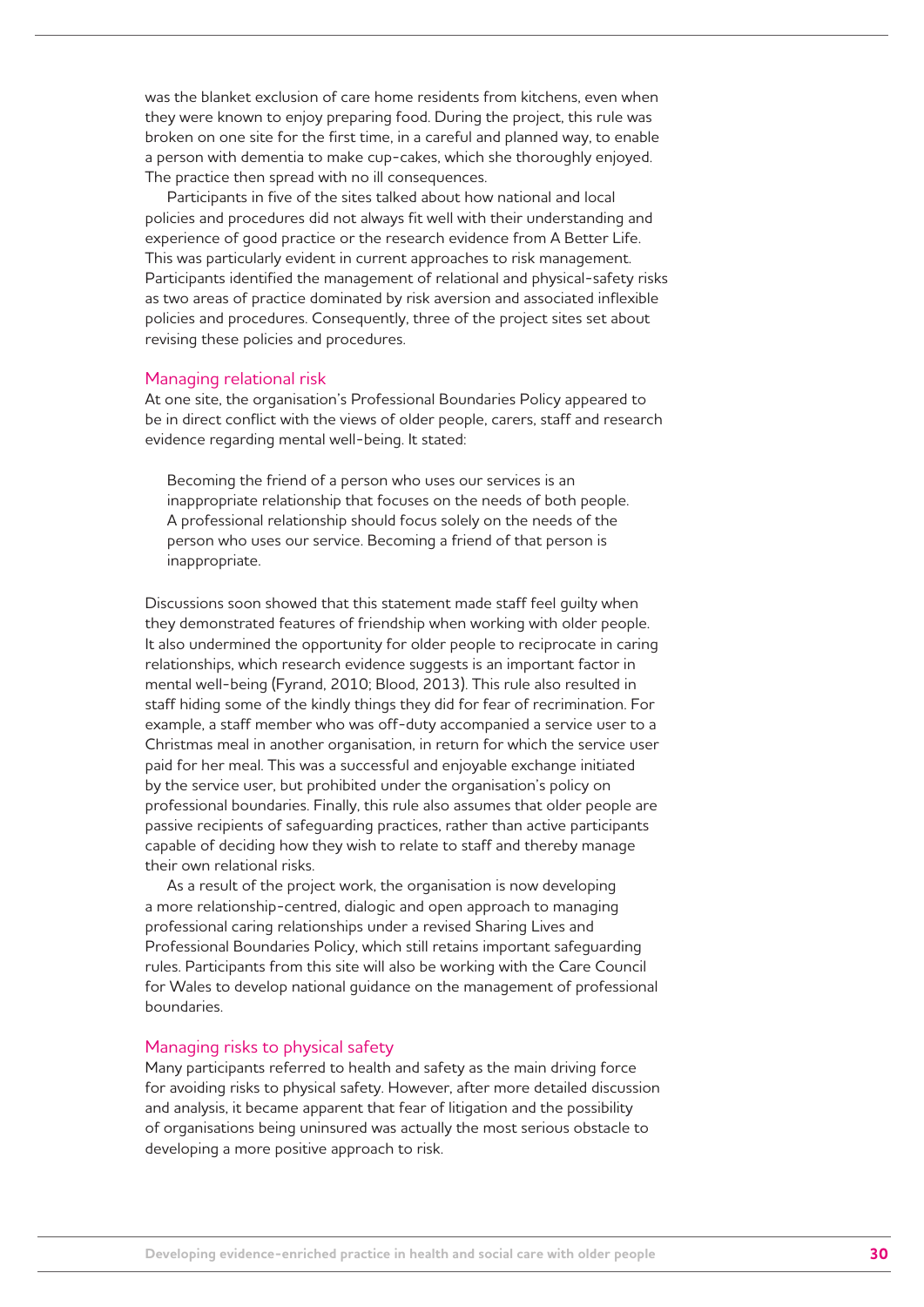Many of the so-called health and safety issues raised by participants turned out to be misunderstandings about regulation. For example, on one project site there was a rule prohibiting older people from pouring tea for each other, which did not take into account their abilities. This was challenged by one of the participants, who insisted she had been pouring tea safely all her life. Similarly, on another site, care home residents were not allowed to make tea. Another example of misapplied health and safety arose from work that encouraged families to help in a care home's activities. One family visitor baked a cake for the residents, but was told that health and safety rules only allowed their relative, and not the other residents, to eat it. These blanket rules were challenged as a result of the project. For example, an occupational therapy assessment confirmed that the person who wanted to make her own cup of tea was perfectly capable of doing so, and thereafter she did.

A more serious concern for care home residents emerged through the observation by a facilitator that Protection of Vulnerable Adult (POVA) procedures appeared to target some risks, but not others. For example, a POVA investigation can be triggered by a high incidence of falls in care homes, but not by a high incidence of residents being obliged to remain seated all the time. In recognising and naming such risks as 'silent harms' (Clarke et al, 2011), participants were able to think not only about the risk of doing something, but just as importantly, the risk of *not* doing something. This became a key element in the development of rights-based risk management at two of the sites, which eventually joined forces to consolidate their work.

Participants who were developing a rights-based approach to multidisciplinary assessment of people with dementia raised concerns that socalled 'best interests' decision-making could sometimes be flawed for three reasons. First, there was a prevailing and patronising culture of paternalism towards older people. Second, decision-making could be dominated by the opinion of one person (invariably not the person with dementia), and third, fear of litigation tended to enhance 'just-in-case' risk aversion. Considerable progress was made in challenging these matters and in order to strengthen the argument for positive risk-taking, participants established links with the Older People's Commissioner Office and work relating to the Welsh Declaration of Rights for Older People; they intend to co-facilitate a workshop on positive and rights-based approaches to risk management at a national event.

#### Developing and using recording that enhances the provision of good care and support and quality assurance

Participants identified the burden of poorly designed or irrelevant recording and paperwork as a pressing concern, not only in care homes, but also in social work and nursing practice. They felt it did not support personalised care and support or add value to quality assurance. Participants working in care homes referred to 'good' and 'bad' paperwork; as a result of the project they redesigned their care and support planning paperwork to feature more of the 'good' paperwork, drawing on good-practice examples from elsewhere. Similarly, at the Scottish site, participants used the Talking Points personal outcomes approach (Cook & Miller, 2012) to develop a more meaningful approach to assessment, support planning and review with older people with dementia.

At one site, participants used JRF research evidence (Warmington et al, 2014) to challenge regulators and inspectors to be less preoccupied with written care plans and credit some of the spontaneous 'magic moments' that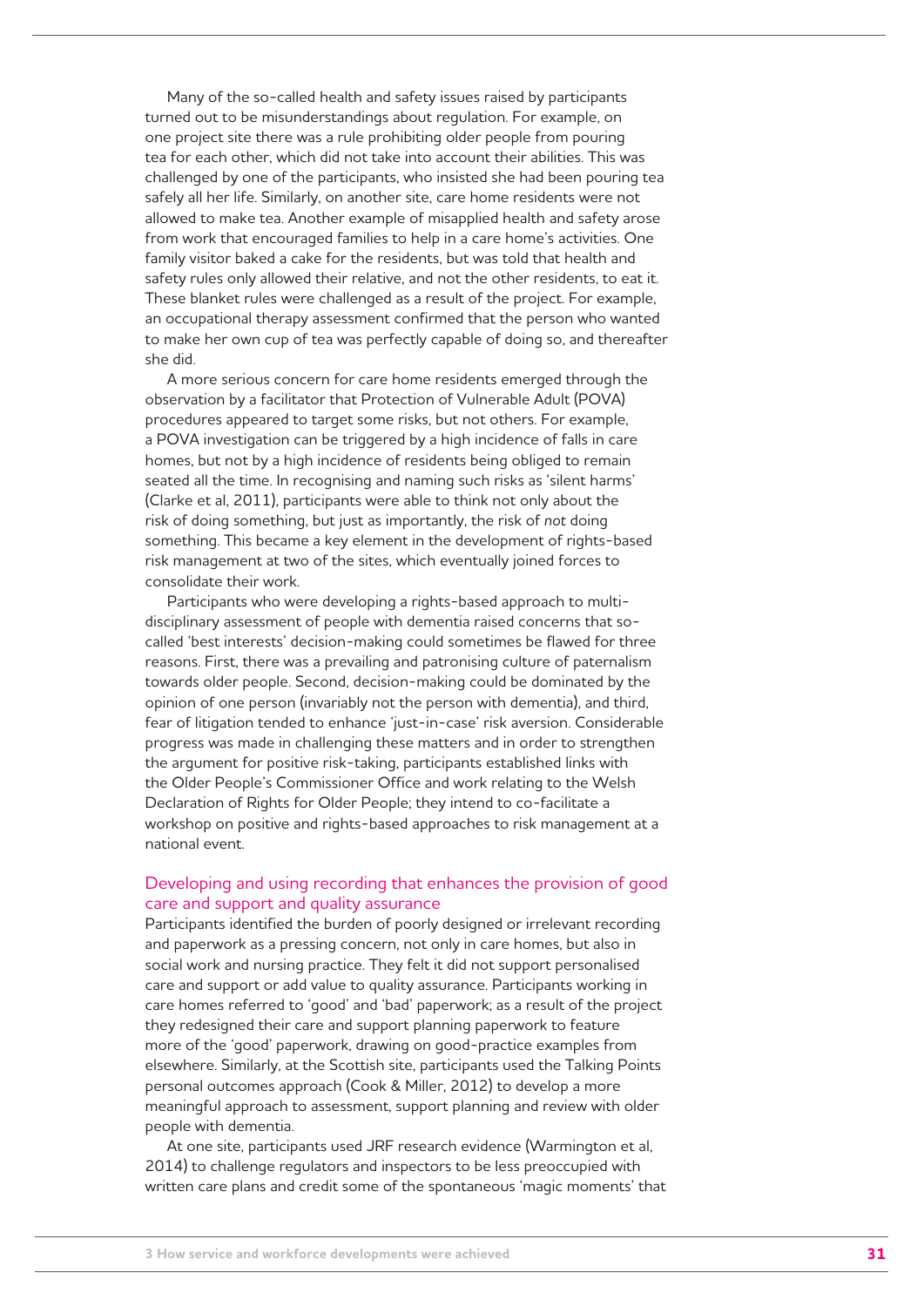were so important to residents, families and staff. Participants learned from good practice at Edinburgh Council, where frontline staff had been asked to identify moments of personalised practice, which were collated, thematically sorted and used to stimulate celebration and further learning. Participants began to capture their own 'magic moments' in their written records, or through photographs and short film clips captured on smartphones. At the end of the project, a number of these 'magic moments' were used to rewrite the lyrics of the well-known song with this title, which was sung at the final evaluation event. Participants found that enjoyable, memorable and encouraging.

#### Local organisational management culture

A recent study on organisational development in hospitals (Patterson et al, 2011) identified two contrasting approaches summarised as 'perform or perish' and 'relational and responsive' (see Table 1). Their report suggests that the prevailing culture within the NHS appears to be the former, whereas the latter is more beneficial to service and workforce development. This study was shared with participants at three sites in response to their expression of frustration with organisational management. They related the study to their own experiences, and found it helpful in interpreting them.

| Pace: quick fix, short-term, process-driven,<br>Complexity: Longer term, focus on<br>pushing and fixing<br>people and perceptions, brokering<br>External: top-down agenda, local context<br>Local contextual factors fully<br>largely overlooked, off-the shelf, one-size-<br>acknowledged and addressed, solutions<br>fits-all approaches applied<br>tailored to situation, existing models<br>modified accordingly<br>All groups including users and carers are<br>Select few determine goals<br>involved in deciding goals and direction<br>of change<br>Empowering, inspiring and<br>Punitive and transactional leadership style<br>from top, little unit-level leadership<br>transformational leadership style at all<br>levels, especially unit level<br>Meaning matters, relational, dynamic,<br>Metrics matter: superficial, often<br>quantitative targets for success, e.g. patient<br>qualitative 'indicators' of success,<br>people's experiences<br>flow<br>Scored<br>Profiled<br>Enriched change environment results and<br>Impoverished change environment<br>results and the 'Senses' are reduced<br>the 'Senses' are enhanced | The focus: perform or perish | The focus: relational and responsive |
|-----------------------------------------------------------------------------------------------------------------------------------------------------------------------------------------------------------------------------------------------------------------------------------------------------------------------------------------------------------------------------------------------------------------------------------------------------------------------------------------------------------------------------------------------------------------------------------------------------------------------------------------------------------------------------------------------------------------------------------------------------------------------------------------------------------------------------------------------------------------------------------------------------------------------------------------------------------------------------------------------------------------------------------------------------------------------------------------------------------------------------------------------|------------------------------|--------------------------------------|
|                                                                                                                                                                                                                                                                                                                                                                                                                                                                                                                                                                                                                                                                                                                                                                                                                                                                                                                                                                                                                                                                                                                                               |                              |                                      |
|                                                                                                                                                                                                                                                                                                                                                                                                                                                                                                                                                                                                                                                                                                                                                                                                                                                                                                                                                                                                                                                                                                                                               |                              |                                      |
|                                                                                                                                                                                                                                                                                                                                                                                                                                                                                                                                                                                                                                                                                                                                                                                                                                                                                                                                                                                                                                                                                                                                               |                              |                                      |
|                                                                                                                                                                                                                                                                                                                                                                                                                                                                                                                                                                                                                                                                                                                                                                                                                                                                                                                                                                                                                                                                                                                                               |                              |                                      |
|                                                                                                                                                                                                                                                                                                                                                                                                                                                                                                                                                                                                                                                                                                                                                                                                                                                                                                                                                                                                                                                                                                                                               |                              |                                      |
|                                                                                                                                                                                                                                                                                                                                                                                                                                                                                                                                                                                                                                                                                                                                                                                                                                                                                                                                                                                                                                                                                                                                               |                              |                                      |
|                                                                                                                                                                                                                                                                                                                                                                                                                                                                                                                                                                                                                                                                                                                                                                                                                                                                                                                                                                                                                                                                                                                                               |                              |                                      |

#### **Table 1: Two contrasting approaches to organisational development**

Source: Patterson et al, 2011 (adapted)

While the project found that participants across the sites became energised when empowered, there were also examples of top-down approaches disempowering and impeding development. For example, participants who worked in a care home in a small village where 'everyone knows everyone else' decided it would be good to involve local people in the life of the home. One participant displayed a poster seeking 'friends for the care home' in the local shop. Despite a positive response, when the organisation's human resource managers found out, she directed that the poster be removed as there was no policy on volunteering. Although initially discouraged,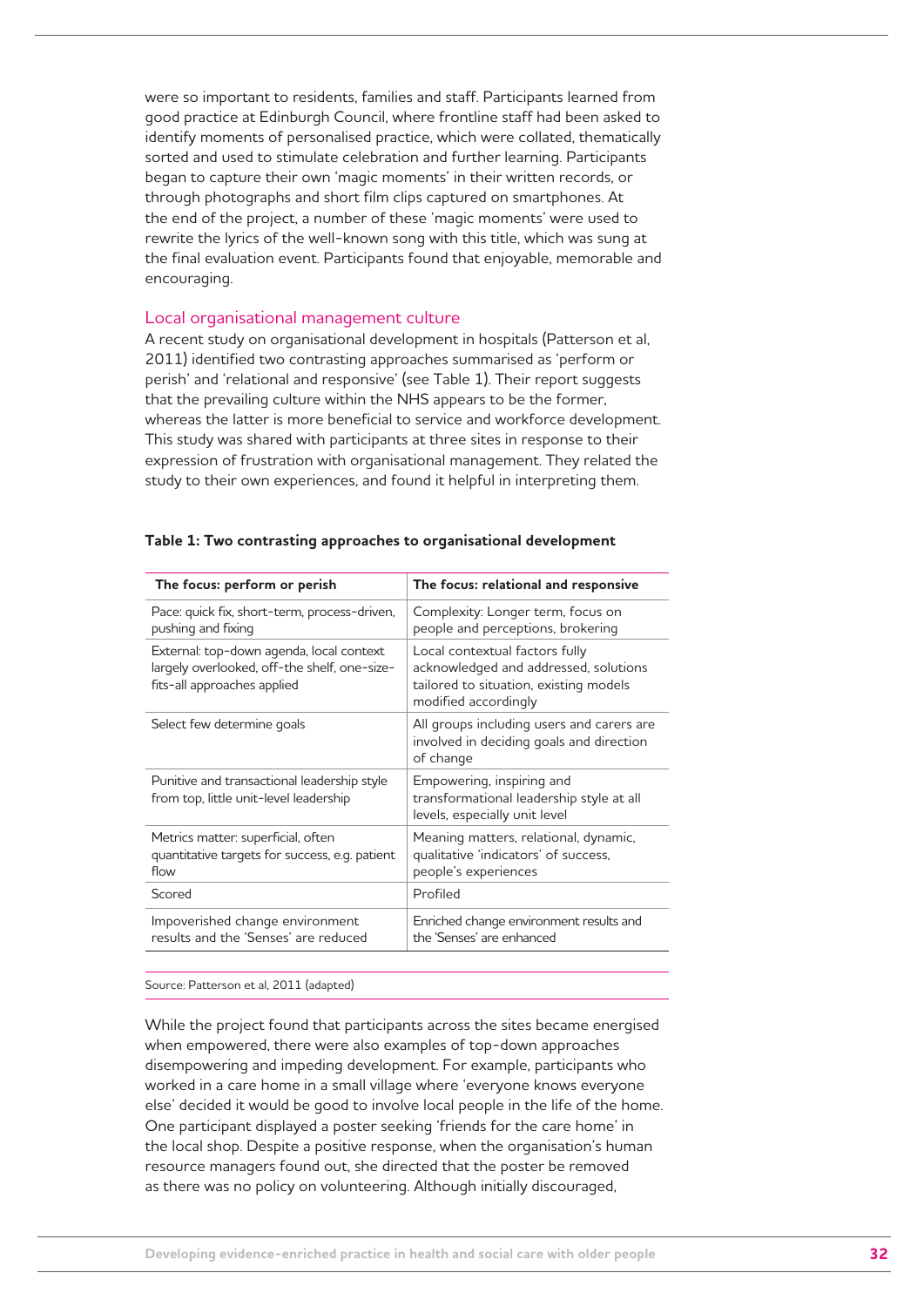their service manager has since taken up the matter and a policy is being produced.

It is important to note that the project sites could not be separated into 'perform or perish' or 'relational and responsive' cultures; there were often elements of both, resulting from different managerial styles within each organisation. However, evidence-enriched practice was best enabled where participants were empowered to work freely in 'relational and responsive' ways in their local context.

#### The problem of feeling 'left out'

One of the drawbacks of the project's work with only a small, select group of participants was the impact this had on their colleagues. Some participants talked about how they had been 'given the cold shoulder' by colleagues in their workplace when they tried to talk about the events or the ideas that had been generated. In the final evaluation events, many participants suggested that more care should have been given to addressing this likelihood and to planning follow-up work involving wider participation.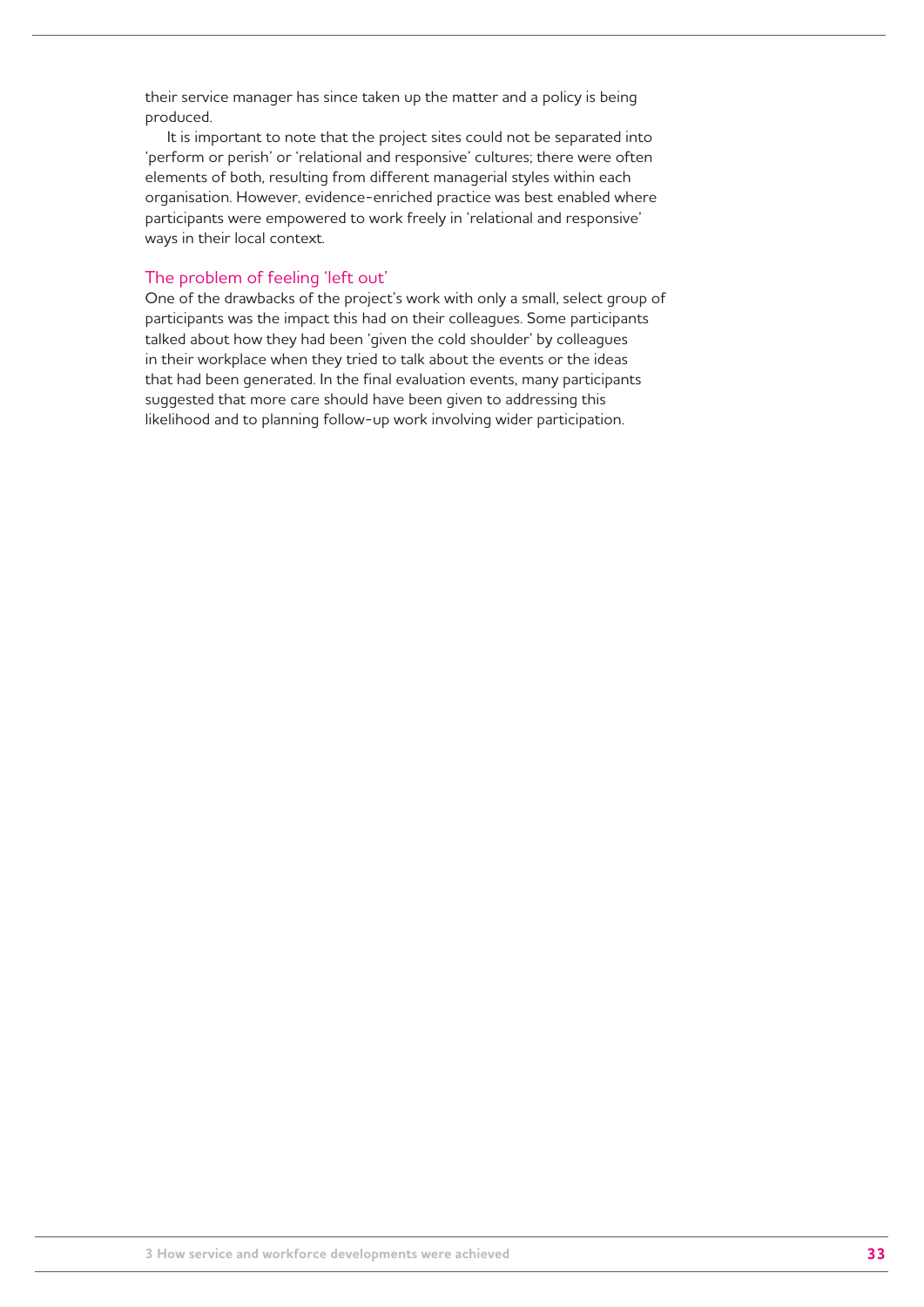## **4 OUTCOMES FOR PARTICIPANTS**

## **Well-being outcomes**

As one of the original intentions of the project was to facilitate relationshipcentred practice and an enriched environment of care and learning, there was a strong focus on well-being as well as learning outcomes for all participants. Evidence from the evaluation was analysed using the Senses Framework (Nolan et al, 2006) to determine whether the project had helped achieve an enriched environment of care and learning. The results were as follows.

### Sense of security: to feel safe and secure, not just physically but also psychologically

Participants remarked how the project had strengthened their sense of security and confidence. Older people, carers and staff all gave examples of how their involvement had enabled them to speak up and challenge, where in the past they might not have. For older participants, this included being able to have a greater say, for example about activities offered or in the way they related to staff. For staff participants, some felt more able to challenge colleagues, inspectors and regulators. Participants talked about how the credibility and status of the findings of JRF's A Better Life project and the Seven Challenges had given them confidence.

#### Sense of continuity: to feel that what we are doing in the present has links with our past

Many staff participants, particularly those working in care homes and day services, claimed the project work had put them back in touch with their initial reasons for choosing this kind of work. Some reflected on how it had enabled them to work as they used to, years ago before regulation and restrictive policies had limited friendly and informal practice. For two older participants, being able to engage in detailed life-story work enabled them to reconnect with and celebrate their own pasts.

#### Sense of belonging: to feel 'part of things', maintaining existing relationships and forming new ones

There was a strong indication that the project created a sense of belonging. Feeling part of a team, even a movement, was often mentioned by participants. At some sites this went deeper as a strong sense of solidarity between staff, service users and carers emerged. This was facilitated not only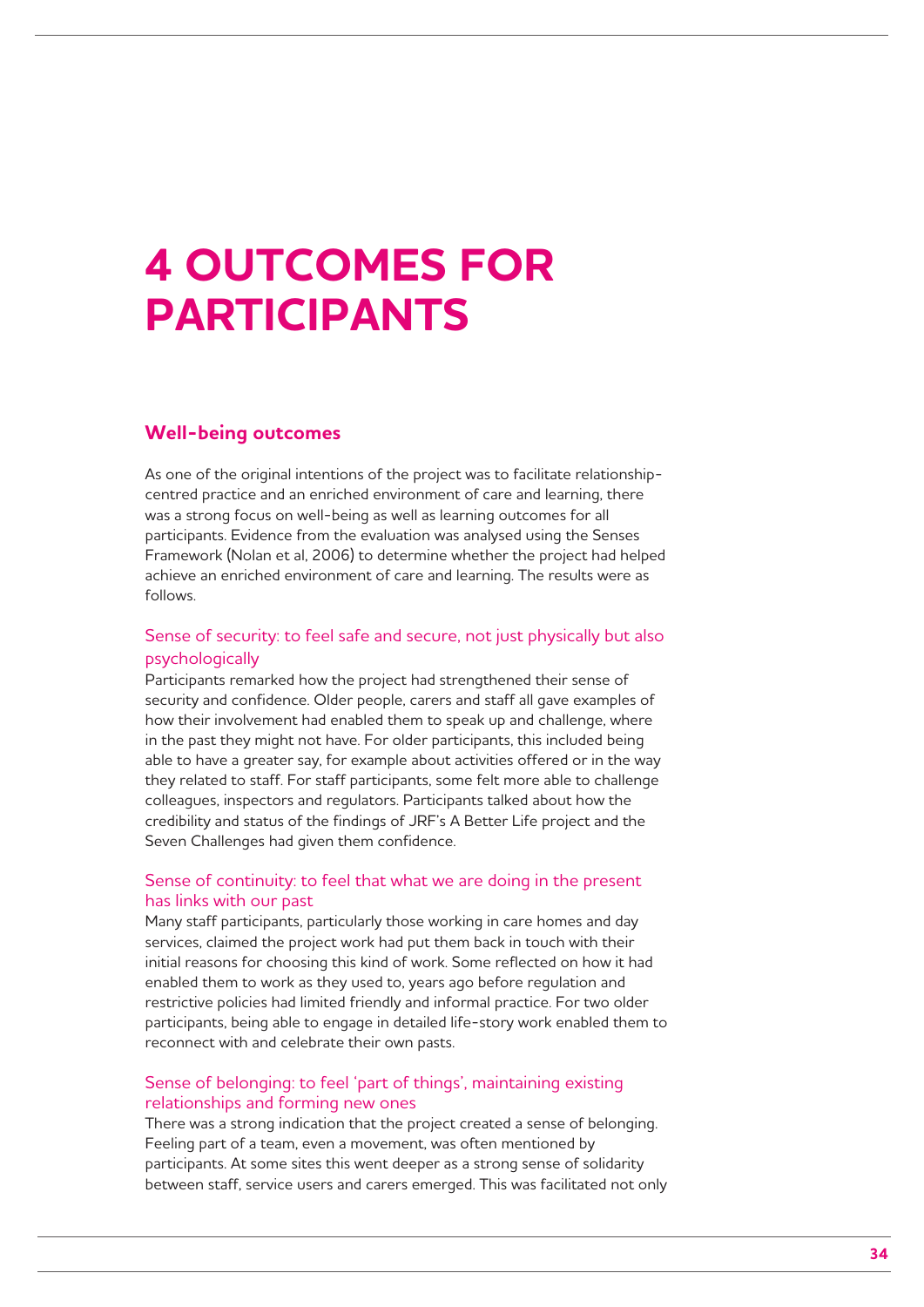by talking together, but also by shared meals and creative activities such as singing and crafts.

The project also improved relationships and understanding between health and social care professionals and commissioning and provider agency staff and led to the planning of a number of multidisciplinary activities and events beyond the life of the project.

#### Sense of purpose: to have valued goals to aim for and a feeling of 'I have a contribution to make'

As well as feeling part of a movement, many participants talked about how the project had helped clarify their understanding of what mattered to older people and carers, and the implications for the way services were provided and developed. The Seven Challenges and related normative frameworks were seen as particularly helpful. For example, in one site the Seven Challenges provided a theoretical framework for strengthening existing work to develop the provision of flexible, relationship-centred home care. Participants knew this was a good development, but had not quite known how to express why this was so before being involved in the project.

Older people and carers participating in the project valued being able to contribute their stories and ideas and seeing them used to improve services.

#### Sense of achievement: being able to achieve the above goals and to feel satisfied with your efforts

Even though phase 2 lasted only six months, participants identified a range of tangible achievements. For staff, this included improved recording and paperwork, the development, recording and sharing of 'magic moments' and personal outcomes, success in facilitating discussions around rights-based risk management, the related revision of policies, and the production of digital stories for use in service development work and training.

One older participant co-authored a book about his life, which will be used as an anti-bullying resource for children. Another was able to achieve a lifelong ambition to record a song, which will be used to promote 'table-top' dementia choirs in care services (see Figure 1).

**Figure 1: Physical outcomes of the project related to personal achievements**



Another developed a strong sense of achievement when her quotes were used to facilitate learning and development across the project sites.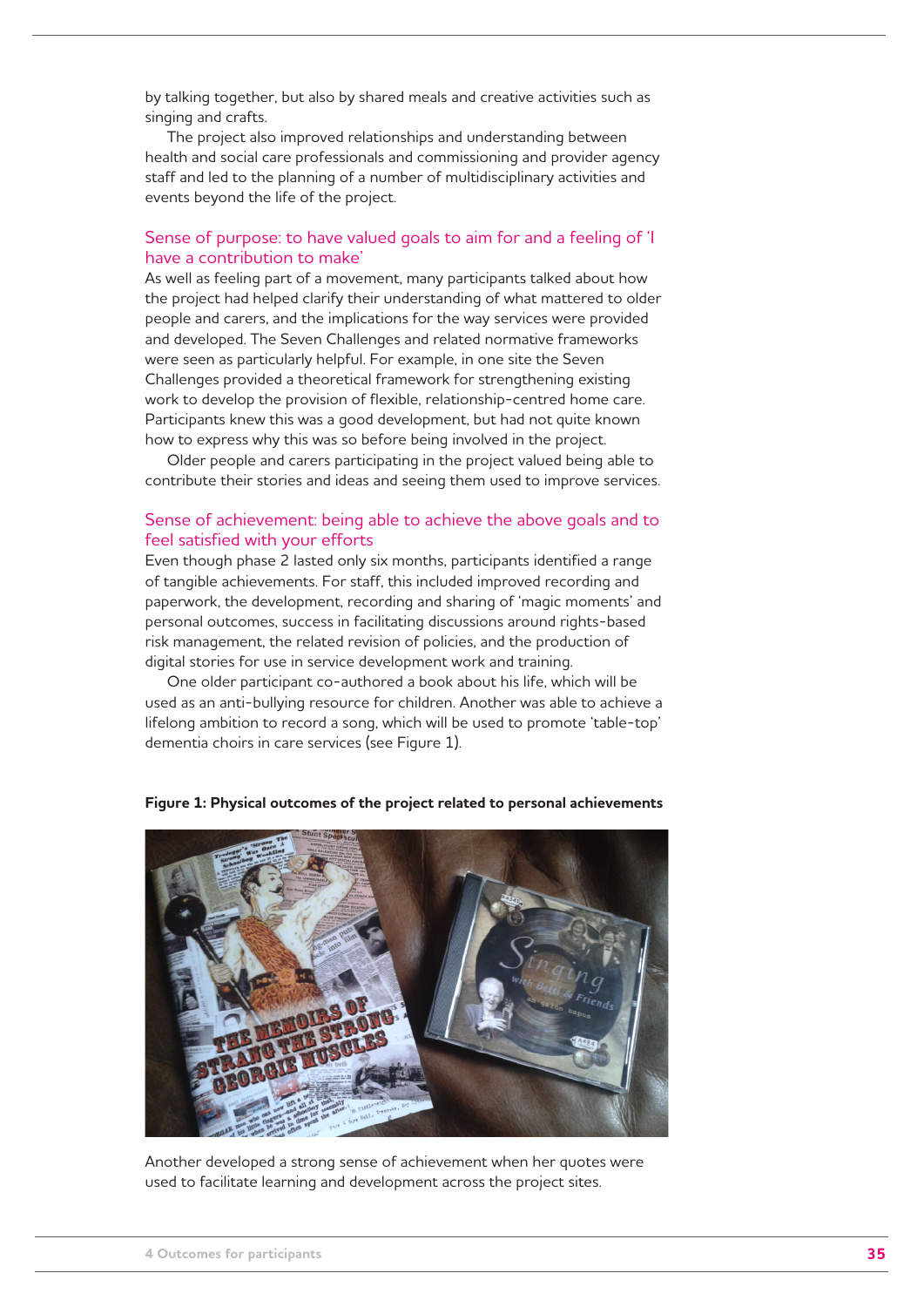Senses of significance: to feel that you matter, that your life has importance, and that other people recognise and value who you are This was identified as perhaps the most important of all the Senses across all six project sites. Feeling valued, listened to and having their personal contribution welcomed was also the most important catalyst for ensuring participant buy-in to the project. Practitioners in provider services described the 'buzz' they got from making a positive difference to the lives of others. For one older service user, this was as simple as receiving a heartfelt thank-you from a fellow resident when she gave them a nectarine. Staff participants often talked about how they got a 'buzz' from being appreciated by service users and carers and how this was even more important to them than praise from managers.

## **Additional 'senses' identified by participants**

#### Sense of fun and enjoyment

Many participants talked about enjoying the process of the project as much as the learning and development. Whilst having a sense of fun may seem like something 'nice' but little else, research in children's education has shown that so-called 'off-task time' is not as frivolous as it may seem and is in fact an important element in effective learning (Wegerif, 2010). The pleasure of sharing meals together was often highlighted as something that rarely happens now on training courses due to budget cuts, yet important professional and personal connections can made during such events.

#### Sense of hope and excitement

Many participants mentioned a growing sense of hope and excitement and their feeling that the project meant things can and will change for the better, and that they can have a role in this. There was a shift towards positive thinking, facilitated by a focus on doing 'ordinary', little things that can make a big difference.

#### Sense of confusion

At evaluation meetings at two of the sites, a few participants referred to a lack of clarity about the project work at the start of phase 2, which had limited progress. At one of these sites, there was an overt rejection of the LEAP approach during phase 1, when senior managers suggested that they preferred more organic development. In the other site, confusion arose after a change of focus and participants early on in phase 2.

#### **Learning and development outcomes**

As this was a collaborative action-learning and development project, separating the learning from the doing was difficult; both were deeply entwined. However, the evaluation activities at the end of the project provided an opportunity to explore what participants felt they had learned and developed as a result of the project, as well as the range and balance of evidence used.

Learning and development outcomes were explored in relation to four factors, based on a model of participatory research (Hanson et al, 2006):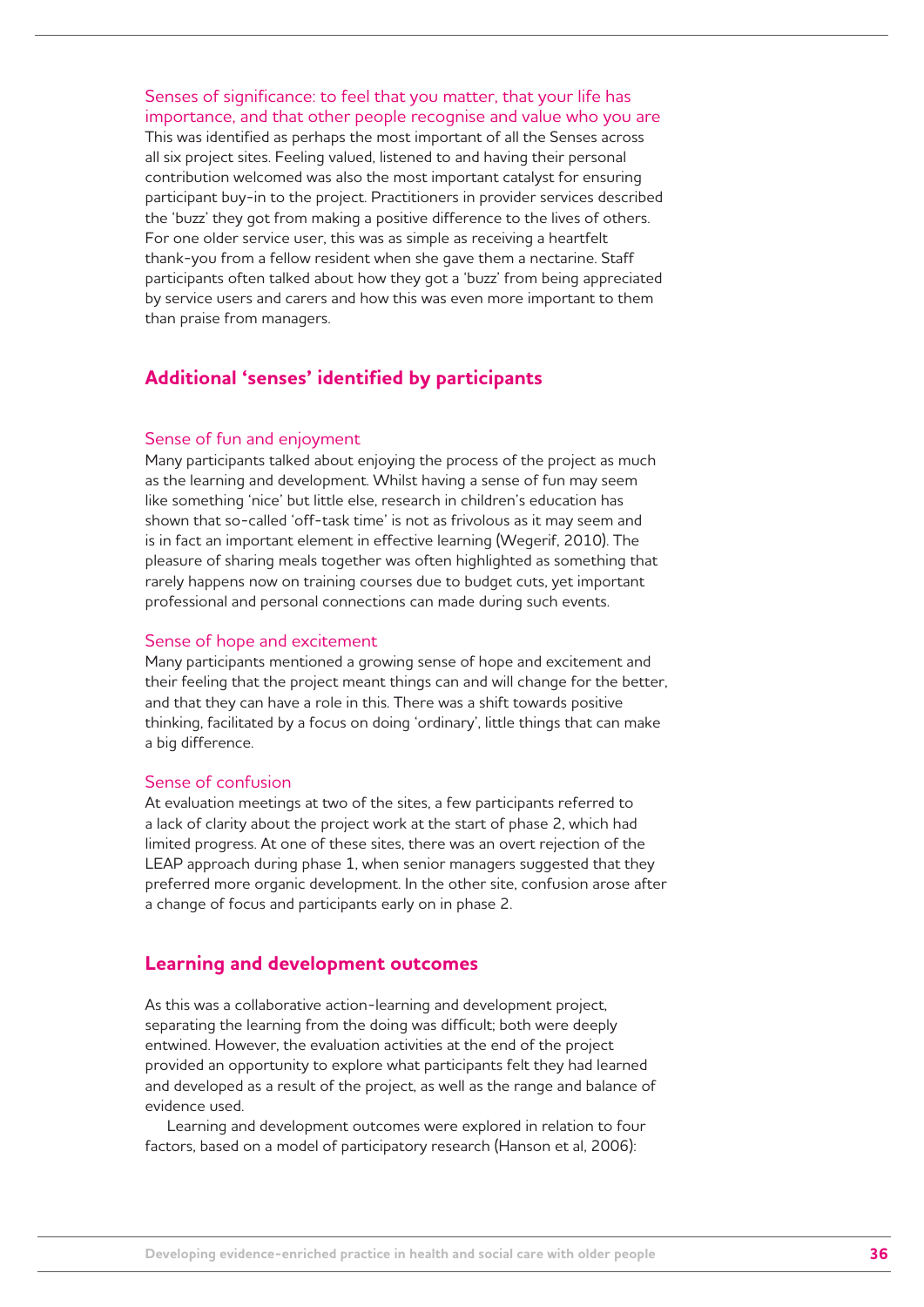- **•** awareness of self
- **•** awareness of others
- **•** development of ideas
- **•** actual changes in practice.

#### Awareness of self

Participants throughout the project said they had become more reflective and questioning about what they do. Many talked about realising how much they enjoy working in a relationship-centred way with not only service users and carers, but also other practitioners. They also grew to recognise that personal stories were easy to engage with on an intellectual as well as an emotional level. Participants recognised that they were motivated by seeing service users, carers and colleagues benefit in response to project-led changes in their attitudes, practices and activities.

#### Awareness of others

As a result of the project, the majority of participants commented on how they are now much more mindful and appreciative of others and have become better listeners. Examples include:

- **•** better understanding and relationships between different professionals (including managers) who are now more actively working together on a shared agenda
- **•** greater staff sensitivity to older people and carers, including the development of solidarity between older people, carers and staff who have been involved in the project – and talk about 'no more them and us'
- **•** greater recognition of the importance of focusing on the strengths and contributions of others, rather than their deficits.

#### Development of ideas

Participants across all sites said in the evaluation events that they had developed lots of ideas as a result of the project. Some were broad and philosophical, others more specific and practical.

Everything we are doing, I have likened to a carpet… so this is threading through and popping up in different places… and some of the carpet looks quite good and then some is a bit threadbare… and so sometimes I see this work will underpin other things we are doing.

For me, I have really appreciated the pieces of research you have produced, and it has given me the opportunity to go away and read things that perhaps I wouldn't have read… you have presented it to us in a way that is accessible and simple.

It has been important to meet with different people and talk about things, not just jump into an activity. I think that has been nice.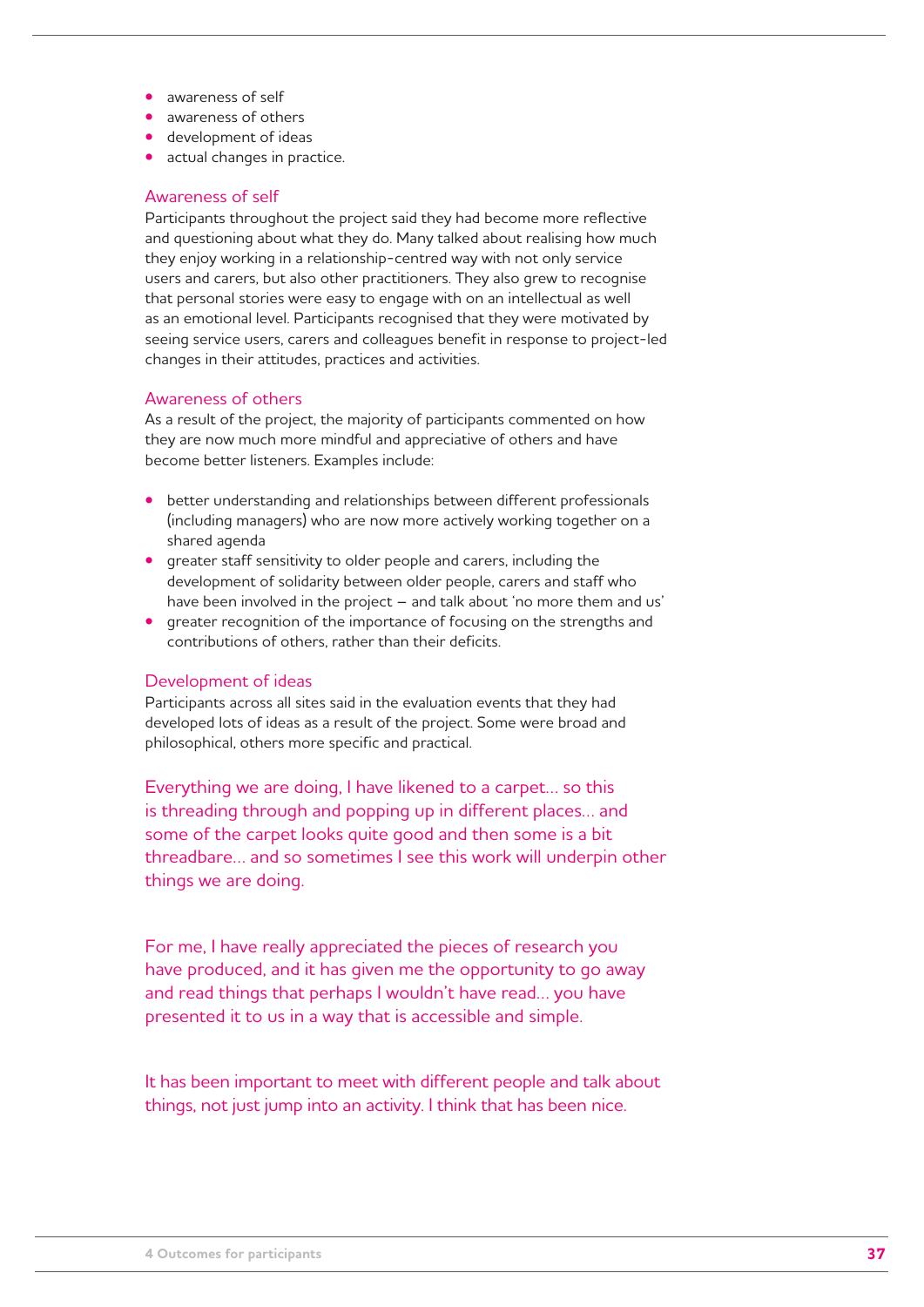As well specific ideas for improvements, participants felt they had developed a deeper understanding about how to go about realising them. They highlighted the following:

- **•** Rigid rules do not allow for the highly contextualised nature of working in health- and social care services; they should be guided by humane principles and permit thinking and acting creatively without fear of recrimination.
- **•** The development of meaningful dialogue is essential in making things happen, getting people on board and ensuring collective decisionmaking. Many practitioners noted how collaborative thinking and learning within the context of their practice had proved far more beneficial than detached training events.
- **•** Ordinary, little things can mean a lot for all concerned and focusing on quick wins is encouraging and can set the ball rolling for greater achievements.
- **•** Predetermined, top-down project plans do not motivate or generate the same level of buy-in as emergent, appreciative and relationship-centred development work.
- **•** The project focused on quality of life and relationships, which resonated with participants. Human interest within project work encourages ownership and the development of a sense of shared responsibility. Sharing stories plays a central role in this, as does having choice and control over how the work develops.
- **•** The Seven Challenges and normative frameworks provided really helpful conceptual frameworks for exploring and developing ideas and practice. Likewise, the provocative statements were able to get people talking and thinking together.
- **•** Referring to research evidence can strengthen the voice of practitioners, older people and carers who might otherwise lack confidence to question and challenge current practice.
- **•** Having fun and being creative is not only highly motivating and rewarding but also helps bring about change. Developing ideas and relationships through the use of the creative arts felt energising and led to useful exchange and development of ideas, attitudes and behaviours.

#### Actual changes in practice

Participants across all sites identified significant changes in practice as a result of the project. Some were far reaching, for example the revision of a Professional Boundaries Policy; others were small, such as the development of spontaneous activities in a care home. Some participants remarked that even small developments had a catalytic effect in stimulating wider interest in service and workforce development:

I have seen changes… it's going to take a long time but you know what's happening here is that one area is introducing something and then they are all following.

Finally, there was a palpable rise in the morale of participating staff.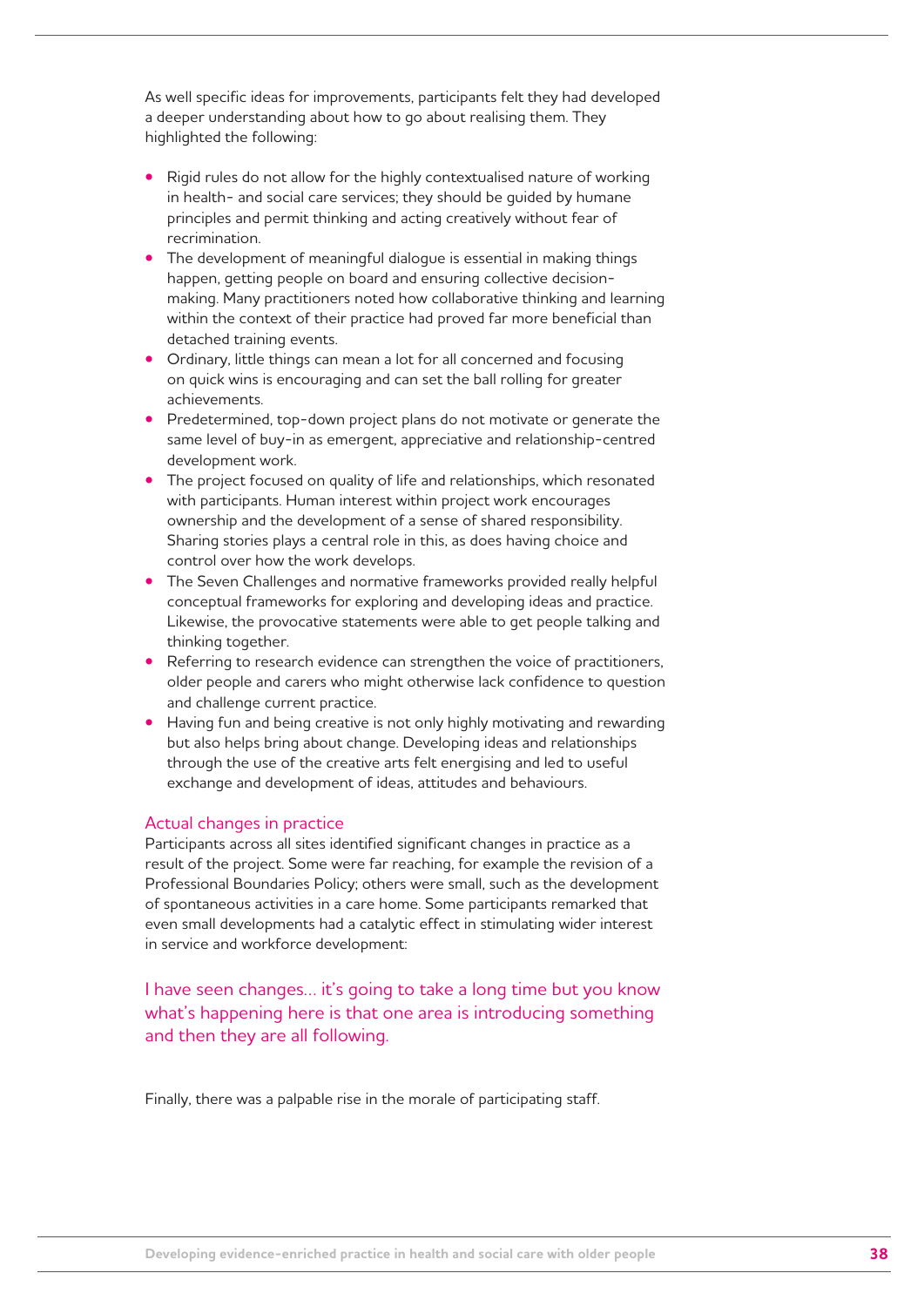## **Using evidence and the development of individual and collective 'mindlines'**

The telephone interviews at the end of phase 2 partly explored how different types of evidence had affected participants' project work. The interviews identified 12 sources of evidence, loosely assignable to the four categories (Gerrish et al, 2011) of the DEEP principles (Figure 2). Some cut across these categories, illustrating the limitations of simplified categories when dealing with the complexity of the knowledge-in-practice-in-context within people's 'mindlines' (Gabbay & le May, 2011).



#### **Figure 2: Sources of evidence that informed participants' 'mindlines'**

#### **Matching the sources to the four categories (Gerrish et al 2011) used in DEEP**

Research (including research-based policy documents) Practitioner knowledge and experiences Organisational knowledge Lived experience and 'voice' of service users and carers *Mixed colours illustrate sources that fall within more than one category.*

Source: Gabbay & le May 2011 (adapted)

#### Research evidence and related sources

- **• A Better Life and other research evidence:** At one extreme, one or two respondents knew of no research evidence to support the desired improvements; at the other extreme, one or two spoke reasonably knowledgeably about research papers or journal articles. Many<sup>1</sup>, however, referred to A Better Life, some adding that this was in line with what they already believed, a few that it was in line with authoritative opinion that they trusted and one or two stressing that the approach recommended in A Better Life was validated by experiences of good practice in other places.
- **• Authoritative expert opinion:** The majority of respondents mentioned this, which came from various sources including the facilitators or experts that the facilitators had invited or brought to their attention. It is well known that opinion leaders can be very influential in altering practice.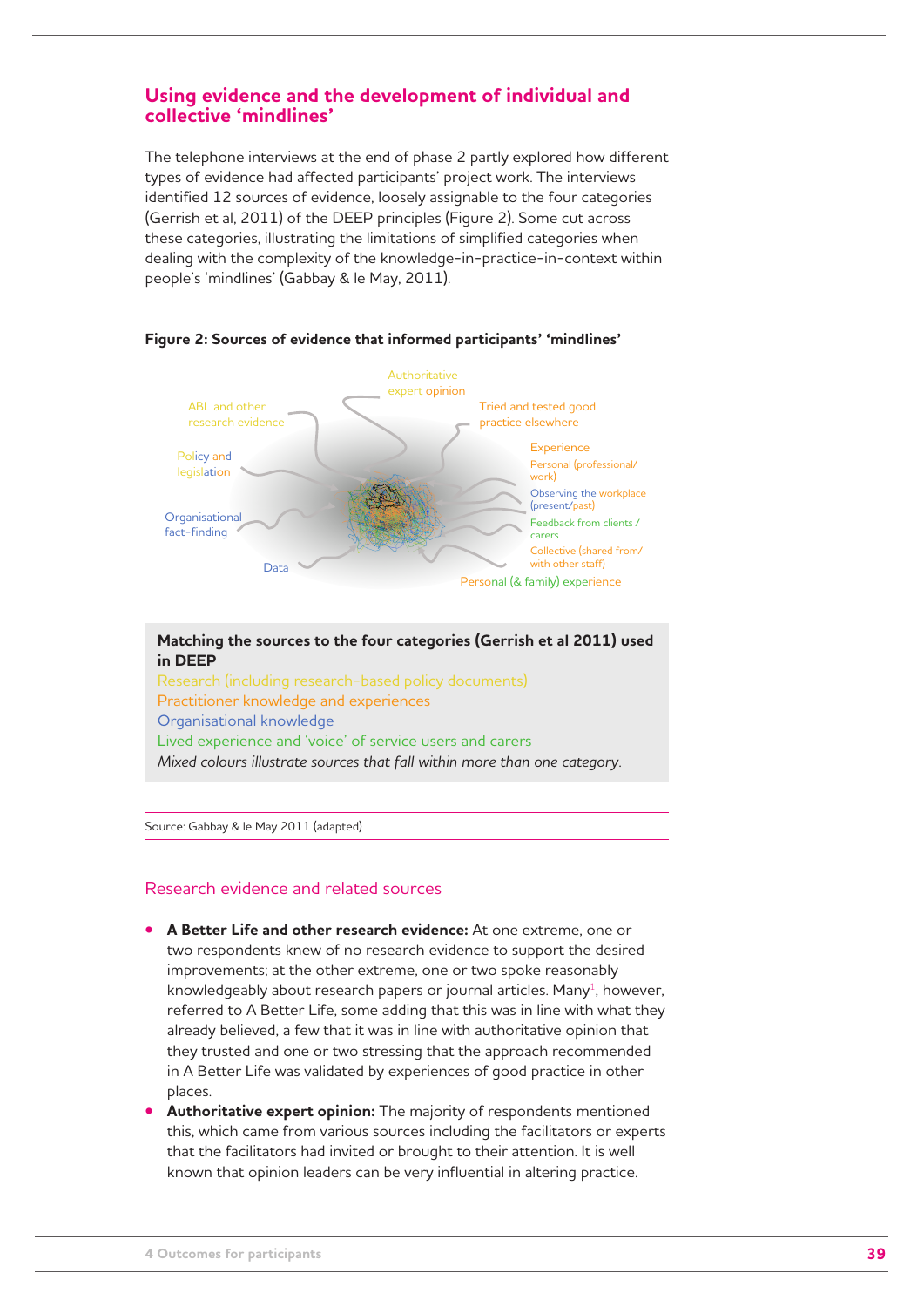**• Tried and tested good practice elsewhere:** The majority of respondents volunteered this, mostly from elsewhere, but a few drawing on their own experience of the benefits of different ways of working, or on something they were specifically trying out during the project, for example the development of better paperwork.

#### Practitioner knowledge and experiences

This fell into several closely linked subgroups. There was frequent mention of the role of shared experiences through story-telling. Many specifically mentioned stories in conveying much of this type of knowledge, which may partly have reflected the methods used by the facilitators.

- **• Personal experiences within work:** Almost all interviewees mentioned this.
- **• Observing the workplace (past or present):** Many interviewees mentioned this, some building on positive experiences, some stressing that the experience was of a service needing improvement.
- **• Collective experience:** The majority of interviewees mentioned this, which included both shared experiences and feedback from other staff.
- **• Personal and family experience:** A few respondents mentioned this.

#### The voice of older people and carers

**• Feedback from service users and carers:** The majority of interviewees mentioned this, which included evidence from the focus groups, but this was inevitably bound up with observing the workplace, and the personal and collective experiences of working with clients and fellow staff (see above).

#### Organisational knowledge

- **• Policy and legislation:** Some interviewees referred to sources such as the Social Services and Well-being (Wales) Act 2014, 8 Pillars Model of Community Support (Scotland) or the Declaration of Rights for Older People in Wales.
- **Data:** A few respondents mentioned sources such as demographic data, monitoring data or informal surveys of clients, carers, staff or the general public.
- **• Organisational fact-finding:** Some respondents (all of whom were relatively senior managers trying to achieve the project's desired changes) mentioned finding out about the attitudes, beliefs and practices of other staff within the organisation and other relevant agencies as well as organisational structures and processes that might influence (for good or ill) the intended improvements.

These findings supplemented the ethnographic data from the project events, which showed that all of the above sources influenced participants' thinking and actions.

There were instances where sudden realisations occurred; a few interviewees mentioned a 'lightbulb' moment when an invited expert was explaining the rights-based approach to risk management, or when they visited other centres and saw how things could be done, or when they heard a service user's poignant story; but these were the exception. Generally, through personal reflection and group discussion, the evidence sources had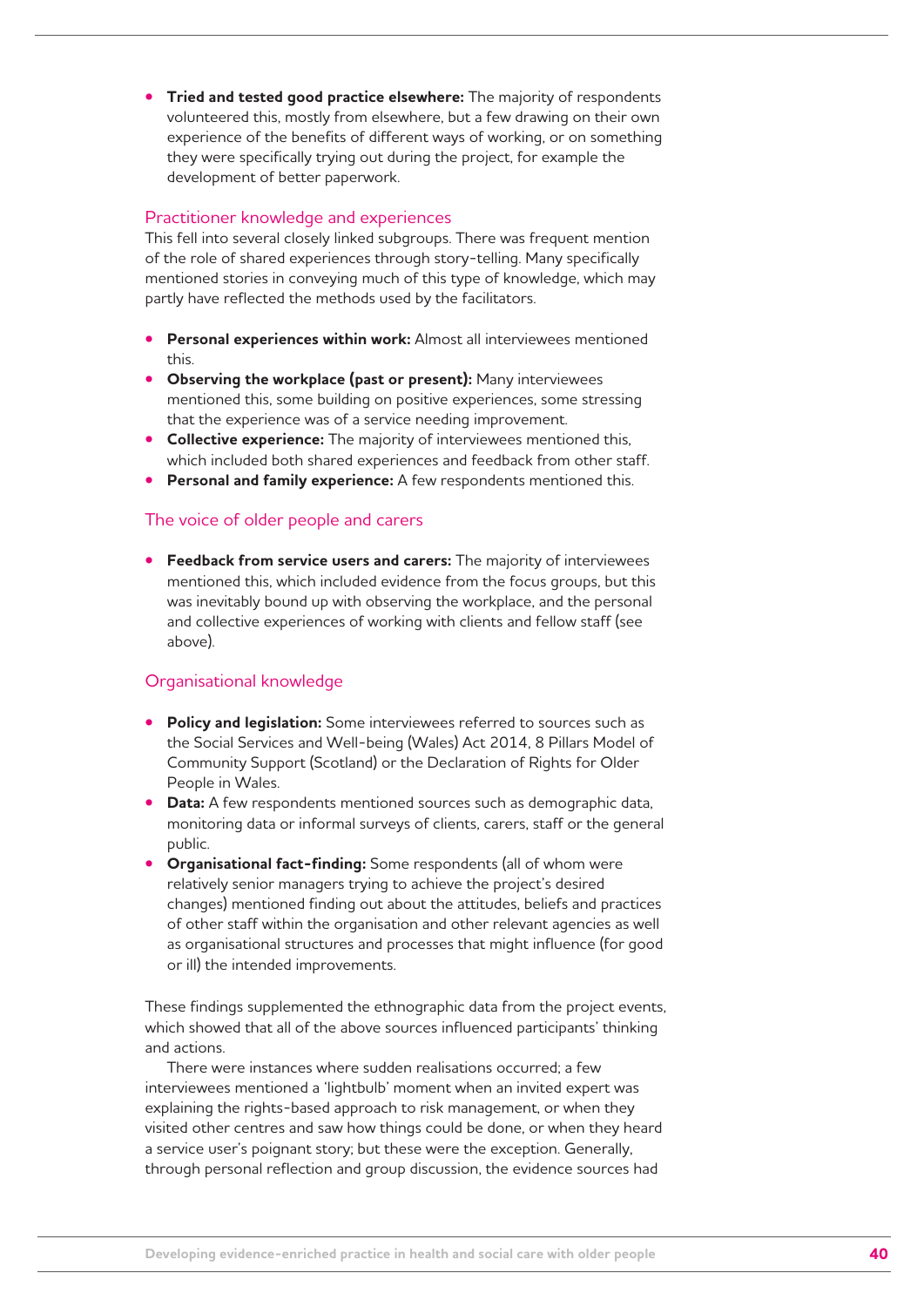tended to coalesce in the minds of participants, who usually therefore found it difficult to pinpoint retrospectively which exact pieces of evidence had informed their decisions.

This is consistent with the 'mindlines' model (Gabbay & le May, 2004), which suggests that practitioners almost always transform knowledge from any given source by melding it, through discussion and reflection, with other ideas, new or existing, relevant to their actual practice. Consequently, research evidence is more likely to be used in practice when it has been transformed into 'knowledge-in-practice-in-context', by which time it is hard to identify in its original form (Gabbay & le May, 2011). For example, although none of the interviewees spontaneously mentioned the wording of the Seven Challenges when describing their propensity to adopt its personalised approach, when directly questioned, many revealed that the approach had become fundamental to their thinking and their practice. Some added that the evidence in A Better Life had given them much-needed authority to do what they had already felt was right; it 'went with the grain' of their beliefs and values.

One further conclusion is that, if one can rarely expect to find a simple one-to-one match between any proffered piece of evidence and its ultimate incorporation into practice, then evaluations of the usefulness of research need to go beyond simply checking retrospectively whether a given research finding has or has not been used. One needs to explore more thoroughly, and preferably contemporaneously, how it is being transformed and used through collective dialogue and individual reflection. The ethnographic notes from the learning events did indeed confirm that much of the evidence presented there went through the social processes of internalisation and was then fundamental to the changes wrought through the project. The final interviews confirm that it was embedded in participants' 'mindlines' not as discrete items of identifiable knowledge, but instead was deeply integrated into their 'knowledge-in-practice-in-context'.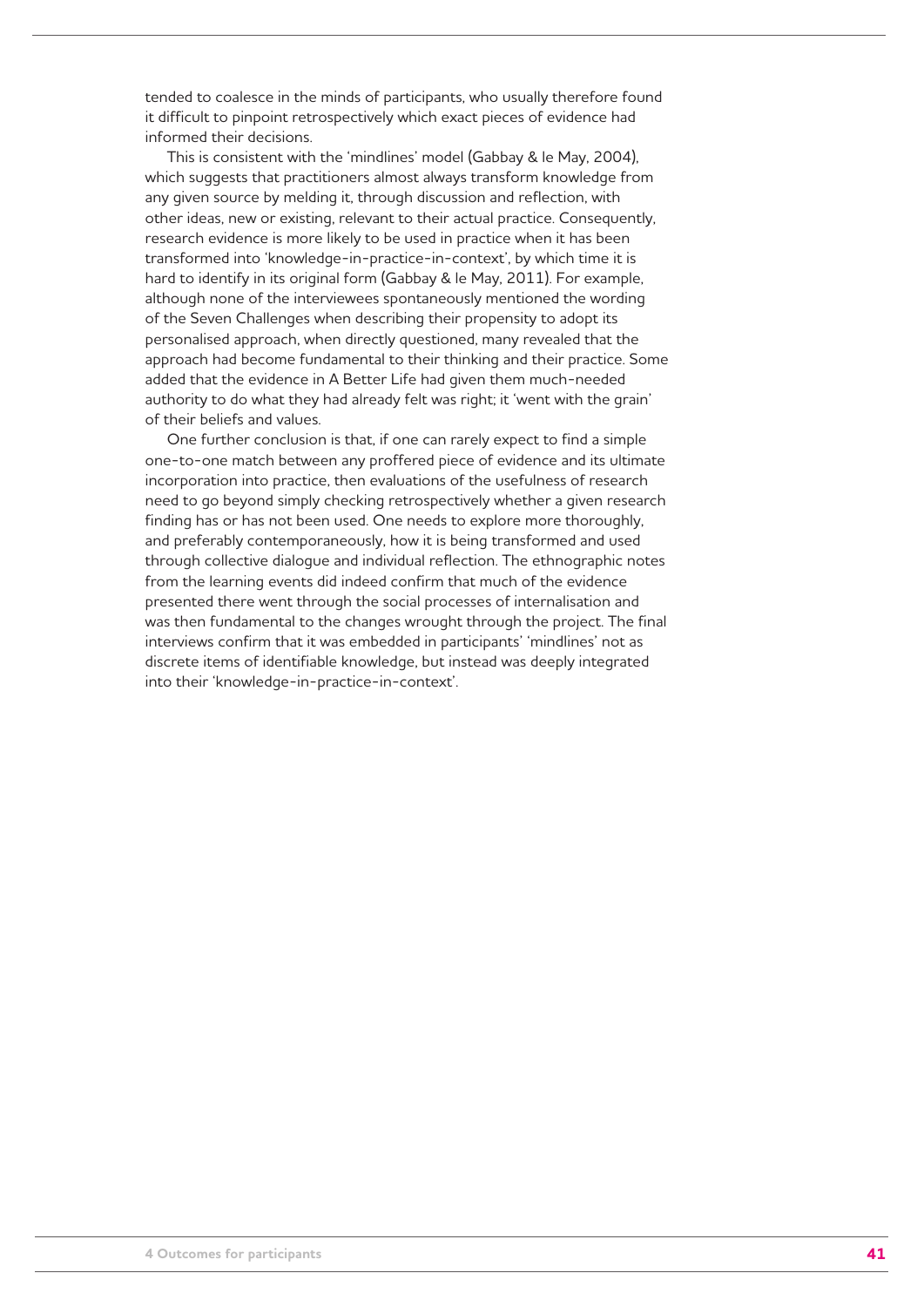## **5 PROJECT COSTS AND DEVELOPMENTS BEYOND THE LIFE OF THE PROJECT**

Participants clearly enjoyed and benefitted from the project, and were keen to continue the work. Many thought they would, but a few expressed concern that momentum might be lost without sustained facilitation. To address these concerns, it is important to consider the costs of maintaining the project and the practical steps that can encourage learning and development to continue.

## **Costs associated with the project and sustainability**

Besides the costs of external facilitation, venues and food, the primary cost was participants' 'time out'. Facilitation was crucial, but this role could be managed by a research-aware person within the organisation who has the right skills, especially as one of the features contributing to the successful facilitation was the facilitators' practice experience. An 'inside' facilitator with localised experience could develop links with academics to strengthen their links with and use of research (Wilkinson et al, 2012).

While pleasant external venues and food were valued, what participants appreciated most were being valued by others in the context of relationships, having time to talk and think collectively and a sense renewed autonomy to explore and take forward ideas. The primary cost of that was staff time, which, as many participants suggested, was better spent this way than in what one participant summed up as 'meetings where no one meets', and which leave participants feeling disempowered and discouraged. The high levels of sickness absence at some sites, which come at great cost, suggest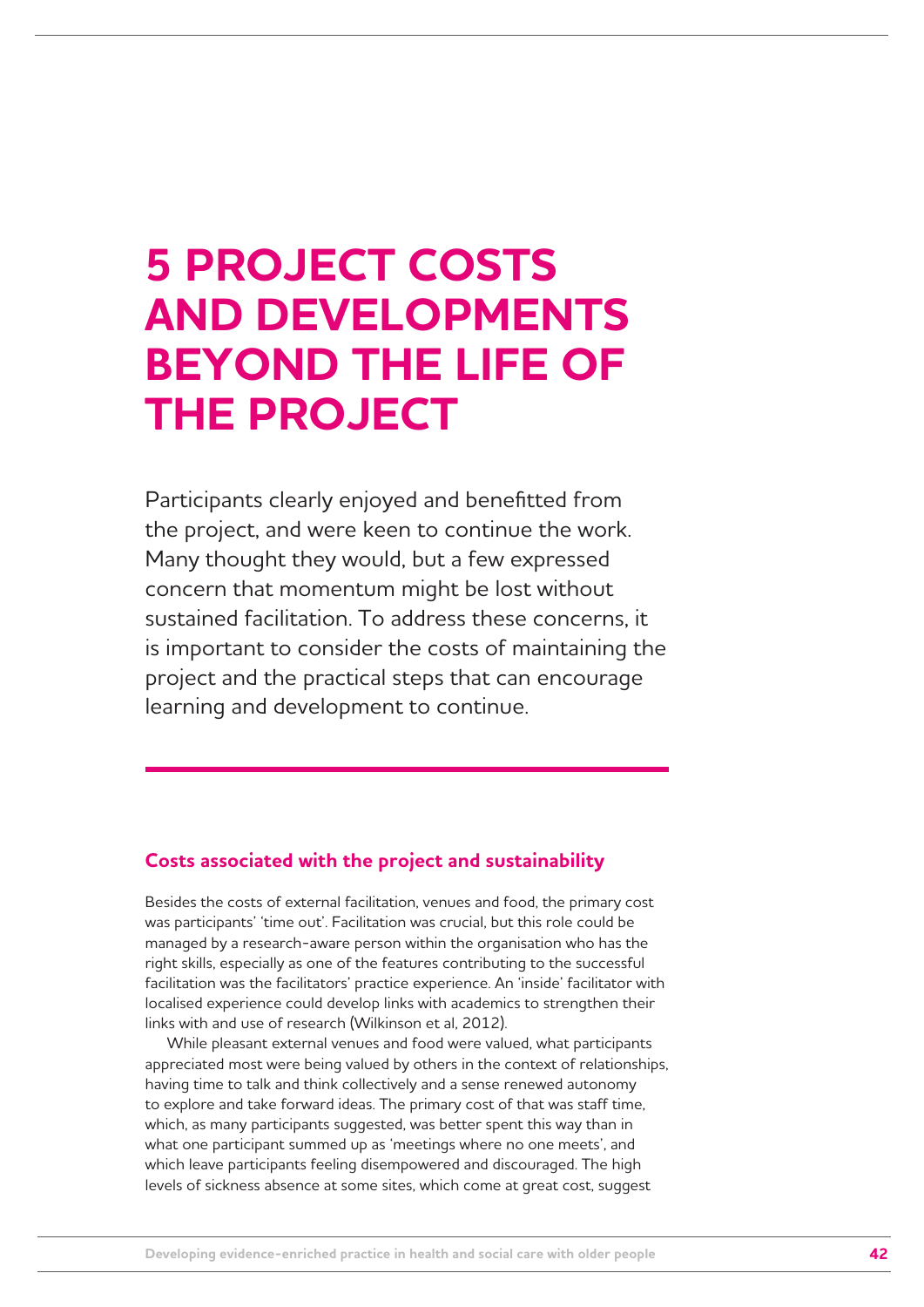that investment in the development of meaningful relationships and conversations may be well spent, but this requires further research, as do participants' claims that this project had achieved more change than most training courses or external consultant interventions they had experienced. This project demonstrated that across sectors, practitioners themselves have the ability to plan and deliver change if they are given time, encouragement and permission to do so, and are supported by effective facilitation.

One caveat is the possibility that participants might not have been so engaged with the proffered research evidence from A Better Life had it not resonated with and reinforced their existing (if supressed) values, interests and motivations. This raises questions about the presentation and use of research less consonant with participants' principles, which may require a different approach.

### **Practical steps to encourage learning and development beyond the life of the project**

Whilst the project activities were funded by JRF, and staff time by the participating organisations, the cost of facilitation was largely met by ASCC and IRISS, two organisations that already support the use of evidence in service and workforce development. Both organisations intend to build on the project, starting with national events in Wales and Scotland for wider audiences, and including national agencies involved in service and workforce development, regulation and inspection. In Wales, the National Institute for Social Care and Health Research (NISCHR), which currently funds ASCC, is committed to including development of the evidence-enriched practice approach in a new School for Social Care Research in Wales.

ASCC is funding the development of an interactive online learning resource to pull together elements of the approach. This will combine research, policy and practice examples with techniques to support the facilitation of dialogic learning and development. A short training course and associated handbook about the approach are also planned, funded by JRF. Each project site will also have access to a small amount of additional JRF funding until 31 March 2016 to maintain their development work.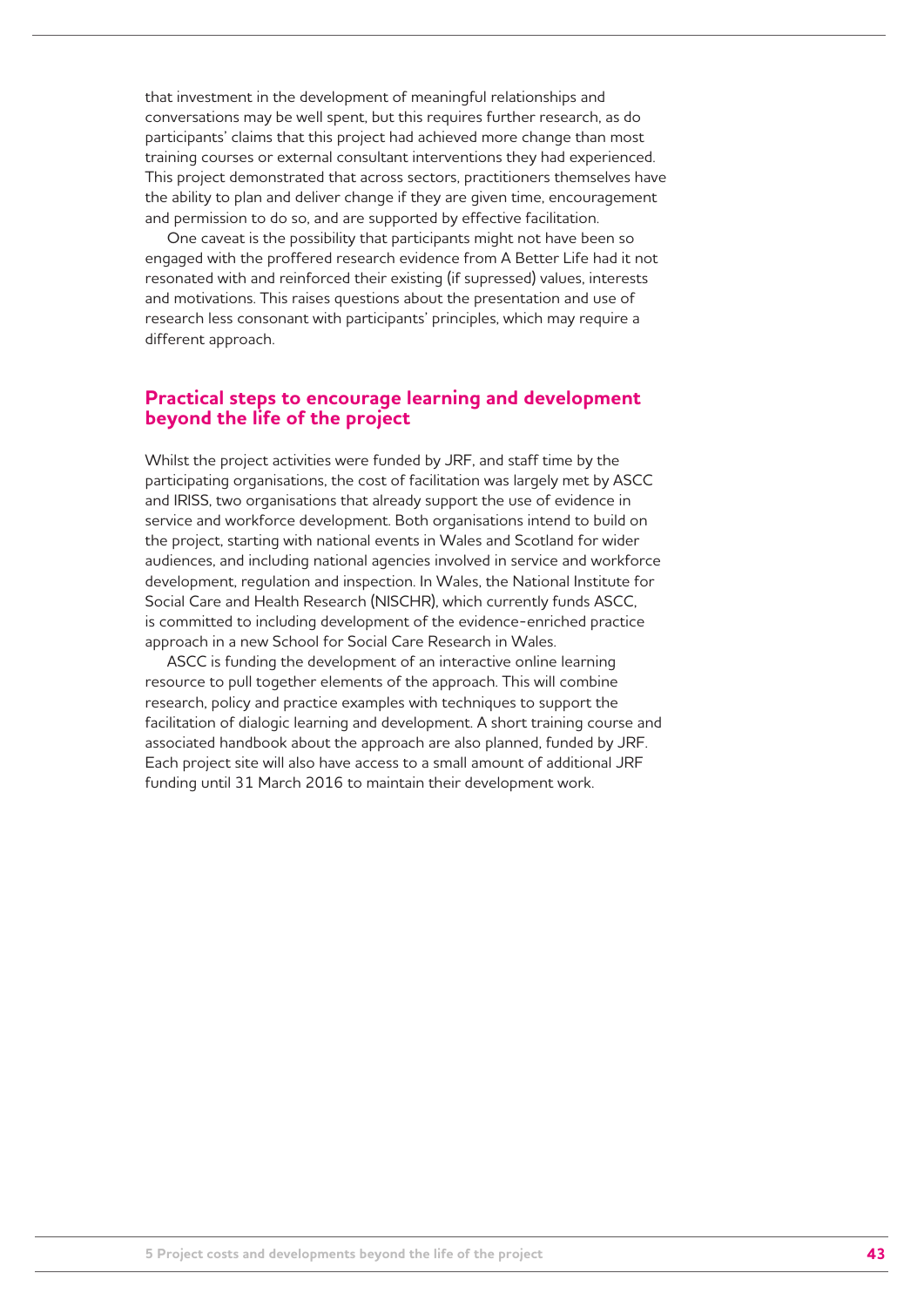## **6 CONCLUSIONS: PUTTING A BETTER LIFE INTO PRACTICE**

Whilst the project was relatively short, it showed how the research findings from A Better Life could be used in health and social care service and workforce development, if tackled the right way alongside other sources of evidence. This entailed the facilitated development of a practical approach that took into account the complexities involved in developing evidence-enriched practice – an approach that was simple, but not simplistic.

The JRF programme A Better Life provided a rich source of evidence for service and workforce development, and not only for older people with high support needs. The Seven Challenges and the values that underpinned the project are readily transferrable to work with other groups subject to discrimination or having their sense of 'personhood' undermined (Kitwood, 1997). This project demonstrated that the Seven Challenges are also relevant to the promotion of a better life for staff, who can also feel undervalued, marginalised and disempowered.

Whilst the ways in which evidence is presented are important, one main message from the project is the enormous value of skilled facilitation in collectively exploring evidence using genuine dialogue across all relevant parties. This not only facilitates the sharing of evidence and learning, but also creates relationships and contexts that enable service and workforce developments to happen.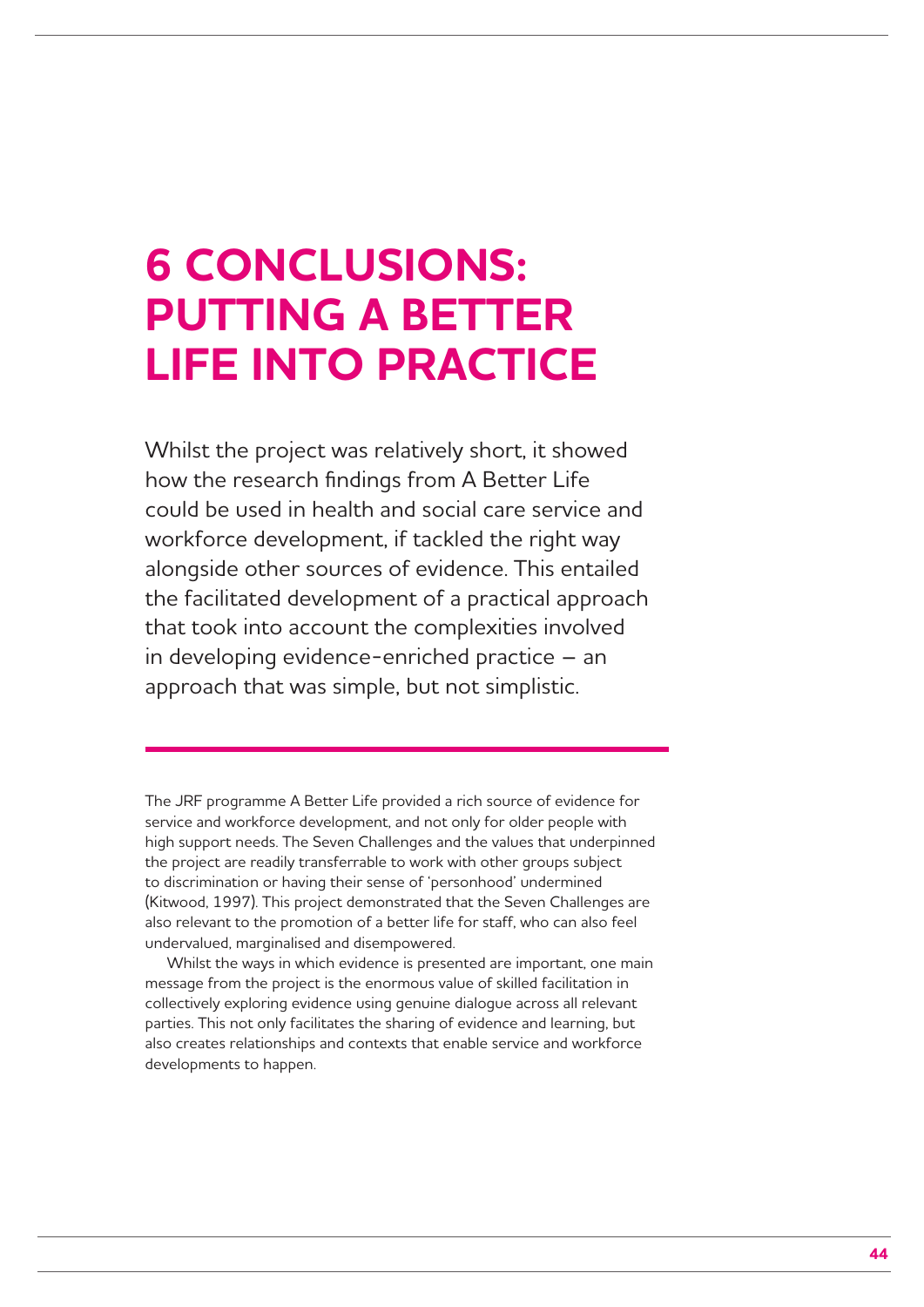## **Key points**

#### 'Going with the grain' of humanity in service and workforce development

From start to finish, participants highlighted the importance of values and principles, not only within A Better Life, but also in the project's design. The term 'going with the grain' came about in recognition of this.

'Going with the grain' of what matters to service users was a key element in the success of the project, framed within the local context through the initial focus groups and sustained involvement of older people and carers. The sharing of *personal* stories, thoughts, feelings and desired outcomes brought the project to life. Staff participants were energised and motivated by 'seeing people' and being able to make a positive difference to their lives, often through recognising, valuing and addressing seemingly 'ordinary', little things that mean a lot.

'Going with the grain' of what matters to staff, who often felt undervalued and 'told what to do' rather than appreciated and empowered, was also a key element in the project's success. Participants stressed throughout how much they valued being able to direct their own learning and development, and enjoy seeing its fruits. Like a jazz musician, the staff valued being allowed to improvise, rather than following a score, taking into account the 'mood' of the occasion. This required a change from knowing *what* to do and *how*, towards also knowing *when* to do (Health and Care Professions Council, 2014). This naturally requires support and encouragement from managers, commissioner and regulators.

'Going with the grain' of emerging opportunities and serendipity, not slavishly following project plans was also a success factor. This required intellectually and emotionally vigilant facilitation. Whilst seeming messy at times, this was far from a 'woolly' process, requiring an adaptable and responsive underlying structure, provided by the flexible use of the LEAP framework.

The development of meaningful relationships between everyone concerned, rather than sole reliance on systems and processes, was identified as a prerequisite for all of the above. Without such relationships, there was a danger of creating a mechanistic and impersonal environment that would not bring out the best in staff or achieve good outcomes for service users and carers.

### **Practical ways of promoting a better life**

The project identified shortfalls in the prevailing understanding of 'care' and how to provide it. Participants readily acknowledged the importance of seeing the person behind the label or diagnosis, but at first struggled to recognise the strengths of older people with high support needs, to identify personal outcomes *with* them, and to create opportunities to achieve these. As the project progressed, their understanding and responses improved, followed by changes in practice that helped achieve this, for example in the development of improved recording and paperwork that accentuate what matters to older people. *Meaningful,* not just historical, life-story work was particularly helpful in supporting this. Paying attention to the 'ordinary', little things that matter, including the creation and celebration of 'magic moments', also helped promote a better life for everyone involved in the project.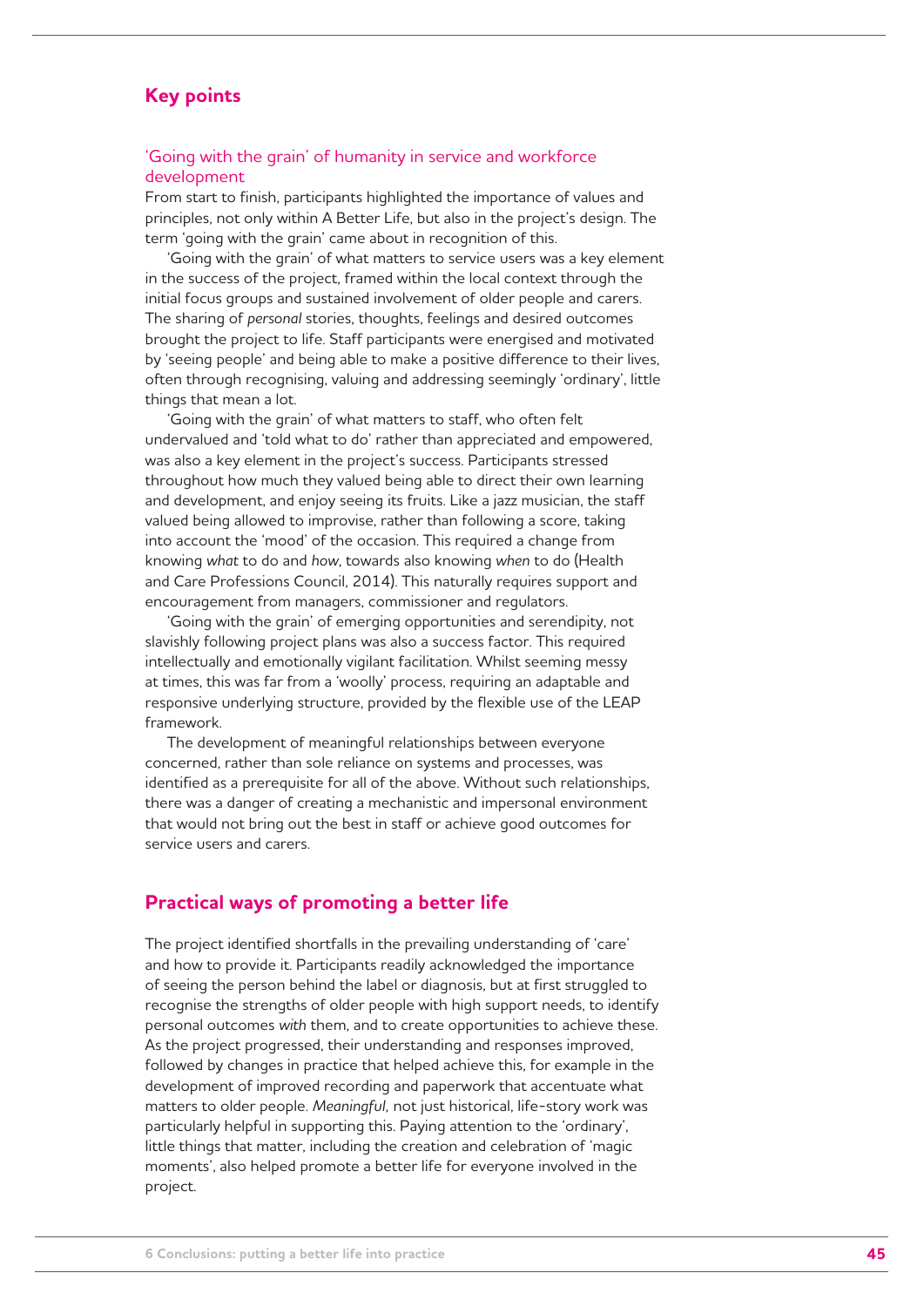One of the most difficult of the Seven Challenges to understand and address was creating opportunities for older people to give as well as receive. An example was initially failing to recognise how service users could contribute to the well-being of others, through small acts of kindness and 'being there' for them. Through the direct involvement of older people, participants were able to see the importance of enabling 'give and take' within caring relationships, and how damaging a 'one-way street' philosophy of care can be when 'we have something you need, but you have nothing, we want, need or value' (Cahn, 2004:7). A related problem was national and local policy and guidance on professional boundaries that baulked at the idea of reciprocity and mutuality within professional caring relationships. There is clearly a power imbalance between staff and service users that needs to be managed to avoid exploitation. However, this can force service users into an 'over-benefited' relationship, within which it is impossible to 'give back', potentially undermining the mental well-being of recipients of care (Fyrand, 2010). Throughout the project there were examples of service users 'giving back' and gaining satisfaction from this.

Not only was there relational risk avoidance in service provision, but also the avoidance of physical risks, often through a misunderstanding of health and safety regulations or a lack of clarity about human rights. There were examples where *organisational* safeguarding may have led to some riskaverse decisions in response to fear of litigation or financial constraints, or where physical safeguarding took precedence over emotional safeguarding. For example, Protection of Vulnerable Adults (POVA) procedures appeared to be triggered by people falling in care homes, but not by 'silent harms' (Clarke et al, 2011), such as being deprived of meaningful activities that involve an element of risk.

Participants addressed these issues using a collaborative and conversational approach to rights-based risk management and decisionmaking, which included consideration of the risks of older people *not doing* the things they wanted to do, as well as the risks of doing them.

### **Talking, learning and doing together, using evidence about 'things that matter'**

#### Valuing a wide range of evidence

A key finding was the importance of valuing a wide range of evidence, including research. The project demonstrated that participants were interested in working with researchers and using their findings if the research appeared to be relevant and accessible; they also appreciated this being a *mutual* process that valued *their* knowledge and experiences. Participants talked about how the research from A Better Life had given them the confidence to speak up and challenge practices as well as try new things. Research introduced by the project sometimes led to 'lightbulb moments', which resulted in changed thinking and practice. So did the voice of older people and carers, which was a key source of evidence, as were certain elements of organisational knowledge. Examples of good practice from elsewhere that illustrated evidence in practice were also highly regarded, not least because they inspired hope: 'If they can do it, then we can too, and maybe do it even better!'

The final interviews revealed participants drawing upon a complex, nuanced range of evidence, including research from A Better Life, which melded with the development of their thinking and doing. Whilst this made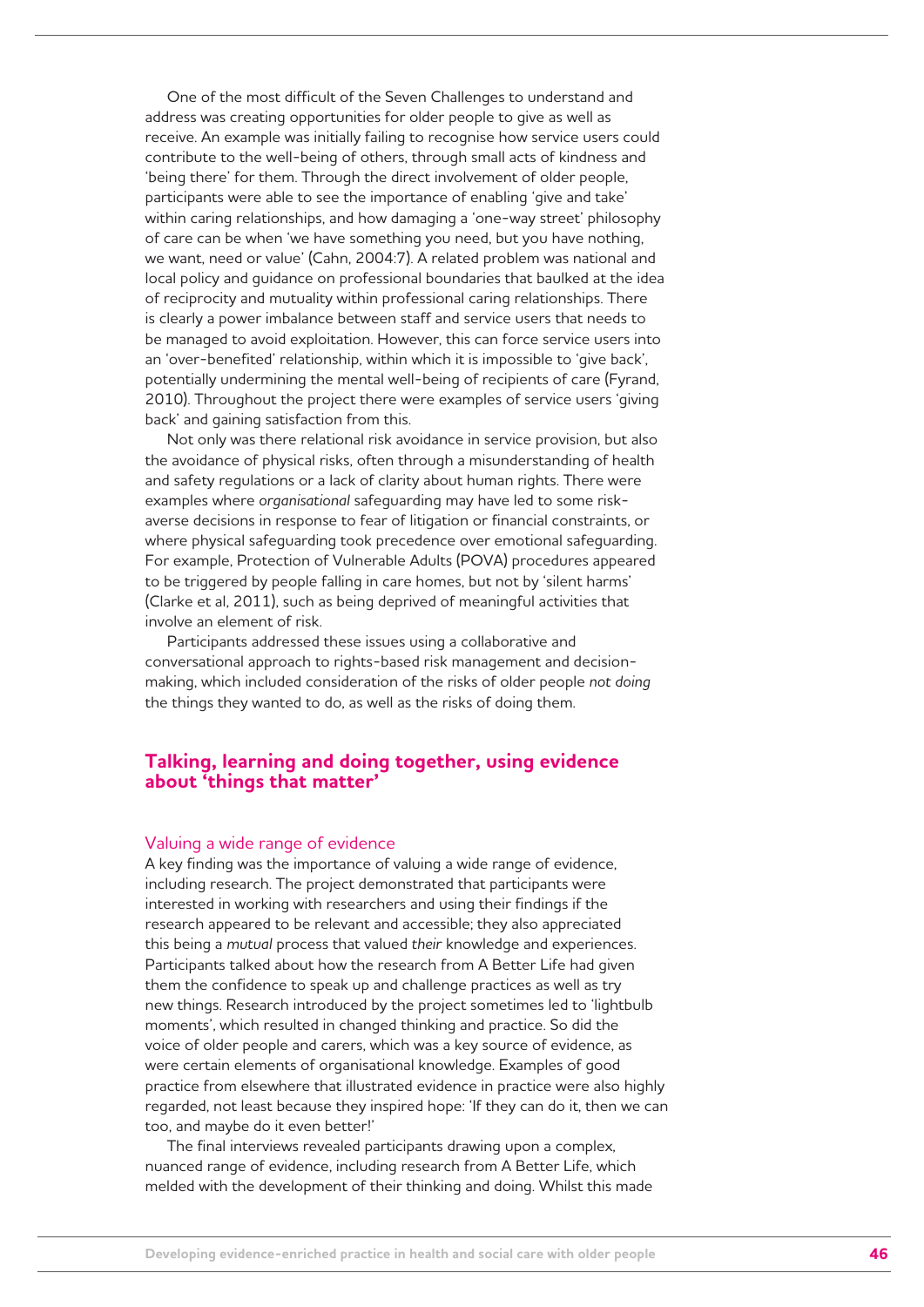it difficult to pinpoint specific pieces of evidence in retrospect, it was clear that participants had used evidence effectively to achieve their goals. This was also demonstrated in the ethnographic field notes and group evaluation exercises.

#### Paying attention to the presentation of new evidence

The way new evidence was presented was vital. The project demonstrated the importance of triggering an emotional and imaginative as well as intellectual response, most powerfully through the use of stories, music and pictures. This challenges the prevailing approach to the presentation and implementation of research and policy through emotionally inert documents and presentations, however credible these might appear.

Participants also talked about how simple (but not simplistic) normative frameworks could help them explore evidence, develop their thinking and articulate ideas, the Seven Challenges being one example of this. The most popular and productive frameworks included vernacular or provocative statements that connected with both experience and imagination.

#### Exploring evidence together

Without doubt, the most important element in the success of the project was thinking and doing things together, which required the facilitation of dialogue and the careful weaving-in of relevant and accessible evidence as the project unfolded. The development of dialogue went beyond a process of 'information-sharing' and resulted in three particularly important uses of dialogue:

- **• Dialogue to develop relationships and emerging contexts:** The use of appreciative conversations to foster good relationships between participants was an important success factor. Such relationships, also with colleagues outside the project, led to the development of new contexts and opportunities to nurture ideas. Good relationships were also key to exploring doing things differently, particularly when people initially held differing views, or when dynamics between participants and others were disrupted or challenged. Ensuring that no one felt excluded or devalued in any way was essential too.
- **• Dialogue to facilitate better decision-making:** The project showed how shared decision-making was better decision-making, particularly in terms of managing relational and physical risks. Participants not only felt safer through this process, but also found themselves able to make more informed and nuanced decisions. The importance of such decisionmaking (in the literature sometimes called 'dialogic'; Mind Expanding, Wegerif, 2010) was demonstrated in many of the sites.
- **Dialogue to facilitate learning:** A key finding was how participants learned most effectively when learning collectively, particularly when this was structured through techniques such as Thinking Together (Mercer & Littleton, 2007), Community of Enquiry (Lipman, 2003) and Caring Conversations (Dewar, 2011). Participants talked about how they had enjoyed this kind of learning, which helped them connect with and make sense of a wide range of evidence. This was a socially rewarding process that engaged their personal experiences and practice. Consequently, they felt that it had a greater and more lasting impact on their practice than many 'off-the-peg' training courses.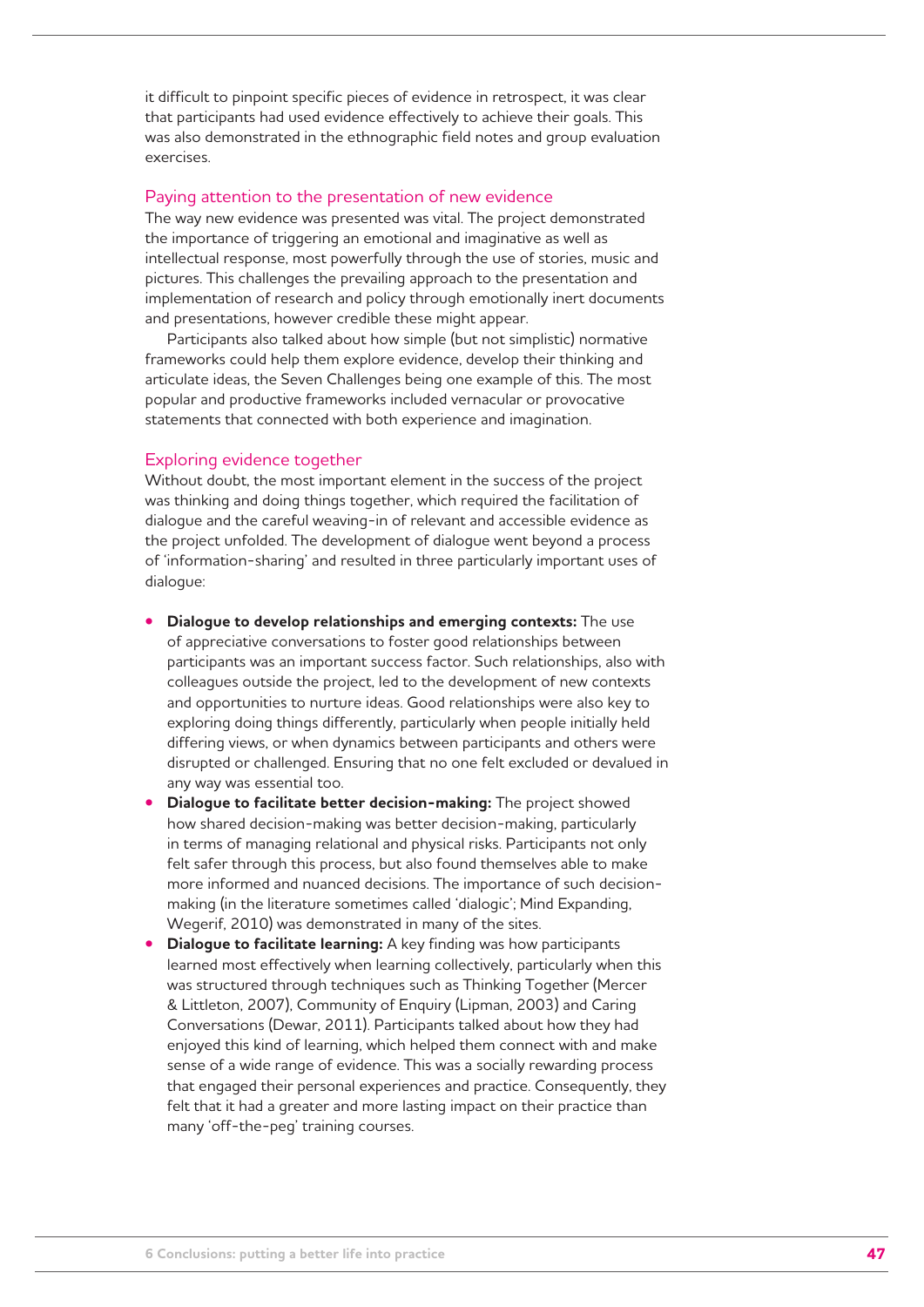The facilitators' role was vital not only in fostering a 'communities of practice' approach that enabled and encouraged such dialogue (Wenger et al, 2002; le May, 2009), but also in integrating evidence as the project unfolded, which required a relational, responsive and emergent approach to project management. This was both emotionally and intellectually demanding, requiring the use of extensive practice-related knowledge and relational skills to enable them to do the right thing, at the right time, with the right people in the right way.

### **Sustainability of the evidence-enriched practice approach**

#### Balancing the costs and the value of 'ordinary', little things

The approach taken in this project enthused and energised the majority of participants, achieving effective learning and service developments as a result. Participants repeatedly asserted that other costly activities within their organisations did not achieve such good outcomes. The project demonstrated that the important things are not always the most expensive, and that a small outlay on ordinary, little things that mean a lot, can be of great benefit.

Other than staff time, the most costly elements were the provision of an external facilitator, venue hire and meals. Participants appreciated external venues and meals, but it was the attitude and approach of the facilitators that were most important to them. While the facilitators had networks and sources of knowledge outside the organisations, the authors contend that most aspects of their role could be undertaken by an internal, researchaware person with the necessary facilitation skills. However, this would require the group as a whole to use their own networks and other resources to seek out new evidence or examples of good practice, which may be difficult in the fast-paced world of practice. The project clearly demonstrated the value of investing in a carefully planned and funded programme of action learning, which lent energy and momentum to service and workforce development. There is potential for using some elements of the approach in more collective, structured and creative approaches to staff supervision and existing team meetings, as it is the well-facilitated use of time and 'headspace' to explore ideas about practice that matters most.

#### Would the approach be as effective using different research evidence?

Undoubtedly, the research from A Better Life and the Seven Challenges were very much in tune with 'what mattered' to participants, so it is not surprising that they warmed to exploring and using this evidence in service and workforce development. This raises the question as to whether the project would have been as successful had the research evidence been counterintuitive or gone 'against the grain'. The project was unable to answer this question. However, if the use of evidence underpins manifest improvements or enrichments of practice, it seems likely that participants will engage with it, so long as it is presented, explored and used in the right way and for the right reasons. With the right kind of support and facilitation, evidence and the learning it brings, it may be able to achieve what the educationalist Paulo Freire suggests is the key purpose of learning; to create 'a world in which it will be easier to love' (Freire, 1972:6).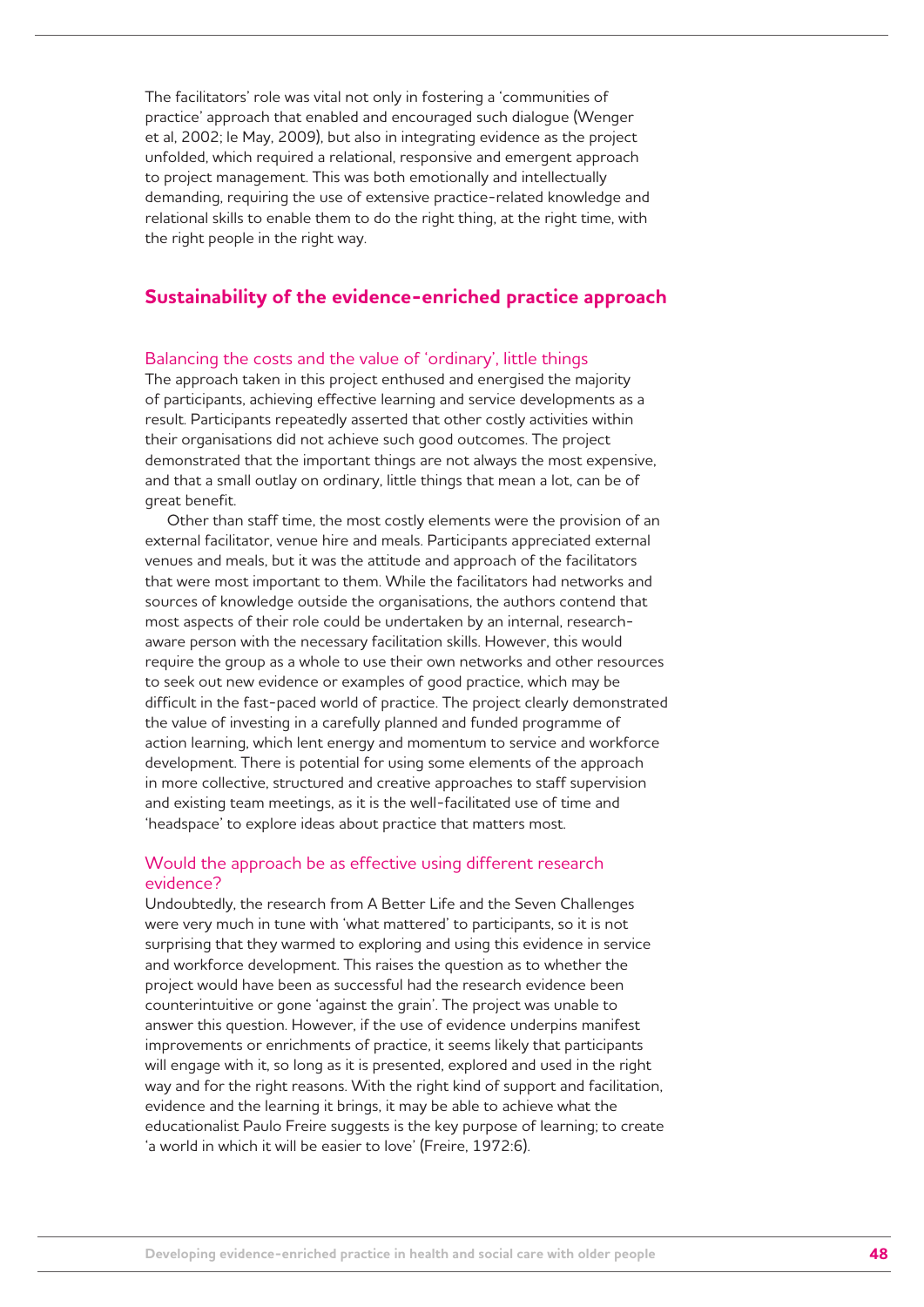## **Key conclusions and associated recommendations**

People need to feel valued and empowered before they can use evidence, so:

- **•** provide supportive 'relational and responsive' (not 'perform or perish') management that encourages experimentation
- **•** use appreciative and empowering facilitation methods, which start 'where people are at' and build on this. The facilitation should encourage genuine dialogue, openness and collective exploratory discussion of new evidence and ideas, and should be reasonably structured but flexible and responsive to emerging issues.

### People meld research evidence alongside other evidence into their existing thinking and practice, so:

- **•** in service and workforce development, explore research evidence alongside contextual evidence, such as the views of service users and carers, and practitioner and organisational knowledge
- **•** facilitators should have the capacity to seek out and proffer relevant evidence, including invited experts and examples of good practice from elsewhere, to inform discussions.

#### People only use evidence if they think it's worth doing, so:

- **•** focus the use of evidence on things that matter to people, with a strong emphasis on values and humanity, and use these as the focus for learning and development
- **•** avoid the imposition of top-down briefings or guidance, however wellmeaning, without making connections with people's experiences and existing practice.

#### People transform evidence, not simply translate it, so:

- **•** pay careful attention to how evidence is presented, using formats that connect emotionally as well as intellectually, for example through the use of stories or art-based formats
- **•** don't be disappointed when you find it hard to trace *how* a particular piece of evidence has been used in practice – it's what people think and do that matters.

### People tend to transform and absorb evidence collectively, so:

- **•** prioritise and provide opportunities for people to develop practical ideas together
- **•** bring service users, carers, frontline staff, managers and researchers to think and work together in communities of practice.

#### People need to know how to learn as well as what to learn, so:

**•** train people in ways to learn, including action learning and methods such as Thinking Together, Community of Enquiry and Caring Conversations.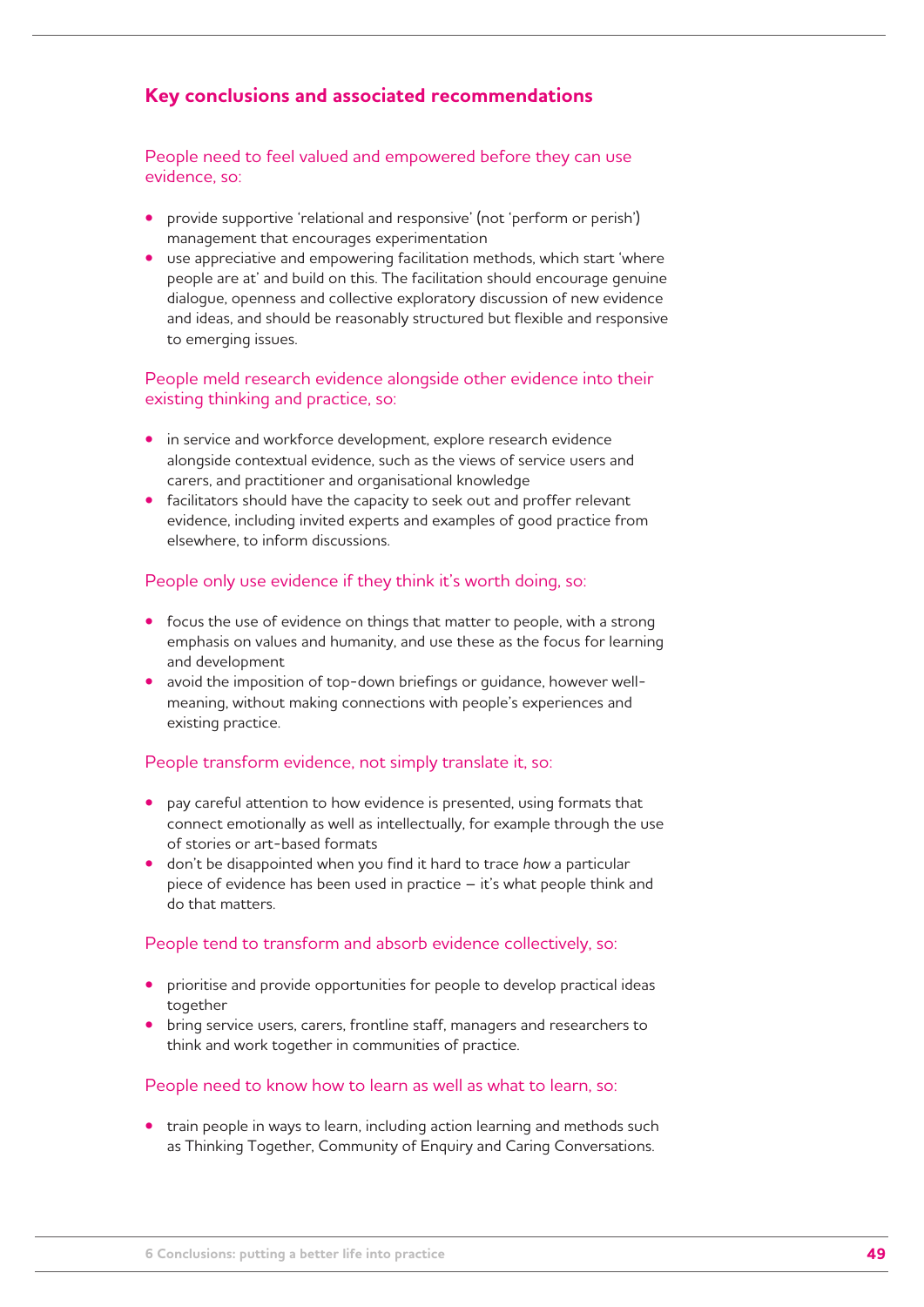## **NOTES**

1 The semi-structured open interviews were not designed to be quantifiable, but the following descriptors indicate the prevalence of findings among the answers:  $1-2 = 1$  one or two';  $3-6$ = 'a few'; 7–10 = 'some'; 11– 16 = 'many'; 17–24 = 'the majority'; 25+ = 'almost all'.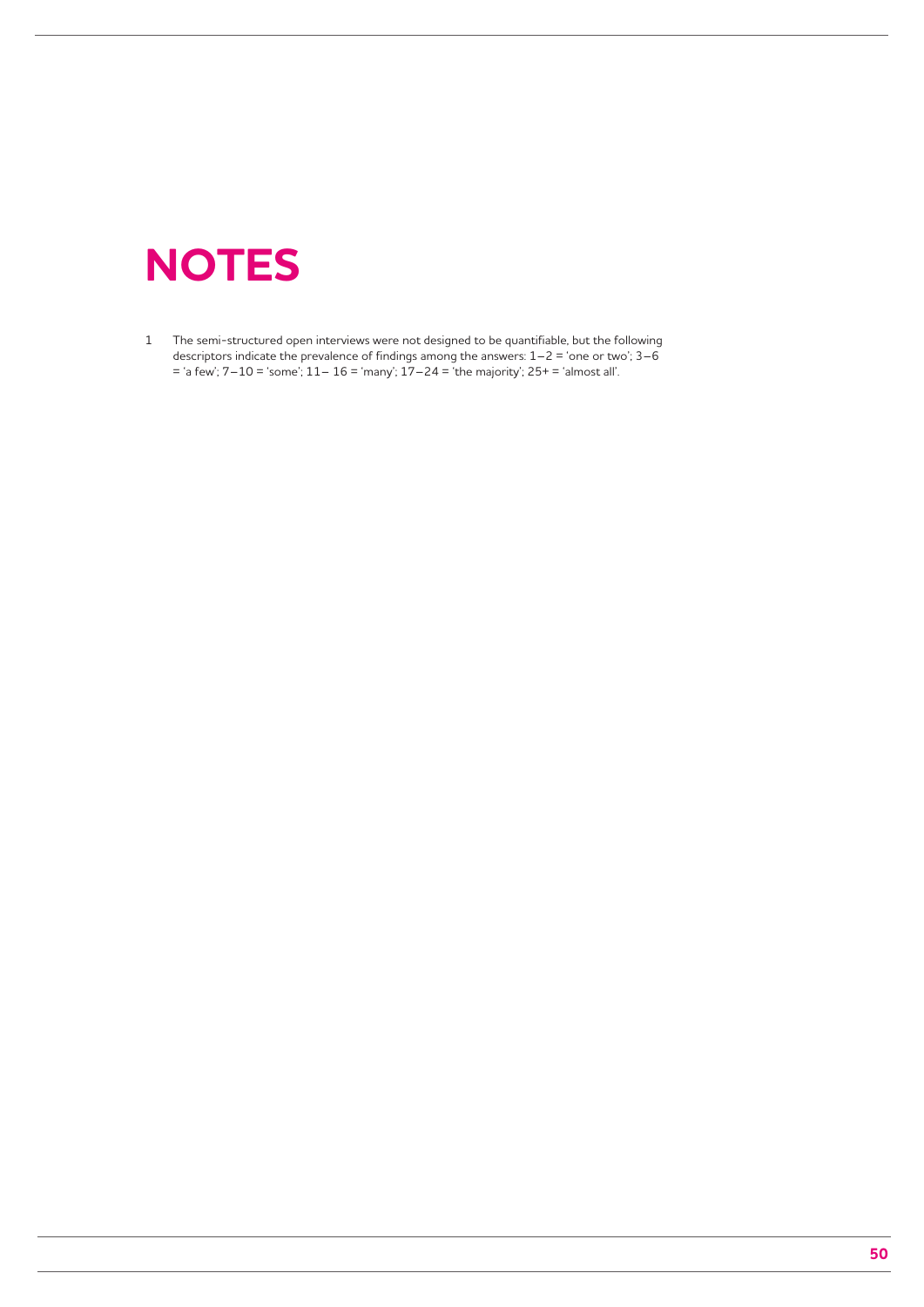## **REFERENCES**

- Andrews, N., Driffield, D. & Poole, V. (2009). 'All together now': a collaborative and relationshipcentred approach to improving assessment and care management with older people in Swansea. *Quality in Ageing* 10(3): 12–23.
- Barr, A. & Dailly, J. (2007). *LEAP Step-By-Step: An introductory guide to the LEAP Framework* (2nd ed.). London: Community Development Foundation.
- Bate, P. & Robert, G. (2007). *Bringing user experience to healthcare improvement: The concepts, methods and practices of experience-based design.* Abingdon: Radcliffe.
- Blood, I. (2013). *A Better Life: Valuing our later years.* York: Joseph Rowntree Foundation.
- Bowers, H., Lockwood, S., Eley, A., Catley, A., Runnicles, D., Mordey, M., Barker, S., Thomas, N., Jones, C. & Dalziel, S. (2013). *Widening choices for older people with high support needs.* York: Joseph Rowntree Foundation.
- Cahn, E. (2004). *No more throw-away people: The co-production Imperative* (2nd ed.). Washington: Essential Books.
- Clarke, C., Wilkinson, H., Keady, J. & Gibb, C. (2011). *Risk and dementia care.* London: Jessica Kingsley.
- Cook, A. & Miller, E. (2012). *Talking points: Personal outcomes approach practical guide.* Edinburgh: Joint Improvement Team.
- Cooperider, D. L., Whitney, D. & Stavros, J. M. (2003). *Appreciative Inquiry Handbook.* Bedford Heights: Lakeshore Publishers.
- Davies, H. & Powell, A. (2010). *Helping social research make a difference. Exploration of a wider repertoire of approaches to communicating and influencing through research.* St Andrews: Research Unity for Research Utilisation, St Andrews University.
- Dawes, L. (2012). *Talking points: Discussion activities in the primary classroom.* Abingdon: Routledge.
- DoH (2012). *Transforming care: A national response to Winterbourne View Hospital.* London: Department of Health.
- Dewar, B. (2011). *Caring about caring: an appreciative inquiry about compassionate relationshipcentred care* (PhD). Edinburgh: Edinburgh Napier University.
- Escobar, O. (2011). *Public dialogue and deliberation: A communication perspective for public engagement practitioners.* Edinburgh: Edinburgh Beltane.
- Fox, M. & Vivas, J. (1985). *William Gordon McDonald Partridge.* San Diego: Kane Miller Book Publishers.
- Freire, P. (1972). *Pedagogy of the oppressed.* New York: Herder and Herder.
- Fyrand, L. (2010). Reciprocity: A predictor of mental health and continuity in elderly people's relationships? A review. *Current Gerontology and Geriatrics Research* 2010, 1–14 http://dx.doi. org/10.1155/2010/340161.
- Gabbay, J. & le May, A. (2004). Evidence-based guidelines or collectively constructed 'mindlines'? Ethnographic study of knowledge management in primary care. BMJ Oct 30, 1–5.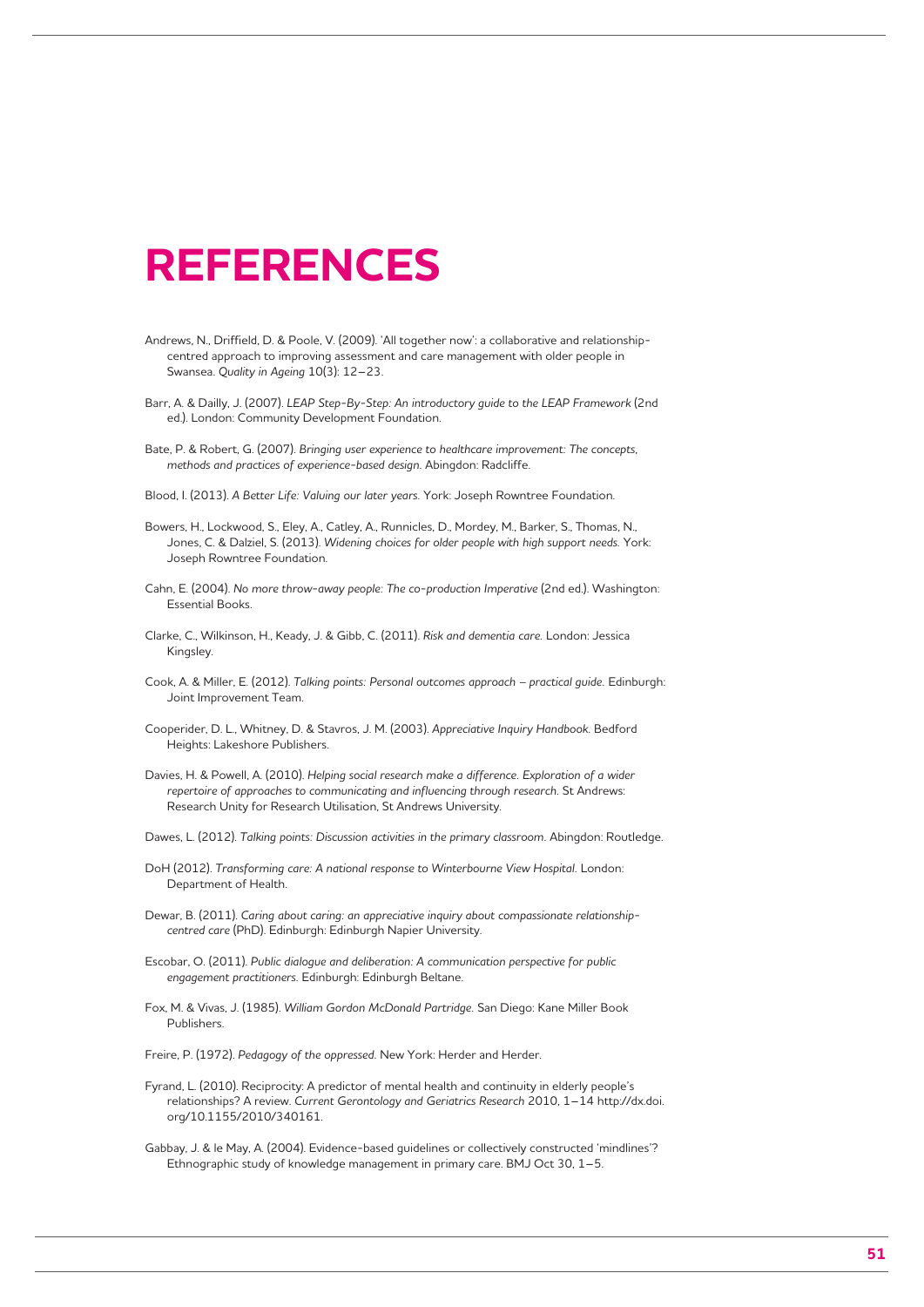- Gabbay, J. & le May, A. (2011). *Practice-based evidence for healthcare: Clinical mindlines.* Abingdon: Routledge.
- Gerrish, K., Guillaume, L., Kirshbaum, M., McDonnell, A., Tod, A. & Nolan, M. (2011). Factors influencing the contribution of advanced practice nurses to promoting evidence-based practice among front-line nurses: findings from a cross-sectional survey. *Journal of Advanced Nursing* 67(5): 1079–1090.
- Gotschall, J. (2013). *The Storytelling Animal: How stories make us human.* New York: Houghton Mifflin Harcourt.
- Ham, C., Dixon, A. & Brooke, B. (2012). *Transforming the delivery of health and social care: The case for fundamental change.* London: King's Fund.
- Hanson, E., Magnussen, L., Nolan, J. & Nolan, M. (2006). Developing a model of participatory research involving researchers, practitioners, older people and their family carers. *Journal of Research in Nursing* 11(4): 325–342.
- Health and Care Professions Council (2014). *Professionalism in healthcare professionals.* London: Health and Care Professions Council.
- Innes, A., Macpherson, S. & McCabe, L. (2007). Promoting person-centred care at the front line: A review of the barriers and opportunities to the delivery of person-centred support/care by frontline workers. York: Joseph Rowntree Foundation.
- Joseph Rowntree Foundation (2014) [online]. A Better Life. Available at www.jrf.org.uk/topic/ betterlife Accessed 24 March 2015.
- Kennedy, J. (2014). *John Kennedy's Care Homes Inquiry.* York: Joseph Rowntree Foundation.
- Kinnaird, L. (2012). *Delivering Integrated Dementia Care: The 8 Pillars Model of Community Support.* Edinburgh: Alzheimer Scotland.
- Kitwood, T. (1997). *Dementia Reconsidered: The person comes first.* Buckingham: Open University Press.
- Le May, A. (ed.) (2009). *Communities of practice in health and social care.* Oxford: Wiley-Blackwell.
- Lipman, M. (2003). *Thinking in Education* (2nd ed.). Cambridge: Cambridge University Press.
- Lyle, S. (2000). Narrative understanding: Developing a theoretical context for understanding how children make meaning in classroom settings. *Journal of Curriculum Studies* 32(1): 45–63.
- McMillan, E. (2008). *Complexity management and the dynamics of change.* Abingdon: Routledge.
- Mercer, N. & Littleton, K. (2007). *Dialogue and the development of children's thinking: A sociocultural approach.* London: Routledge.
- Morgan, S. & Williamson, T. (2014). *How can 'positive risk-taking' help develop dementia-friendly communities?* York: Joseph Rowntree Foundation.
- Nolan M., Davies, S., Brown, J., Keady J. & Nolan, J. (2004). Beyond 'person-centred' care: a new vision for gerontological nursing. *Journal of Clinical Nursing* 13(1): 45–53.
- Nolan, M., Brown, J., Davies, S., Nolan, J. & Keady, J. (2006). *The Senses Framework: Improving care*  for older people through a relationship-centred approach. Getting Research into Practice (GRIP). Report no 2. Project Report. Sheffield: University of Sheffield.
- Nutley, S., Walter, I. & Davies, H. (2007). Using evidence: how research can inform public services. Bristol: Policy Press.
- Older People's Commissioner for Wales (2013). Framework for Action 2013–17. Cardiff: Older People's Commissioner for Wales.
- Orme, J. & Powell, J. (2007). Building research capacity in social work: process and issues. British Journal of Social Work 38: 988–1008.
- Owen, T. & Meye, J. (2012). *My Home Life: Promoting quality of life in care homes.* York: Joseph Rowntree Foundation.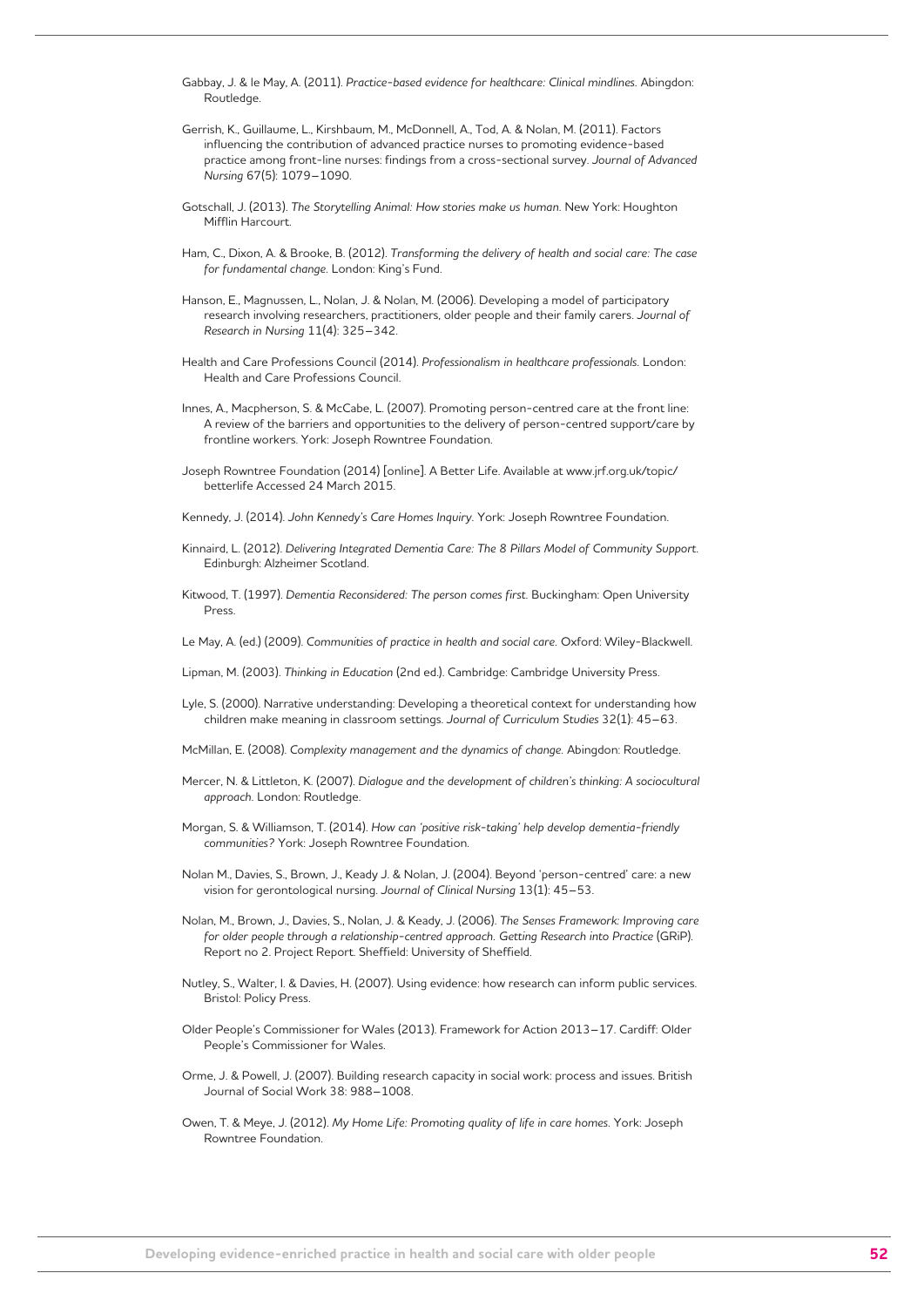Patterson, M., Nolan, M., Rick, J., Brown., J. & Adams., R. (2011). *From metrics to meaning: Culture change and quality of acute hospital care for older people.* London: National Institute for Health Research Service Delivery and Organisation Programme.

Robbins, T. & Allen, S. (2013). *Loneliness Resource Pack.* York: Joseph Rowntree Foundation.

- RSA Action and Research Centre (2012). *Improving decision making in the care of older people: Exploring the decision ecology.* York: Joseph Rowntree Foundation.
- Ruch, G. (2014). Helping children is a humane process: researching the challenges social workers face in communicating with children. *British Journal of Social Work* 44: 2145–2162.
- Ryan, T., Nolan, M., Reid, D. & Enderby, P. (2008). Using the Senses Framework to achieve relationship-centred dementia care services. *Dementia* 7(1): 71–93.
- Rycroft-Malone, J. (2004). The PARiHS Framework: A Framework for guiding the implementation of evidence based practice. *Journal of Nursing Care Quality* 19(4): 297–304.
- Sawbridge, Y. & Hewison, A. (2011). *Time to care? Responding to concerns about poor nursing care.* Birmingham: Health Management Centre, University of Birmingham.
- Scottish Human Rights Commission (undated) [online]. Care about Rights? Available at www. scottishhumanrights.com/careaboutrights Accessed 24 March 2015.

Sheard, D. (2007). *Being: An approach to life and dementia.* London: Alzheimer's Society.

- Taylor, R. (1975). *Lord Salisbury.* London: Penguin Books.
- Warmington, J., Afridi, A. & Foreman, W. (2014). *Is excessive paperwork in care homes undermining care for older people?* York: Joseph Rowntree Foundation.
- Welsh Government (2014). *Declaration of Rights for Older People in Wales.* Cardiff: Welsh Assembly Government.
- Wegerif, R. (2010) Mind Expanding: Teaching for Thinking and Creativity in Primary Education. Buckingham: Open University Press
- Wenger, E., McDermott, R. & Snyder, W. (2002). *Cultivating communities of practice.* Harvard: Harvard Business School.
- Wilkinson, H., Gallagher, M. & Smith, M. (2012). A collaborative approach to research and impact: lessons from a knowledge exchange project involving academics and social work practitioners. *Evidence and Practice* 8(3): 311–328.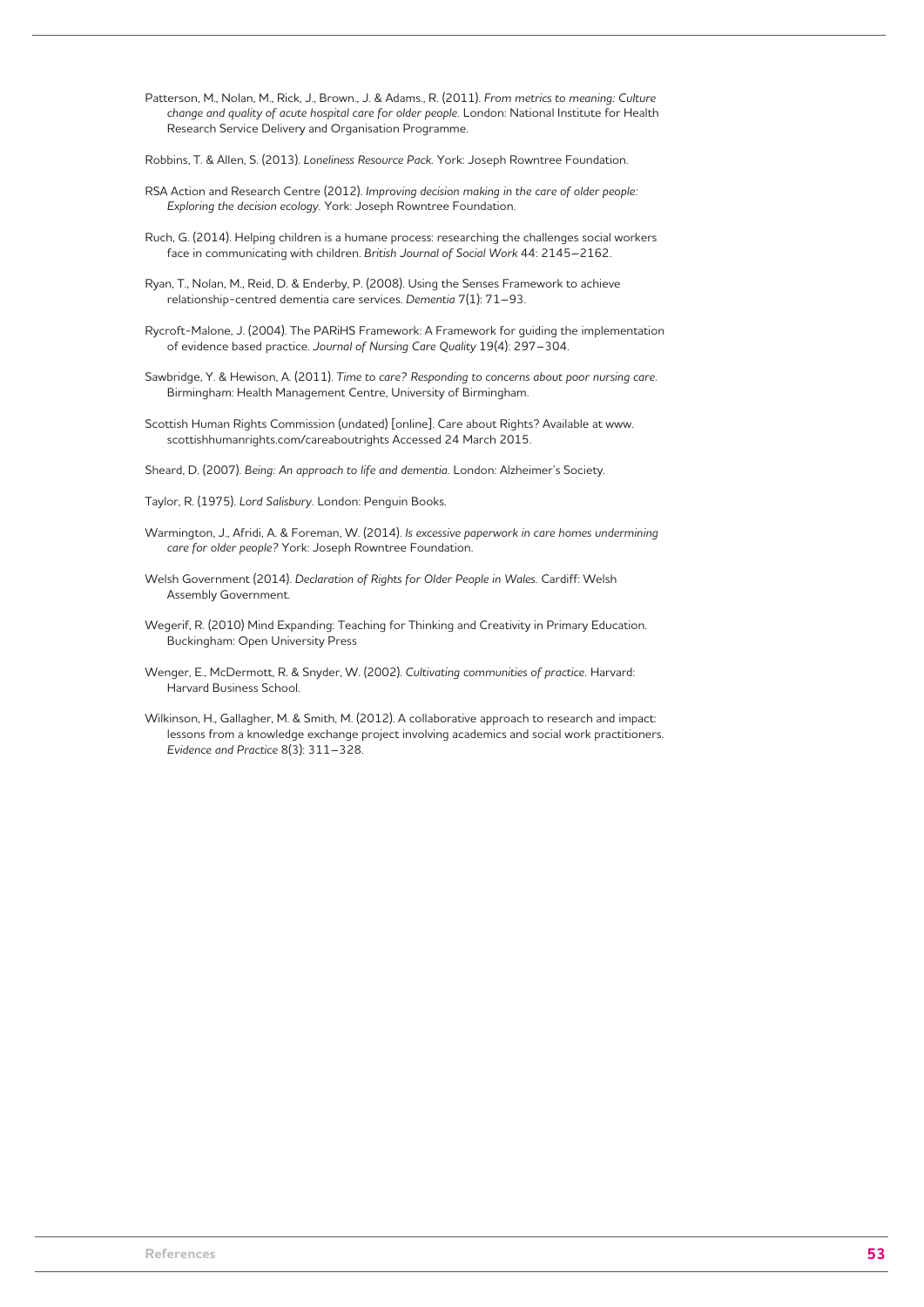## **ACKNOWLEDGEMENTS**

The authors would like to thank all the project participants for their time, interest and involvement, and their organisations for supporting this project. They would also like to thank members of the Project Advisory Group, who so kindly supported the project. Members of this group were Mike Nolan, Martin Webber, Heather Wilkinson, Sandra Nutley, Belinda Dewar, Glenn Robert, Jo Rycroft-Malone, Rick Pearl and Julienne Meyer. Thanks go also to Cheryl Beer, Christopher Morgan, Peter Beresford, Charlotte Clarke, Sue Lyle, Simon Hoffman, Ros Butler, Paul Nelis and Rob Visintainer for their contributions, Emma Oliver for her support with project administration and Ilona Haslewood for her kind but firm oversight, encouragement and support from beginning to end.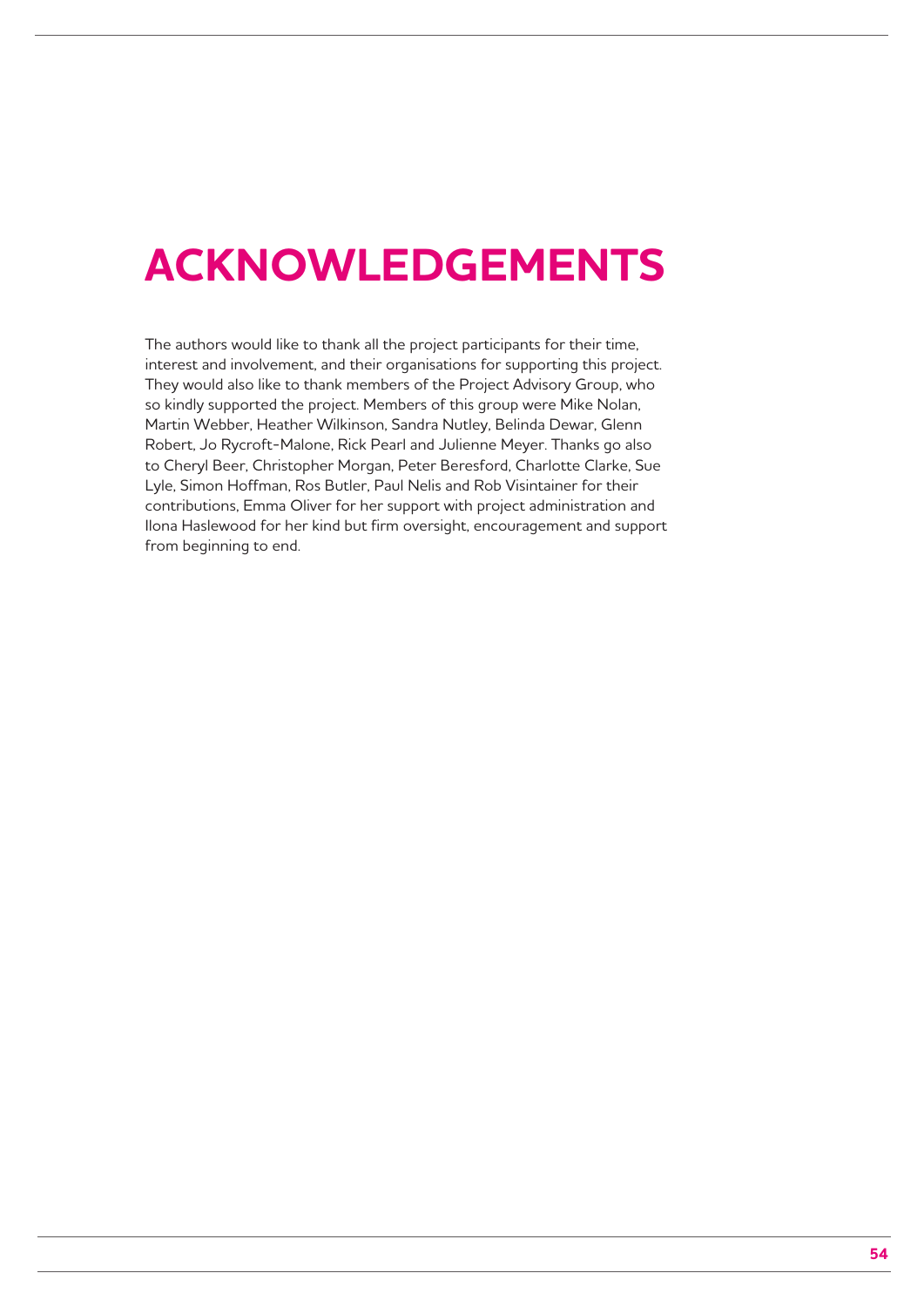## **ABOUT THE AUTHORS**

**Nick Andrews** is a Research and Practice Development Officer at the Centre for Innovative Ageing at Swansea University. He has a background in education, social work and social care service development, and has a particular interest in the development of relationship-centred and personal outcomes-focused practice.

**John Gabbay**, Emeritus Professor of Public Health at the University of Southampton, has published widely on the ways that knowledge is produced and used in healthcare organisations. He uses ethnographic and participative methods to research the way clinicians work with different kinds of knowledge in their day-to-day practice.

**Andreé le May** was, before retiring from full-time work, Professor of Nursing at the University of Southampton. Now she researches, teaches and writes about the impact of research (and other evidence) on the quality of care that people receive. She co-edits the Journal of Research in Nursing and chairs the NIHR Library Journal's Editors' Group.

**Emma Miller** is a Senior Research Fellow at the University of Strathclyde. She has a background in social work and works between research, policy and practice on the themes of personal outcomes and partnership working. **Martin O'Neill** is Community Lead for Engagement in Research and Teaching at the Welsh Institute of Social and Economic Research, Data and Methods (WISERD) at Cardiff University. He has a background in participatory action research and the use of film-making and media production as a research methodology.

**Alison Petch** has been Director of IRISS since 2009 and has a background in research and policy and the use of research in practice. IRISS supports the social services workforce in Scotland to enable positive outcomes for individuals through evidence, creativity and innovation.